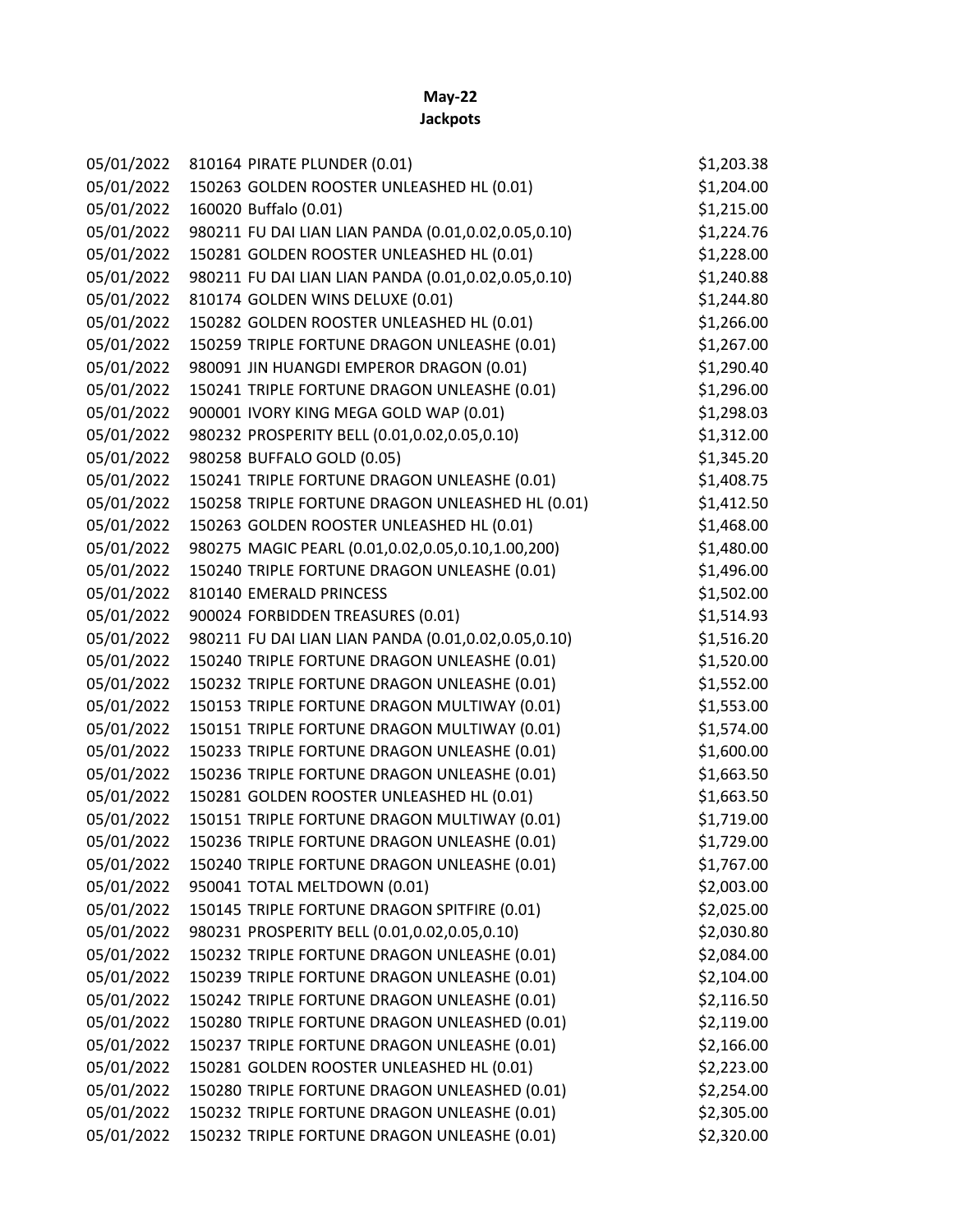| 05/01/2022 | 150233 TRIPLE FORTUNE DRAGON UNLEASHE (0.01)         | \$2,533.00  |
|------------|------------------------------------------------------|-------------|
| 05/01/2022 | 990062 JOLLY 8'S (0.01)                              | \$2,720.04  |
| 05/01/2022 | 150040 Goddess of Gold (0.01)                        | \$2,721.96  |
| 05/01/2022 | 150235 TRIPLE FORTUNE DRAGON UNLEASHE (0.01)         | \$2,832.00  |
| 05/01/2022 | 160258 POWER STRIKE DRAGON WONDER (0.01)             | \$2,855.52  |
| 05/01/2022 | 150232 TRIPLE FORTUNE DRAGON UNLEASHE (0.01)         | \$2,896.00  |
| 05/01/2022 | 910004 MAJESTIC PHOENIX (0.01,0.02)                  | \$3,319.86  |
| 05/01/2022 | 150145 TRIPLE FORTUNE DRAGON SPITFIRE (0.01)         | \$3,529.80  |
| 05/01/2022 | 150240 TRIPLE FORTUNE DRAGON UNLEASHE (0.01)         | \$3,799.50  |
| 05/01/2022 | 150281 GOLDEN ROOSTER UNLEASHED HL (0.01)            | \$3,801.00  |
| 05/01/2022 | 980208 BISON BOUNTY (0.01,0.02,0.05,0.10)            | \$4,242.50  |
| 05/01/2022 | 150281 GOLDEN ROOSTER UNLEASHED HL (0.01)            | \$5,192.00  |
| 05/01/2022 | 150237 TRIPLE FORTUNE DRAGON UNLEASHE (0.01)         | \$5,349.00  |
| 05/01/2022 | 150280 TRIPLE FORTUNE DRAGON UNLEASHED (0.01)        | \$5,576.00  |
| 05/01/2022 | 990032 BANKIN BILLS CASH BOUNTY (0.01)               | \$6,007.50  |
| 05/01/2022 | 150186 TRIPLE FORTUNE DRAGON SPITFIRE (0.01)         | \$6,817.50  |
| 05/01/2022 | 150232 TRIPLE FORTUNE DRAGON UNLEASHE (0.01)         | \$7,755.00  |
| 05/01/2022 | 150264 GOLDEN ROOSTER UNLEASHED HL (0.01)            | \$10,340.00 |
| 05/02/2022 | 980241 PANDA MOON (0.01,0.02,0.05,0.10)              | \$1,237.00  |
| 05/02/2022 | 980091 JIN HUANGDI EMPEROR DRAGON (0.01)             | \$1,243.50  |
| 05/02/2022 | 150234 TRIPLE FORTUNE DRAGON UNLEASHE (0.01)         | \$1,244.00  |
| 05/02/2022 | 160123 LOCK IT LINK EUREKA REEL BLAST (0.01)         | \$1,255.00  |
| 05/02/2022 | 150113 Nefertiti. (0.01)                             | \$1,255.00  |
| 05/02/2022 | 150236 TRIPLE FORTUNE DRAGON UNLEASHE (0.01)         | \$1,268.00  |
| 05/02/2022 | 810171 TIKI JUNGLE (0.01)                            | \$1,270.60  |
| 05/02/2022 | 150236 TRIPLE FORTUNE DRAGON UNLEASHE (0.01)         | \$1,280.00  |
| 05/02/2022 | 150237 TRIPLE FORTUNE DRAGON UNLEASHE (0.01)         | \$1,288.00  |
| 05/02/2022 | 150115 Nefertiti. (0.01)                             | \$1,291.00  |
| 05/02/2022 | 810015 OLYMPUS STRIKES (0.01)                        | \$1,295.81  |
| 05/02/2022 | 980170 BUFFALO GOLD (0.01)                           | \$1,296.40  |
| 05/02/2022 | 150258 TRIPLE FORTUNE DRAGON UNLEASHED HL (0.01)     | \$1,297.50  |
| 05/02/2022 | 980093 JIN HUANGDI EMPEROR DRAGON (0.01)             | \$1,299.00  |
| 05/02/2022 | 150234 TRIPLE FORTUNE DRAGON UNLEASHE (0.01)         | \$1,302.50  |
| 05/02/2022 | 150234 TRIPLE FORTUNE DRAGON UNLEASHE (0.01)         | \$1,330.00  |
| 05/02/2022 | 150234 TRIPLE FORTUNE DRAGON UNLEASHE (0.01)         | \$1,330.00  |
| 05/02/2022 | 140029 Smokin Hot Stuff Wicked Wheel (0.01)          | \$1,350.15  |
| 05/02/2022 | 980213 FU DIA LIAN LIAN DRAGON (0.01,0.02,0.05,0.10) | \$1,367.92  |
| 05/02/2022 | 150257 TRIPLE FORTUNE DRAGON UNLEASHE (0.01)         | \$1,450.00  |
| 05/02/2022 | 150236 TRIPLE FORTUNE DRAGON UNLEASHE (0.01)         | \$1,460.00  |
| 05/02/2022 | 150141 TRIPLE FORTUNE DRAGON UNLEASHE (0.01)         | \$1,494.98  |
| 05/02/2022 | 150232 TRIPLE FORTUNE DRAGON UNLEASHE (0.01)         | \$1,501.25  |
| 05/02/2022 | 150160 TRIPLE FORTUNE DRAGON UNLEASHE (0.01)         | \$1,511.00  |
| 05/02/2022 | 150257 TRIPLE FORTUNE DRAGON UNLEASHE (0.01)         | \$1,604.00  |
| 05/02/2022 | 980225 BUFFALO CHIEF (0.01,0.02,0.05)                | \$1,613.70  |
| 05/02/2022 | 950039 TOTAL MELTDOWN (0.01)                         | \$1,657.50  |
| 05/02/2022 | 150111 Nefertiti. (0.01)                             | \$1,665.00  |
| 05/02/2022 | 150145 TRIPLE FORTUNE DRAGON SPITFIRE (0.01)         | \$1,753.00  |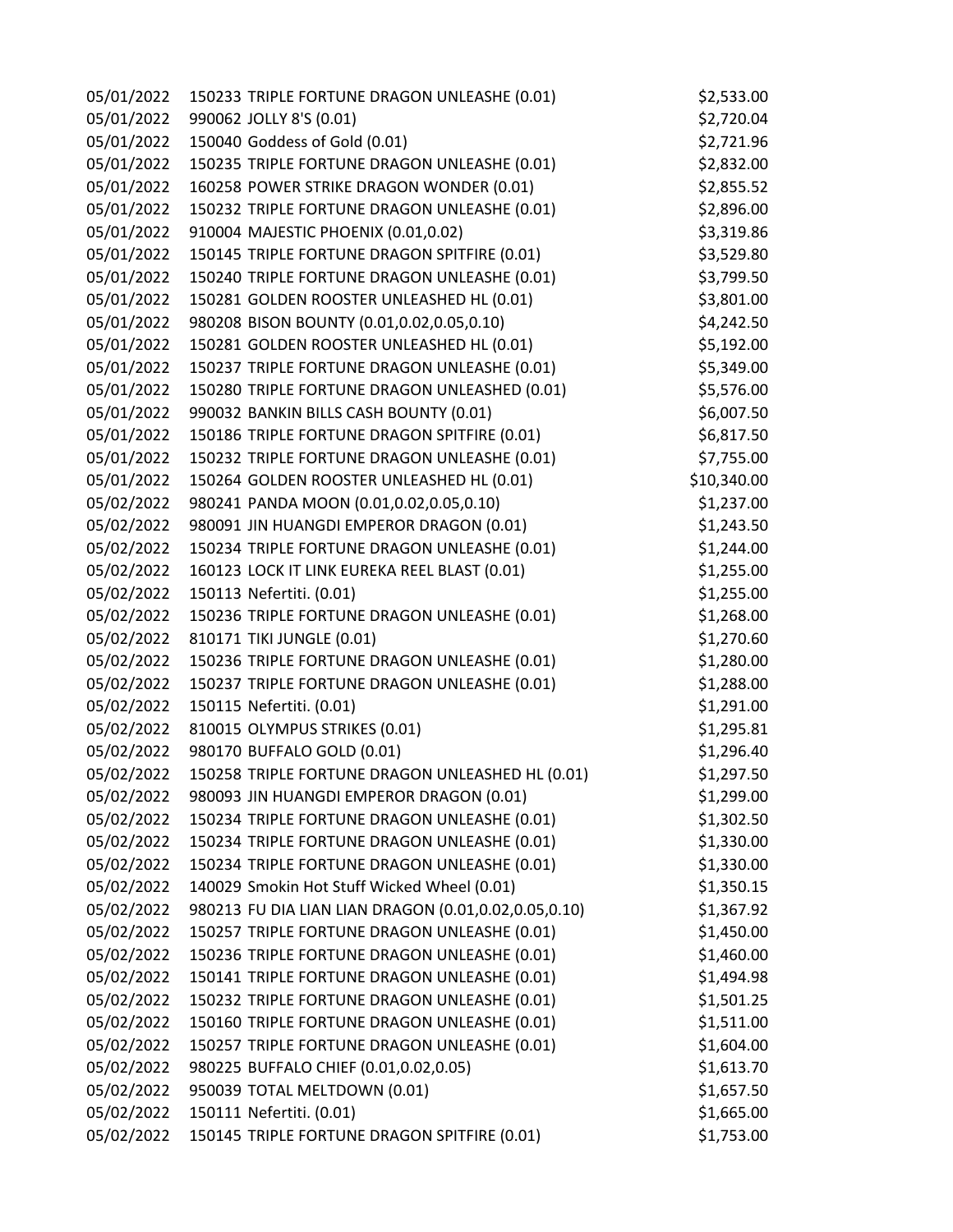| 05/02/2022 | 950072 SUPER JACKPOT RED ALERT (0.50)                     | \$1,812.16 |
|------------|-----------------------------------------------------------|------------|
| 05/02/2022 | 150235 TRIPLE FORTUNE DRAGON UNLEASHE (0.01)              | \$1,852.00 |
| 05/02/2022 | 150159 TRIPLE FORTUNE DRAGON UNLEASHE (0.01)              | \$1,949.00 |
| 05/02/2022 | 160024 Tigress (0.01)                                     | \$2,015.32 |
| 05/02/2022 | 980231 PROSPERITY BELL (0.01,0.02,0.05,0.10)              | \$2,089.07 |
| 05/02/2022 | 150281 GOLDEN ROOSTER UNLEASHED HL (0.01)                 | \$2,260.00 |
| 05/02/2022 | 980092 JIN HUANGDI EMPEROR DRAGON (0.01)                  | \$2,470.00 |
| 05/02/2022 | 150239 TRIPLE FORTUNE DRAGON UNLEASHE (0.01)              | \$2,492.50 |
| 05/02/2022 | 150263 GOLDEN ROOSTER UNLEASHED HL (0.01)                 | \$2,504.00 |
| 05/02/2022 | 810097 OLYMPUS STRIKES (0.01)                             | \$2,742.00 |
| 05/02/2022 | 980158 TREE OF LUCK (0.01)                                | \$2,764.11 |
| 05/02/2022 | 440007 MELTDOWN (1.00,2.00,5.00)                          | \$3,000.00 |
| 05/02/2022 | 980226 BUFFALO CHIEF (0.01,0.02,0.05)                     | \$3,295.70 |
| 05/02/2022 | 150270 GOLDEN ROOSTER UNLEASHED (0.01)                    | \$3,716.00 |
| 05/02/2022 | 150237 TRIPLE FORTUNE DRAGON UNLEASHE (0.01)              | \$5,112.00 |
| 05/03/2022 | 150235 TRIPLE FORTUNE DRAGON UNLEASHE (0.01)              | \$1,204.00 |
| 05/03/2022 | 980234 WELCOME TO FANTASTIC JACKPOTS BIG PAYS (0.01,0.02, | \$1,212.70 |
| 05/03/2022 | 150162 TRIPLE FORTUNE DRAGON UNLEASHE (0.01)              | \$1,244.00 |
| 05/03/2022 | 150133 Moon Rabbit (0.01)                                 | \$1,244.16 |
| 05/03/2022 | 150241 TRIPLE FORTUNE DRAGON UNLEASHE (0.01)              | \$1,250.00 |
| 05/03/2022 | 980091 JIN HUANGDI EMPEROR DRAGON (0.01)                  | \$1,254.50 |
| 05/03/2022 | 150237 TRIPLE FORTUNE DRAGON UNLEASHE (0.01)              | \$1,266.50 |
| 05/03/2022 | 150239 TRIPLE FORTUNE DRAGON UNLEASHE (0.01)              | \$1,267.00 |
| 05/03/2022 | 150233 TRIPLE FORTUNE DRAGON UNLEASHE (0.01)              | \$1,268.00 |
| 05/03/2022 | 810168 GOLDEN BLESSINGS (0.01)                            | \$1,274.40 |
| 05/03/2022 | 810166 GOLDEN BLESSINGS (0.01)                            | \$1,290.00 |
| 05/03/2022 | 150235 TRIPLE FORTUNE DRAGON UNLEASHE (0.01)              | \$1,296.75 |
| 05/03/2022 | 150234 TRIPLE FORTUNE DRAGON UNLEASHE (0.01)              | \$1,298.00 |
| 05/03/2022 | 980227 BUFFALO CHIEF (0.01,0.02,0.05)                     | \$1,301.40 |
| 05/03/2022 | 150239 TRIPLE FORTUNE DRAGON UNLEASHE (0.01)              | \$1,314.00 |
| 05/03/2022 | 980164 BUFFALO GOLD (0.01)                                | \$1,314.01 |
| 05/03/2022 | 150235 TRIPLE FORTUNE DRAGON UNLEASHE (0.01)              | \$1,352.25 |
| 05/03/2022 | 950013 CASA BLANCA (0.01)                                 | \$1,404.11 |
| 05/03/2022 | 150233 TRIPLE FORTUNE DRAGON UNLEASHE (0.01)              | \$1,411.00 |
| 05/03/2022 | 810147 WILD TIKI (0.01)                                   | \$1,462.01 |
| 05/03/2022 | 150237 TRIPLE FORTUNE DRAGON UNLEASHE (0.01)              | \$1,512.00 |
| 05/03/2022 | 150235 TRIPLE FORTUNE DRAGON UNLEASHE (0.01)              | \$1,520.00 |
| 05/03/2022 | 150244 TRIPLE FORTUNE DRAGON UNLEASHE (0.01)              | \$1,523.25 |
| 05/03/2022 | 150162 TRIPLE FORTUNE DRAGON UNLEASHE (0.01)              | \$1,538.00 |
| 05/03/2022 | 150284 TRIPLE FORTUNE DRAGON UNLEASHED (0.01)             | \$1,572.80 |
| 05/03/2022 | 150233 TRIPLE FORTUNE DRAGON UNLEASHE (0.01)              | \$1,588.00 |
| 05/03/2022 | 980104 FU FU FU TIGER (0.01,0.02,0.05)                    | \$1,592.50 |
| 05/03/2022 | 810101 FIRE BULL XJP (0.01)                               | \$1,600.00 |
| 05/03/2022 | 150258 TRIPLE FORTUNE DRAGON UNLEASHED HL (0.01)          | \$1,600.00 |
| 05/03/2022 | 150235 TRIPLE FORTUNE DRAGON UNLEASHE (0.01)              | \$1,602.00 |
| 05/03/2022 | 150258 TRIPLE FORTUNE DRAGON UNLEASHED HL (0.01)          | \$1,610.00 |
| 05/03/2022 | 150233 TRIPLE FORTUNE DRAGON UNLEASHE (0.01)              | \$1,624.50 |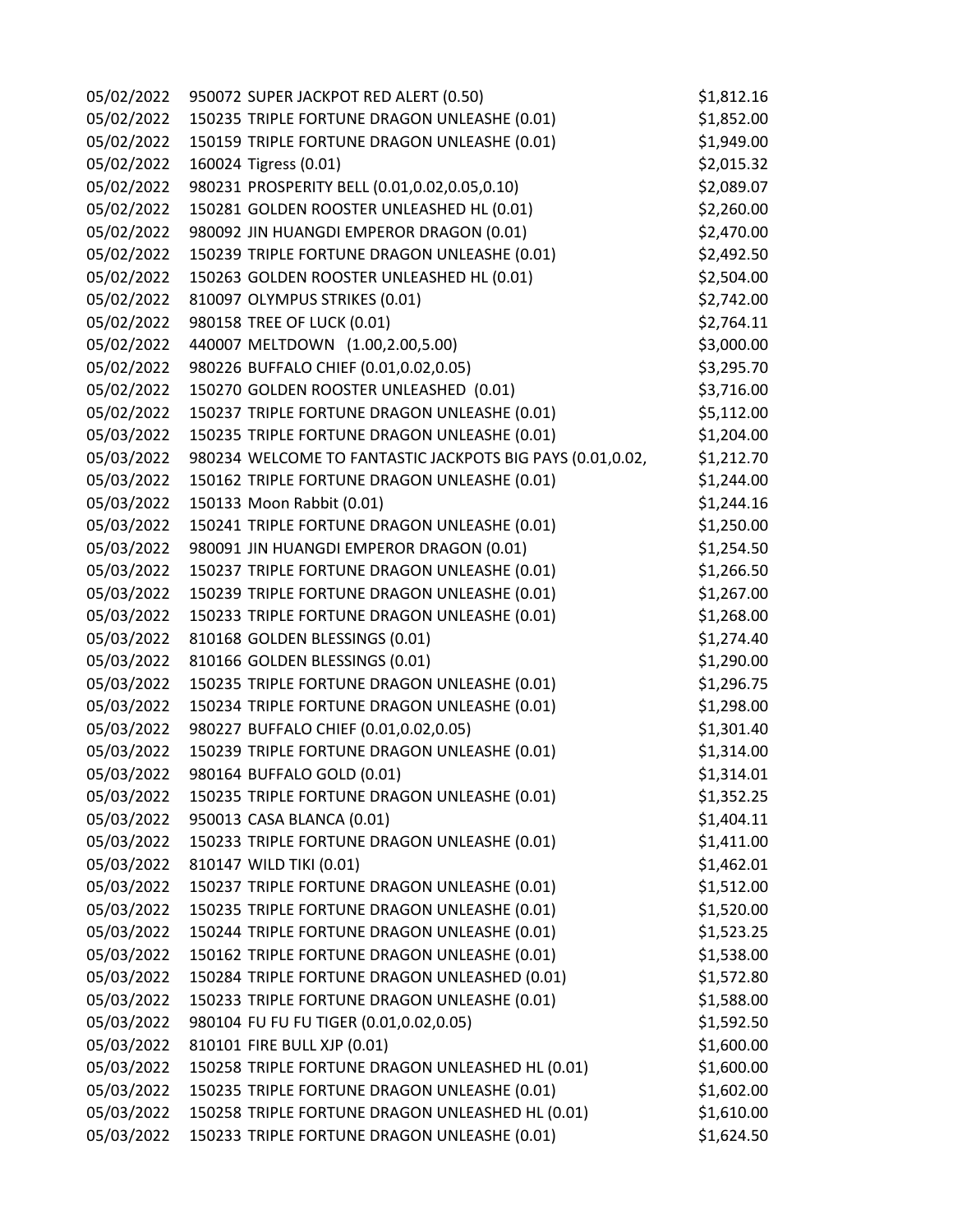05/03/2022 150235 TRIPLE FORTUNE DRAGON UNLEASHE (0.01) \$1,640.00 05/03/2022 150236 TRIPLE FORTUNE DRAGON UNLEASHE (0.01) \$1,677.00 05/03/2022 150263 GOLDEN ROOSTER UNLEASHED HL (0.01) \$1,692.00 05/03/2022 150243 TRIPLE FORTUNE DRAGON UNLEASHE (0.01) \$1,729.00 05/03/2022 150233 TRIPLE FORTUNE DRAGON UNLEASHE (0.01) \$1,729.00 05/03/2022 150234 TRIPLE FORTUNE DRAGON UNLEASHE (0.01) \$1,744.75 05/03/2022 160037 JACKPOTS CATCHERS (0.01) \$1,750.06 05/03/2022 150141 TRIPLE FORTUNE DRAGON UNLEASHE (0.01) \$1,820.25 05/03/2022 150260 TRIPLE FORTUNE DRAGON UNLEASHE (0.01) \$1,825.00 05/03/2022 150235 TRIPLE FORTUNE DRAGON UNLEASHE (0.01) \$1,844.00 05/03/2022 950047 FIESTA (0.01) \$1,907.66 05/03/2022 150282 GOLDEN ROOSTER UNLEASHED HL (0.01) \$1,956.50 05/03/2022 160065 88 FORTUNES (0.01) \$1,962.16 05/03/2022 150188 TRIPLE FORTUNE DRAGON UNLEASHE (0.01) \$2,177.25 05/03/2022 440008 MELTDOWN (1.00,2.00,5.00) \$2,400.00 05/03/2022 150236 TRIPLE FORTUNE DRAGON UNLEASHE (0.01) \$2,432.00 05/03/2022 810164 PIRATE PLUNDER (0.01) \$2,550.30 05/03/2022 150045 Moon Rabbit (0.01) \$2,702.90 05/03/2022 150162 TRIPLE FORTUNE DRAGON UNLEASHE (0.01) \$4,231.00 05/04/2022 150235 TRIPLE FORTUNE DRAGON UNLEASHE (0.01) \$1,200.00 05/04/2022 150232 TRIPLE FORTUNE DRAGON UNLEASHE (0.01) \$1,203.00 05/04/2022 150264 GOLDEN ROOSTER UNLEASHED HL (0.01) \$1,237.00 05/04/2022 150199 Moon Rabbit (0.01) \$1,244.88 05/04/2022 150274 Twice Your Monkey (0.01) \$1,250.00 05/04/2022 150232 TRIPLE FORTUNE DRAGON UNLEASHE (0.01) \$1,252.00 05/04/2022 980210 FU DAI LIAN LIAN PANDA (0.01,0.02,0.05,0.10) \$1,261.27 05/04/2022 980210 FU DAI LIAN LIAN PANDA (0.01,0.02,0.05,0.10) \$1,269.66 05/04/2022 150119 Legend of Change (0.01) \$1,278.40 05/04/2022 150279 TRIPLE FORTUNE DRAGON UNLEASHED (0.01) \$1,292.50 05/04/2022 150232 TRIPLE FORTUNE DRAGON UNLEASHE (0.01) \$1,306.00 05/04/2022 150262 TRIPLE FORTUNE DRAGON UNLEASHE (0.01) \$1,307.25 05/04/2022 150281 GOLDEN ROOSTER UNLEASHED HL (0.01) \$1,332.00 05/04/2022 150267 GOLDEN ROOSTER UNLEASHED (0.01) \$1,368.75 05/04/2022 150281 GOLDEN ROOSTER UNLEASHED HL (0.01) \$1,405.00 05/04/2022 150266 GOLDEN ROOSTER UNLEASHED (0.01) \$1,451.50 05/04/2022 160204 LOCK IT LINK DIAMONDS (0.01) \$1,463.30 05/04/2022 150280 TRIPLE FORTUNE DRAGON UNLEASHED (0.01) \$1,468.00 05/04/2022 150257 TRIPLE FORTUNE DRAGON UNLEASHE (0.01) \$1,532.00 05/04/2022 810130 FU NAN FU NU (0.01) \$1,605.00 05/04/2022 150284 TRIPLE FORTUNE DRAGON UNLEASHED (0.01) \$1,610.00 05/04/2022 160022 Buffalo (0.01) \$1,620.00 05/04/2022 980274 TIKI FIRE (0.01,0.02,0.05,1.00,2.00) \$1,787.50 05/04/2022 980274 TIKI FIRE (0.01,0.02,0.05,1.00,2.00) \$1,900.00 05/04/2022 150161 TRIPLE FORTUNE DRAGON UNLEASHE (0.01) \$2,062.00 05/04/2022 980240 TIGER TROVE (0.01,0.02,0.05,0.10) \$2,064.88 05/04/2022 150279 TRIPLE FORTUNE DRAGON UNLEASHED (0.01) \$2,128.00 05/04/2022 150236 TRIPLE FORTUNE DRAGON UNLEASHE (0.01) \$2,254.50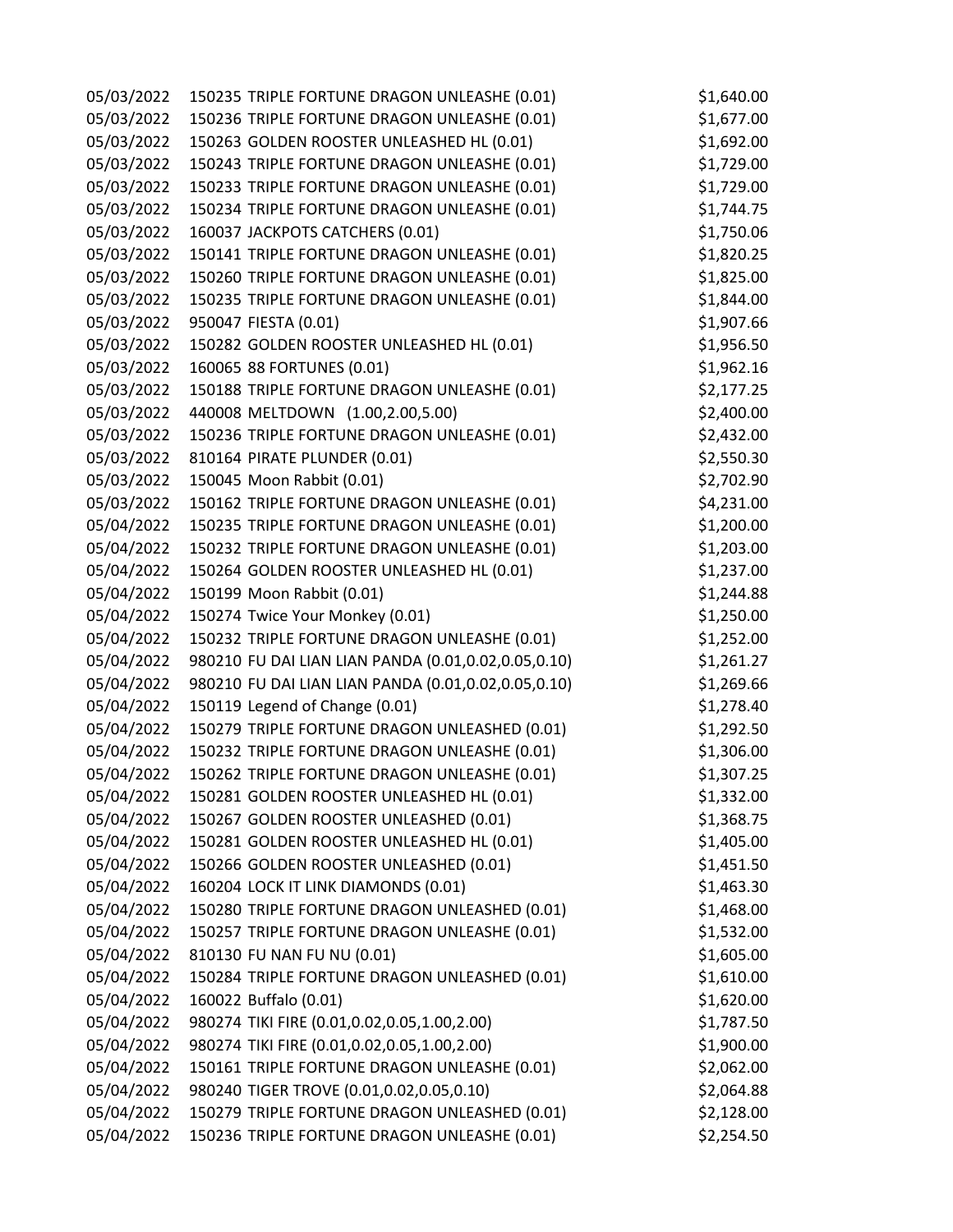| 05/04/2022 | 150143 TRIPLE FORTUNE DRAGON UNLEASHE (0.01)              | \$2,408.00 |
|------------|-----------------------------------------------------------|------------|
| 05/04/2022 | 150257 TRIPLE FORTUNE DRAGON UNLEASHE (0.01)              | \$2,556.00 |
| 05/04/2022 | 980124 BUFFALO XTREME. (0.01)                             | \$2,621.42 |
| 05/04/2022 | 980124 BUFFALO XTREME. (0.01)                             | \$2,624.88 |
| 05/04/2022 | 150141 TRIPLE FORTUNE DRAGON UNLEASHE (0.01)              | \$2,822.00 |
| 05/04/2022 | 150269 GOLDEN ROOSTER UNLEASHED (0.01)                    | \$3,173.25 |
| 05/04/2022 | 980124 BUFFALO XTREME. (0.01)                             | \$3,345.00 |
| 05/04/2022 | 150240 TRIPLE FORTUNE DRAGON UNLEASHE (0.01)              | \$3,561.00 |
| 05/04/2022 | 980250 Dragon Flies (0.01)                                | \$4,422.62 |
| 05/04/2022 | 150280 TRIPLE FORTUNE DRAGON UNLEASHED (0.01)             | \$4,436.00 |
| 05/04/2022 | 150235 TRIPLE FORTUNE DRAGON UNLEASHE (0.01)              | \$4,520.00 |
| 05/04/2022 | 150281 GOLDEN ROOSTER UNLEASHED HL (0.01)                 | \$4,571.00 |
| 05/04/2022 | 150279 TRIPLE FORTUNE DRAGON UNLEASHED (0.01)             | \$4,600.00 |
| 05/04/2022 | 150258 TRIPLE FORTUNE DRAGON UNLEASHED HL (0.01)          | \$4,614.00 |
| 05/04/2022 | 150233 TRIPLE FORTUNE DRAGON UNLEASHE (0.01)              | \$5,170.00 |
| 05/04/2022 | 140170 GOLD HILLS PROSPECTOR PETE (0.01)                  | \$5,329.94 |
| 05/04/2022 | 150233 TRIPLE FORTUNE DRAGON UNLEASHE (0.01)              | \$6,440.00 |
| 05/04/2022 | 150235 TRIPLE FORTUNE DRAGON UNLEASHE (0.01)              | \$6,904.00 |
| 05/05/2022 | 160022 Buffalo (0.01)                                     | \$1,215.00 |
| 05/05/2022 | 150235 TRIPLE FORTUNE DRAGON UNLEASHE (0.01)              | \$1,220.00 |
| 05/05/2022 | 810136 BONANZA BLAST (0.01)                               | \$1,265.60 |
| 05/05/2022 | 980210 FU DAI LIAN LIAN PANDA (0.01,0.02,0.05,0.10)       | \$1,272.16 |
| 05/05/2022 | 900023 KOI LEGEND (0.01)                                  | \$1,282.20 |
| 05/05/2022 | 150143 TRIPLE FORTUNE DRAGON UNLEASHE (0.01)              | \$1,337.25 |
| 05/05/2022 | 810060 Buffalo Jackpots (0.01)                            | \$1,356.40 |
| 05/05/2022 | 980154 WELCOME TO FANTASTIC JACKPOTS BIG HITS (0.01,0.02, | \$1,360.00 |
| 05/05/2022 | 150168 TRIPLE FORTUNE DRAGON MULTIWAY (0.01)              | \$1,383.00 |
| 05/05/2022 | 150145 TRIPLE FORTUNE DRAGON SPITFIRE (0.01)              | \$1,440.00 |
| 05/05/2022 | 160077 Dancing Drums (0.01)                               | \$1,445.50 |
| 05/05/2022 | 150270 GOLDEN ROOSTER UNLEASHED (0.01)                    | \$1,448.00 |
| 05/05/2022 | 980093 JIN HUANGDI EMPEROR DRAGON (0.01)                  | \$1,454.30 |
| 05/05/2022 | 150258 TRIPLE FORTUNE DRAGON UNLEASHED HL (0.01)          | \$1,461.00 |
| 05/05/2022 | 140030 Smokin Hot Stuff Wicked Wheel (0.01)               | \$1,518.68 |
| 05/05/2022 | 150280 TRIPLE FORTUNE DRAGON UNLEASHED (0.01)             | \$1,523.25 |
| 05/05/2022 | 150271 GOLDEN ROOSTER UNLEASHED (0.01)                    | \$1,533.00 |
| 05/05/2022 | 150160 TRIPLE FORTUNE DRAGON UNLEASHE (0.01)              | \$1,539.75 |
| 05/05/2022 | 980252 TARZAN (0.01)                                      | \$1,558.25 |
| 05/05/2022 | 440010 MELTDOWN (1.00,2.00,5.00)                          | \$1,575.00 |
| 05/05/2022 | 160137 LOCK IT LINK CATS, HATS, AND M (0.01)              | \$1,579.07 |
| 05/05/2022 | 160105 TREE OF WEALTH-JADE ETERNITY (0.01)                | \$1,604.80 |
| 05/05/2022 | 980166 BUFFALO GOLD (0.01)                                | \$1,650.80 |
| 05/05/2022 | 980240 TIGER TROVE (0.01,0.02,0.05,0.10)                  | \$1,707.00 |
| 05/05/2022 | 980170 BUFFALO GOLD (0.01)                                | \$1,736.00 |
| 05/05/2022 | 150239 TRIPLE FORTUNE DRAGON UNLEASHE (0.01)              | \$1,783.00 |
| 05/05/2022 | 980245 TIGER TROVE (0.01,0.02,0.05,0.10)                  | \$1,883.37 |
| 05/05/2022 | 140030 Smokin Hot Stuff Wicked Wheel (0.01)               | \$1,920.00 |
| 05/05/2022 | 150232 TRIPLE FORTUNE DRAGON UNLEASHE (0.01)              | \$1,949.00 |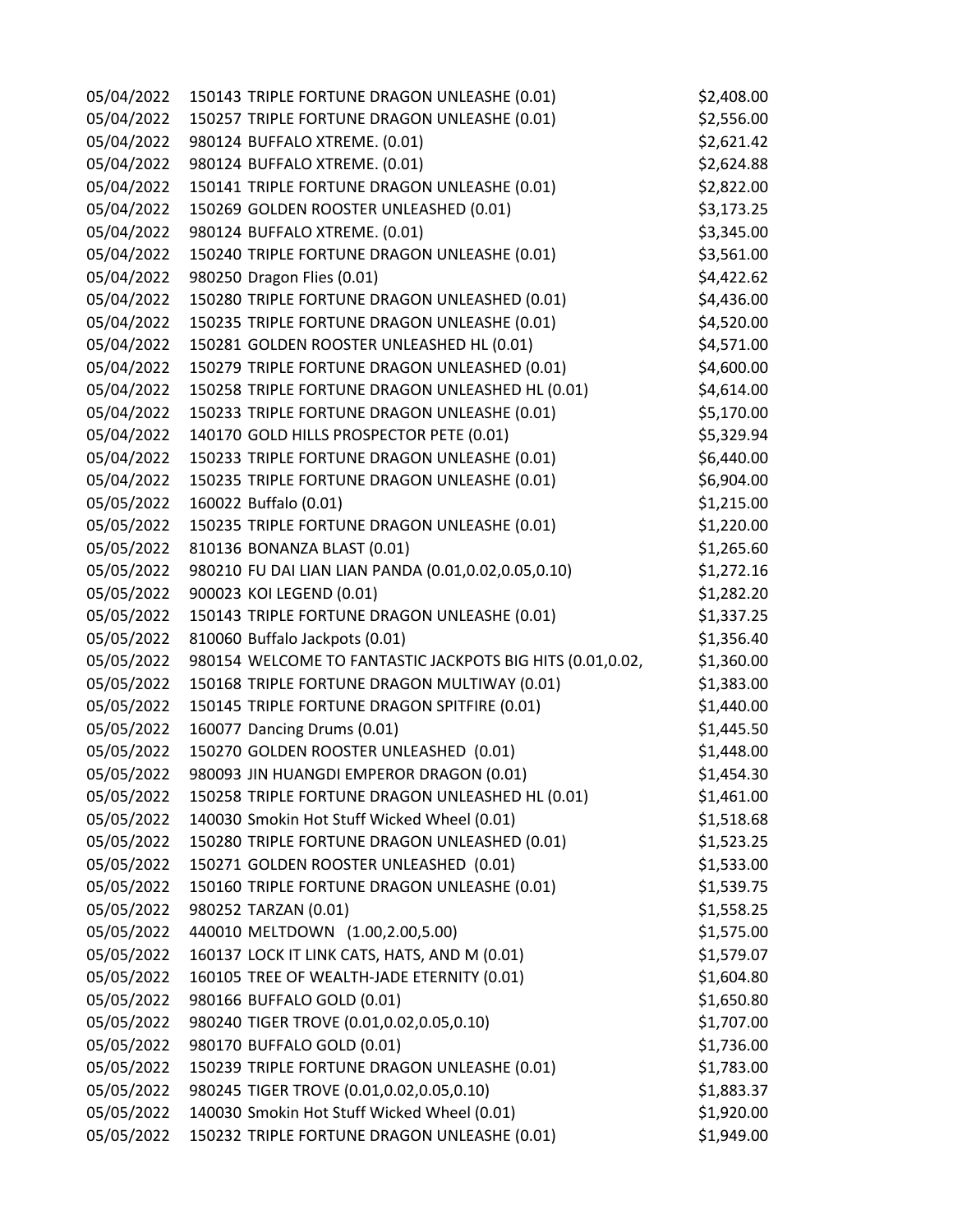| 05/05/2022 | 940018 MULTI GAME 2 (0.01,0.02,0.05,0.10,0.25)            | \$2,104.00 |
|------------|-----------------------------------------------------------|------------|
| 05/05/2022 | 940025 VOLCANO SHAKEDOWN HF (0.01, 0.02, 0.05, 0.10,0.25) | \$2,118.00 |
| 05/05/2022 | 980271 TIKI FIRE (0.01,0.02,0.05,1.00,2.00)               | \$2,150.00 |
| 05/05/2022 | 150145 TRIPLE FORTUNE DRAGON SPITFIRE (0.01)              | \$2,201.50 |
| 05/05/2022 | 150157 TRIPLE FORTUNE DRAGON UNLEASHE (0.01)              | \$2,351.00 |
| 05/05/2022 | 150240 TRIPLE FORTUNE DRAGON UNLEASHE (0.01)              | \$2,543.75 |
| 05/05/2022 | 150235 TRIPLE FORTUNE DRAGON UNLEASHE (0.01)              | \$2,772.50 |
| 05/05/2022 | 150162 TRIPLE FORTUNE DRAGON UNLEASHE (0.01)              | \$3,317.25 |
| 05/06/2022 | 150234 TRIPLE FORTUNE DRAGON UNLEASHE (0.01)              | \$1,201.50 |
| 05/06/2022 | 150235 TRIPLE FORTUNE DRAGON UNLEASHE (0.01)              | \$1,203.00 |
| 05/06/2022 | 810171 TIKI JUNGLE (0.01)                                 | \$1,211.62 |
| 05/06/2022 | 150279 TRIPLE FORTUNE DRAGON UNLEASHED (0.01)             | \$1,213.50 |
| 05/06/2022 | 150241 TRIPLE FORTUNE DRAGON UNLEASHE (0.01)              | \$1,215.00 |
| 05/06/2022 | 150298 FORTUNE COIN (0.01)                                | \$1,219.70 |
| 05/06/2022 | 980227 BUFFALO CHIEF (0.01,0.02,0.05)                     | \$1,230.50 |
| 05/06/2022 | 150232 TRIPLE FORTUNE DRAGON UNLEASHE (0.01)              | \$1,238.00 |
| 05/06/2022 | 150264 GOLDEN ROOSTER UNLEASHED HL (0.01)                 | \$1,244.00 |
| 05/06/2022 | 980169 5 DRAGONS GOLD (0.01)                              | \$1,251.00 |
| 05/06/2022 | 150263 GOLDEN ROOSTER UNLEASHED HL (0.01)                 | \$1,254.00 |
| 05/06/2022 | 150241 TRIPLE FORTUNE DRAGON UNLEASHE (0.01)              | \$1,260.00 |
| 05/06/2022 | 980223 WELCOME TO FANTASTIC JACKPOTS RICHES (0.01,0.02,0. | \$1,273.16 |
| 05/06/2022 | 150175 CLEOPATRA II (0.01)                                | \$1,277.00 |
| 05/06/2022 | 150235 TRIPLE FORTUNE DRAGON UNLEASHE (0.01)              | \$1,280.00 |
| 05/06/2022 | 160204 LOCK IT LINK DIAMONDS (0.01)                       | \$1,284.96 |
| 05/06/2022 | 980222 WELCOME TO FANTASTIC JACKPOTS RICHES (0.01,0.02,0. | \$1,285.00 |
| 05/06/2022 | 810017 Rakin Bacon (0.01)                                 | \$1,297.00 |
| 05/06/2022 | 150234 TRIPLE FORTUNE DRAGON UNLEASHE (0.01)              | \$1,298.00 |
| 05/06/2022 | 150161 TRIPLE FORTUNE DRAGON UNLEASHE (0.01)              | \$1,298.00 |
| 05/06/2022 | 160041 100 LIONS (0.01)                                   | \$1,306.25 |
| 05/06/2022 | 150234 TRIPLE FORTUNE DRAGON UNLEASHE (0.01)              | \$1,311.00 |
| 05/06/2022 | 980238 WONDER 4 BOOST (0.01)                              | \$1,333.65 |
| 05/06/2022 | 150115 Nefertiti. (0.01)                                  | \$1,354.00 |
| 05/06/2022 | 150143 TRIPLE FORTUNE DRAGON UNLEASHE (0.01)              | \$1,362.00 |
| 05/06/2022 | 950013 CASA BLANCA (0.01)                                 | \$1,372.84 |
| 05/06/2022 | 150186 TRIPLE FORTUNE DRAGON SPITFIRE (0.01)              | \$1,387.50 |
| 05/06/2022 | 150280 TRIPLE FORTUNE DRAGON UNLEASHED (0.01)             | \$1,407.50 |
| 05/06/2022 | 140172 SUPER DRAGON (0.01)                                | \$1,411.31 |
| 05/06/2022 | 150240 TRIPLE FORTUNE DRAGON UNLEASHE (0.01)              | \$1,417.50 |
| 05/06/2022 | 150281 GOLDEN ROOSTER UNLEASHED HL (0.01)                 | \$1,419.00 |
| 05/06/2022 | 150144 TRIPLE FORTUNE DRAGON UNLEASHE (0.01)              | \$1,450.00 |
| 05/06/2022 | 980222 WELCOME TO FANTASTIC JACKPOTS RICHES (0.01,0.02,0. | \$1,475.00 |
| 05/06/2022 | 150286 WOLF RUN GOLD (0.01)                               | \$1,514.50 |
| 05/06/2022 | 810140 EMERALD PRINCESS                                   | \$1,524.00 |
| 05/06/2022 | 150240 TRIPLE FORTUNE DRAGON UNLEASHE (0.01)              | \$1,536.00 |
| 05/06/2022 | 980213 FU DIA LIAN LIAN DRAGON (0.01,0.02,0.05,0.10)      | \$1,551.53 |
| 05/06/2022 | 150143 TRIPLE FORTUNE DRAGON UNLEASHE (0.01)              | \$1,572.80 |
| 05/06/2022 | 150280 TRIPLE FORTUNE DRAGON UNLEASHED (0.01)             | \$1,597.50 |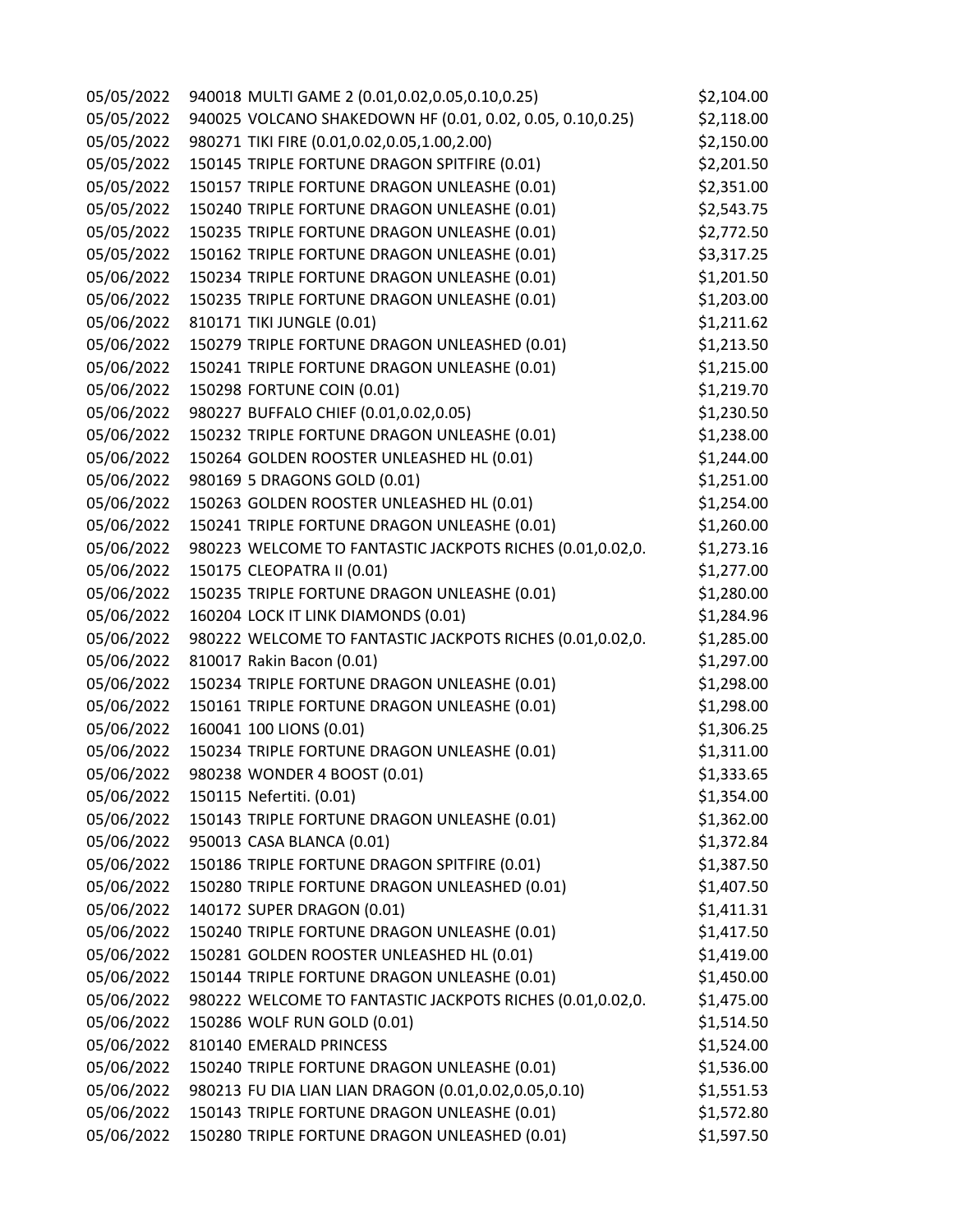| 05/06/2022 | 150263 GOLDEN ROOSTER UNLEASHED HL (0.01)                 | \$1,620.00 |
|------------|-----------------------------------------------------------|------------|
| 05/06/2022 | 980091 JIN HUANGDI EMPEROR DRAGON (0.01)                  | \$1,621.50 |
| 05/06/2022 | 150145 TRIPLE FORTUNE DRAGON SPITFIRE (0.01)              | \$1,628.55 |
| 05/06/2022 | 150263 GOLDEN ROOSTER UNLEASHED HL (0.01)                 | \$1,660.00 |
| 05/06/2022 | 160025 Invaders from Planet Moolah (0.01)                 | \$1,698.50 |
| 05/06/2022 | 150279 TRIPLE FORTUNE DRAGON UNLEASHED (0.01)             | \$1,743.00 |
| 05/06/2022 | 160066 88 FORTUNES (0.01)                                 | \$1,752.37 |
| 05/06/2022 | 810139 RAKIN BACON (0.01)                                 | \$1,758.50 |
| 05/06/2022 | 150234 TRIPLE FORTUNE DRAGON UNLEASHE (0.01)              | \$1,772.00 |
| 05/06/2022 | 150147 TRIPLE FORTUNE DRAGON GOLD (0.01)                  | \$1,782.50 |
| 05/06/2022 | 150158 TRIPLE FORTUNE DRAGON UNLEASHE (0.01)              | \$1,783.00 |
| 05/06/2022 | 980093 JIN HUANGDI EMPEROR DRAGON (0.01)                  | \$1,823.00 |
| 05/06/2022 | 150263 GOLDEN ROOSTER UNLEASHED HL (0.01)                 | \$1,845.00 |
| 05/06/2022 | 150279 TRIPLE FORTUNE DRAGON UNLEASHED (0.01)             | \$1,858.00 |
| 05/06/2022 | 150261 TRIPLE FORTUNE DRAGON UNLEASHE (0.01)              | \$1,858.00 |
| 05/06/2022 | 970012 DANCING DRUMS EXPLOSION WAP (0.01)                 | \$1,882.63 |
| 05/06/2022 | 150271 GOLDEN ROOSTER UNLEASHED (0.01)                    | \$1,938.75 |
| 05/06/2022 | 150257 TRIPLE FORTUNE DRAGON UNLEASHE (0.01)              | \$1,938.75 |
| 05/06/2022 | 150240 TRIPLE FORTUNE DRAGON UNLEASHE (0.01)              | \$1,956.00 |
| 05/06/2022 | 150280 TRIPLE FORTUNE DRAGON UNLEASHED (0.01)             | \$2,002.50 |
| 05/06/2022 | 150241 TRIPLE FORTUNE DRAGON UNLEASHE (0.01)              | \$2,070.00 |
| 05/06/2022 | 150234 TRIPLE FORTUNE DRAGON UNLEASHE (0.01)              | \$2,116.50 |
| 05/06/2022 | 150280 TRIPLE FORTUNE DRAGON UNLEASHED (0.01)             | \$2,149.00 |
| 05/06/2022 | 150010 Wolf Run (0.01)                                    | \$2,223.00 |
| 05/06/2022 | 140128 THE VAULT CHINA BLESSINGS (0.01)                   | \$2,247.33 |
| 05/06/2022 | 440014 MEGA MELTDOWN (1.00)                               | \$2,273.33 |
| 05/06/2022 | 150271 GOLDEN ROOSTER UNLEASHED (0.01)                    | \$2,307.00 |
| 05/06/2022 | 150279 TRIPLE FORTUNE DRAGON UNLEASHED (0.01)             | \$2,351.00 |
| 05/06/2022 | 150233 TRIPLE FORTUNE DRAGON UNLEASHE (0.01)              | \$2,360.00 |
| 05/06/2022 | 140160 JADE BLESSINGS (0.01)                              | \$2,382.43 |
| 05/06/2022 | 160023 Invaders from Planet Moolah (0.01)                 | \$2,553.75 |
| 05/06/2022 | 990054 MONEY RAIN DELUXE (0.01)                           | \$2,701.38 |
| 05/06/2022 | 980164 BUFFALO GOLD (0.01)                                | \$2,868.08 |
| 05/06/2022 | 150262 TRIPLE FORTUNE DRAGON UNLEASHE (0.01)              | \$2,895.00 |
| 05/06/2022 | 150240 TRIPLE FORTUNE DRAGON UNLEASHE (0.01)              | \$3,025.75 |
| 05/06/2022 | 150283 TRIPLE FORTUNE DRAGON UNLEASHED (0.01)             | \$3,220.00 |
| 05/06/2022 | 910014 SUPER FLAMMIN' SPIN (0.01,0.02)                    | \$3,441.09 |
| 05/06/2022 | 150258 TRIPLE FORTUNE DRAGON UNLEASHED HL (0.01)          | \$3,460.50 |
| 05/06/2022 | 160303 COPPER DROPPER (0.01)                              | \$3,976.75 |
| 05/06/2022 | 150240 TRIPLE FORTUNE DRAGON UNLEASHE (0.01)              | \$4,062.00 |
| 05/06/2022 | 150234 TRIPLE FORTUNE DRAGON UNLEASHE (0.01)              | \$4,106.00 |
| 05/06/2022 | 150240 TRIPLE FORTUNE DRAGON UNLEASHE (0.01)              | \$5,392.50 |
| 05/07/2022 | 150267 GOLDEN ROOSTER UNLEASHED (0.01)                    | \$1,201.00 |
| 05/07/2022 | 150163 TRIPLE FORTUNE DRAGON UNLEASHE (0.01)              | \$1,204.00 |
| 05/07/2022 | 160251 100 LIONS (0.01)                                   | \$1,209.50 |
| 05/07/2022 | 150270 GOLDEN ROOSTER UNLEASHED (0.01)                    | \$1,213.50 |
| 05/07/2022 | 980153 WELCOME TO FANTASTIC JACKPOTS BIG HITS (0.01,0.02, | \$1,237.50 |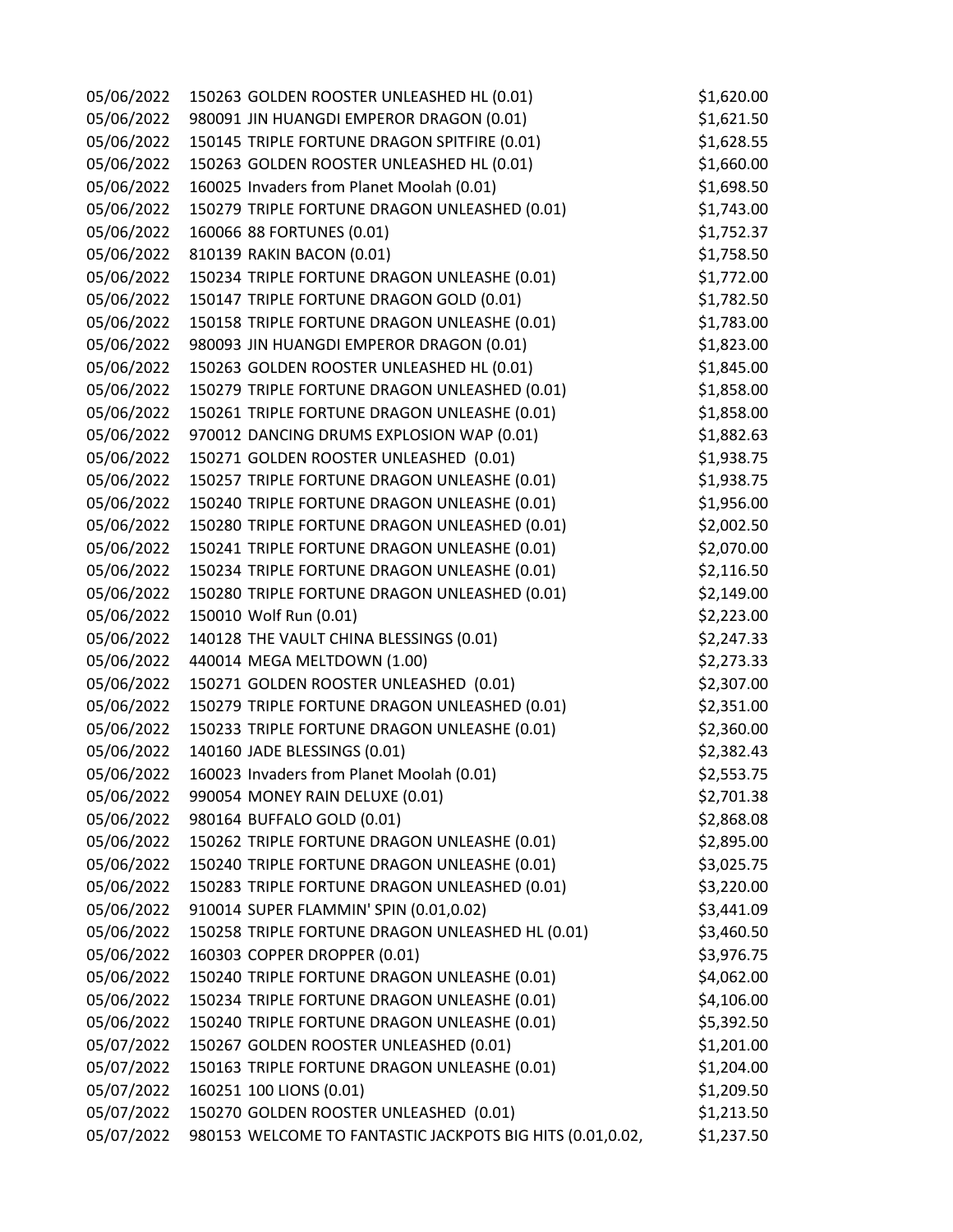| 05/07/2022 | 140045 JAWS OF STEEL SHARK WEEK                           | \$1,242.56  |
|------------|-----------------------------------------------------------|-------------|
| 05/07/2022 | 140134 WICKED WHEEL FIRE PHOENIX (0.01)                   | \$1,273.46  |
| 05/07/2022 | 150239 TRIPLE FORTUNE DRAGON UNLEASHE (0.01)              | \$1,288.00  |
| 05/07/2022 | 950074 SUPER JACKPOT DOUBLE LION (0.50)                   | \$1,294.65  |
| 05/07/2022 | 150264 GOLDEN ROOSTER UNLEASHED HL (0.01)                 | \$1,303.50  |
| 05/07/2022 | 980232 PROSPERITY BELL (0.01,0.02,0.05,0.10)              | \$1,334.00  |
| 05/07/2022 | 150233 TRIPLE FORTUNE DRAGON UNLEASHE (0.01)              | \$1,380.00  |
| 05/07/2022 | 160079 Dancing Drums (0.01)                               | \$1,388.97  |
| 05/07/2022 | 160199 ZEUS UNLEASHED (0.01)                              | \$1,403.29  |
| 05/07/2022 | 810168 GOLDEN BLESSINGS (0.01)                            | \$1,429.50  |
| 05/07/2022 | 810166 GOLDEN BLESSINGS (0.01)                            | \$1,434.75  |
| 05/07/2022 | 150241 TRIPLE FORTUNE DRAGON UNLEASHE (0.01)              | \$1,451.50  |
| 05/07/2022 | 540010 MELTDOWN 1L1C (2.00, 5.00, 10.00, 20.00, 20.00)    | \$1,500.00  |
| 05/07/2022 | 150241 TRIPLE FORTUNE DRAGON UNLEASHE (0.01)              | \$1,504.00  |
| 05/07/2022 | 150239 TRIPLE FORTUNE DRAGON UNLEASHE (0.01)              | \$1,516.00  |
| 05/07/2022 | 150007 Dragon Dance (0.01)                                | \$1,584.00  |
| 05/07/2022 | 150258 TRIPLE FORTUNE DRAGON UNLEASHED HL (0.01)          | \$1,584.00  |
| 05/07/2022 | 150240 TRIPLE FORTUNE DRAGON UNLEASHE (0.01)              | \$1,587.00  |
| 05/07/2022 | 980211 FU DAI LIAN LIAN PANDA (0.01,0.02,0.05,0.10)       | \$1,598.28  |
| 05/07/2022 | 150113 Nefertiti. (0.01)                                  | \$1,670.00  |
| 05/07/2022 | 810177 TIKI SHORES (0.01)                                 | \$1,680.00  |
| 05/07/2022 | 150258 TRIPLE FORTUNE DRAGON UNLEASHED HL (0.01)          | \$1,682.00  |
| 05/07/2022 | 150233 TRIPLE FORTUNE DRAGON UNLEASHE (0.01)              | \$1,704.00  |
| 05/07/2022 | 980210 FU DAI LIAN LIAN PANDA (0.01,0.02,0.05,0.10)       | \$1,736.32  |
| 05/07/2022 | 810139 RAKIN BACON (0.01)                                 | \$1,837.50  |
| 05/07/2022 | 150258 TRIPLE FORTUNE DRAGON UNLEASHED HL (0.01)          | \$1,899.75  |
| 05/07/2022 | 150242 TRIPLE FORTUNE DRAGON UNLEASHE (0.01)              | \$1,966.00  |
| 05/07/2022 | 150258 TRIPLE FORTUNE DRAGON UNLEASHED HL (0.01)          | \$2,000.00  |
| 05/07/2022 | 150004 Dragon Dance (0.01)                                | \$2,029.00  |
| 05/07/2022 | 150167 TRIPLE FORTUNE DRAGON MULTIWAY (0.01)              | \$2,166.00  |
| 05/07/2022 | 150235 TRIPLE FORTUNE DRAGON UNLEASHE (0.01)              | \$2,254.00  |
| 05/07/2022 | 150142 TRIPLE FORTUNE DRAGON UNLEASHE (0.01)              | \$2,283.00  |
| 05/07/2022 | 150279 TRIPLE FORTUNE DRAGON UNLEASHED (0.01)             | \$2,300.00  |
| 05/07/2022 | 150166 TRIPLE FORTUNE DRAGON MULTIWAY (0.01)              | \$2,433.00  |
| 05/07/2022 | 150239 TRIPLE FORTUNE DRAGON UNLEASHE (0.01)              | \$2,624.00  |
| 05/07/2022 | 980266 HIGH STAKES (0.01,0.02,0.05,1.00,2.00)             | \$2,900.00  |
| 05/07/2022 | 150281 GOLDEN ROOSTER UNLEASHED HL (0.01)                 | \$2,903.00  |
| 05/07/2022 | 150280 TRIPLE FORTUNE DRAGON UNLEASHED (0.01)             | \$3,235.50  |
| 05/07/2022 | 980124 BUFFALO XTREME. (0.01)                             | \$3,489.01  |
| 05/07/2022 | 980275 MAGIC PEARL (0.01,0.02,0.05,0.10,1.00,200)         | \$3,650.00  |
| 05/07/2022 | 810166 GOLDEN BLESSINGS (0.01)                            | \$3,884.50  |
| 05/07/2022 | 150259 TRIPLE FORTUNE DRAGON UNLEASHE (0.01)              | \$4,614.00  |
| 05/07/2022 | 980187 WELCOME TO FANTASTIC JACKPOTS BIG HITS (0.01,0.02, | \$5,210.00  |
| 05/07/2022 | 160123 LOCK IT LINK EUREKA REEL BLAST (0.01)              | \$14,479.52 |
| 05/07/2022 | 150187 TRIPLE FORTUNE DRAGON GOLD (0.01)                  | \$21,265.65 |
| 05/08/2022 | 980274 TIKI FIRE (0.01,0.02,0.05,1.00,2.00)               | \$1,205.00  |
| 05/08/2022 | 160267 DEEP SEA MAGIC (0.01)                              | \$1,205.00  |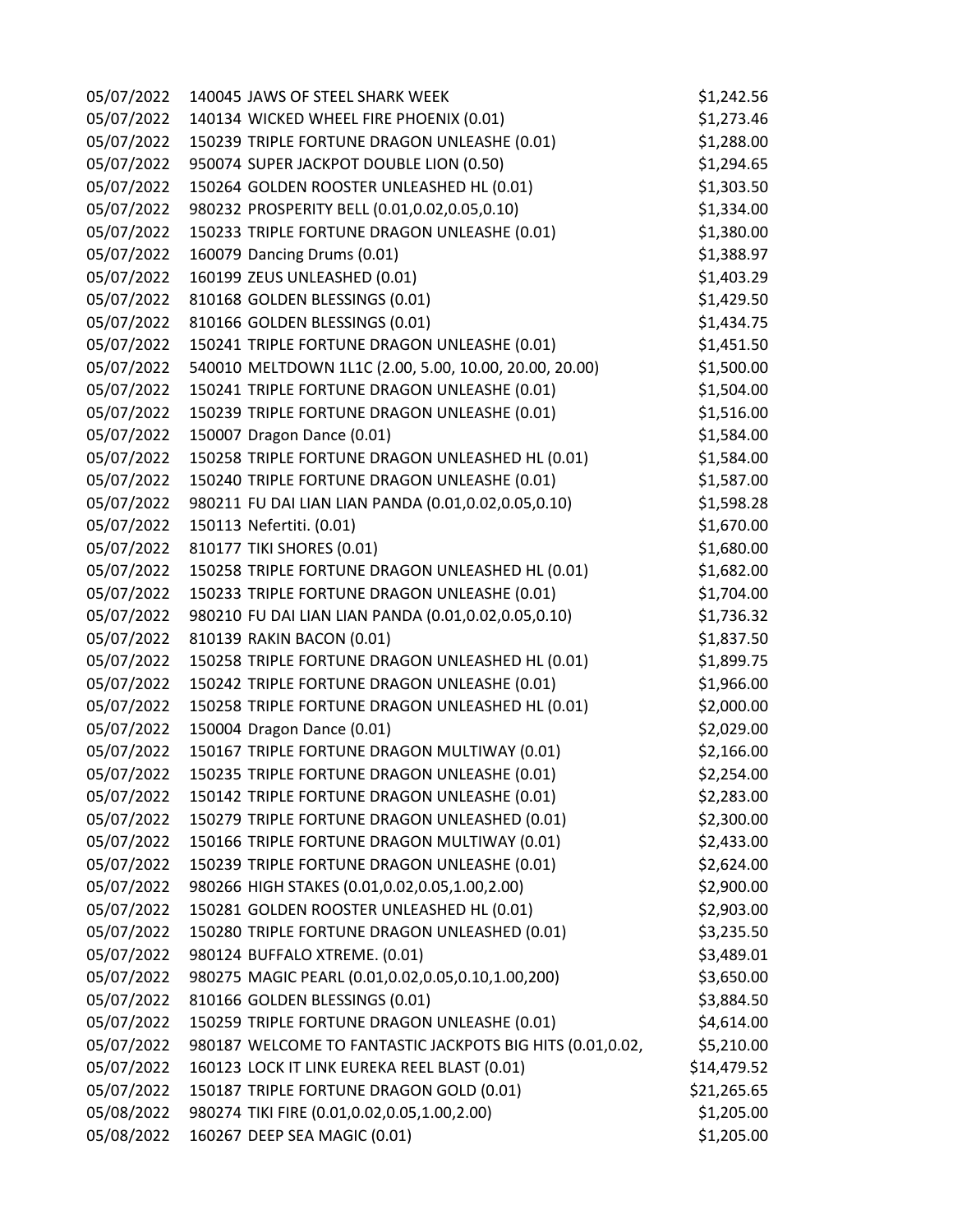| 05/08/2022 | 150277 TRIPLE FORTUNE DRAGON MULTIWAY (0.01)              | \$1,210.00 |
|------------|-----------------------------------------------------------|------------|
| 05/08/2022 | 150279 TRIPLE FORTUNE DRAGON UNLEASHED (0.01)             | \$1,212.00 |
| 05/08/2022 | 150153 TRIPLE FORTUNE DRAGON MULTIWAY (0.01)              | \$1,222.00 |
| 05/08/2022 | 150140 TRIPLE FORTUNE DRAGON UNLEASHE (0.01)              | \$1,237.00 |
| 05/08/2022 | 150144 TRIPLE FORTUNE DRAGON UNLEASHE (0.01)              | \$1,238.00 |
| 05/08/2022 | 980106 PROSPEROUS FORTUNES (0.01,0.02,0.05)               | \$1,280.25 |
| 05/08/2022 | 150151 TRIPLE FORTUNE DRAGON MULTIWAY (0.01)              | \$1,282.00 |
| 05/08/2022 | 150163 TRIPLE FORTUNE DRAGON UNLEASHE (0.01)              | \$1,303.50 |
| 05/08/2022 | 150271 GOLDEN ROOSTER UNLEASHED (0.01)                    | \$1,307.25 |
| 05/08/2022 | 150240 TRIPLE FORTUNE DRAGON UNLEASHE (0.01)              | \$1,312.00 |
| 05/08/2022 | 150237 TRIPLE FORTUNE DRAGON UNLEASHE (0.01)              | \$1,315.00 |
| 05/08/2022 | 980275 MAGIC PEARL (0.01,0.02,0.05,0.10,1.00,200)         | \$1,340.00 |
| 05/08/2022 | 810174 GOLDEN WINS DELUXE (0.01)                          | \$1,340.80 |
| 05/08/2022 | 150241 TRIPLE FORTUNE DRAGON UNLEASHE (0.01)              | \$1,362.00 |
| 05/08/2022 | 150239 TRIPLE FORTUNE DRAGON UNLEASHE (0.01)              | \$1,394.00 |
| 05/08/2022 | 980205 FU DIA LIAN LIAN DRAGON (0.01,0.02,0.05,0.10)      | \$1,404.03 |
| 05/08/2022 | 150262 TRIPLE FORTUNE DRAGON UNLEASHE (0.01)              | \$1,415.00 |
| 05/08/2022 | 980233 WELCOME TO FANTASTIC JACKPOTS TREASURES (0.01,0.02 | \$1,421.25 |
| 05/08/2022 | 810060 Buffalo Jackpots (0.01)                            | \$1,440.00 |
| 05/08/2022 | 150163 TRIPLE FORTUNE DRAGON UNLEASHE (0.01)              | \$1,447.50 |
| 05/08/2022 | 150240 TRIPLE FORTUNE DRAGON UNLEASHE (0.01)              | \$1,447.50 |
| 05/08/2022 | 150241 TRIPLE FORTUNE DRAGON UNLEASHE (0.01)              | \$1,482.00 |
| 05/08/2022 | 150234 TRIPLE FORTUNE DRAGON UNLEASHE (0.01)              | \$1,495.00 |
| 05/08/2022 | 150279 TRIPLE FORTUNE DRAGON UNLEASHED (0.01)             | \$1,503.00 |
| 05/08/2022 | 150240 TRIPLE FORTUNE DRAGON UNLEASHE (0.01)              | \$1,536.00 |
| 05/08/2022 | 810174 GOLDEN WINS DELUXE (0.01)                          | \$1,539.20 |
| 05/08/2022 | 150281 GOLDEN ROOSTER UNLEASHED HL (0.01)                 | \$1,560.00 |
| 05/08/2022 | 980226 BUFFALO CHIEF (0.01,0.02,0.05)                     | \$1,565.60 |
| 05/08/2022 | 810125 TORO GORDO (0.01)                                  | \$1,583.58 |
| 05/08/2022 | 810174 GOLDEN WINS DELUXE (0.01)                          | \$1,585.20 |
| 05/08/2022 | 810165 PIRATE PLUNDER (0.01)                              | \$1,612.85 |
| 05/08/2022 | 150235 TRIPLE FORTUNE DRAGON UNLEASHE (0.01)              | \$1,632.00 |
| 05/08/2022 | 980275 MAGIC PEARL (0.01,0.02,0.05,0.10,1.00,200)         | \$1,670.00 |
| 05/08/2022 | 150232 TRIPLE FORTUNE DRAGON UNLEASHE (0.01)              | \$1,686.00 |
| 05/08/2022 | 160040 Eastern Prince (0.01)                              | \$1,698.20 |
| 05/08/2022 | 150264 GOLDEN ROOSTER UNLEASHED HL (0.01)                 | \$1,700.00 |
| 05/08/2022 | 150241 TRIPLE FORTUNE DRAGON UNLEASHE (0.01)              | \$1,723.50 |
| 05/08/2022 | 150120 Mistress of Egypt (0.01)                           | \$1,932.40 |
| 05/08/2022 | 810174 GOLDEN WINS DELUXE (0.01)                          | \$1,944.00 |
| 05/08/2022 | 810174 GOLDEN WINS DELUXE (0.01)                          | \$1,957.30 |
| 05/08/2022 | 990054 MONEY RAIN DELUXE (0.01)                           | \$2,048.41 |
| 05/08/2022 | 980162 BUFFALO GOLD (0.01)                                | \$2,063.50 |
| 05/08/2022 | 150258 TRIPLE FORTUNE DRAGON UNLEASHED HL (0.01)          | \$2,102.50 |
| 05/08/2022 | 150279 TRIPLE FORTUNE DRAGON UNLEASHED (0.01)             | \$2,115.50 |
| 05/08/2022 | 150241 TRIPLE FORTUNE DRAGON UNLEASHE (0.01)              | \$2,128.00 |
| 05/08/2022 | 810174 GOLDEN WINS DELUXE (0.01)                          | \$2,163.23 |
| 05/08/2022 | 990048 MADAME HATCHI (0.01)                               | \$2,209.40 |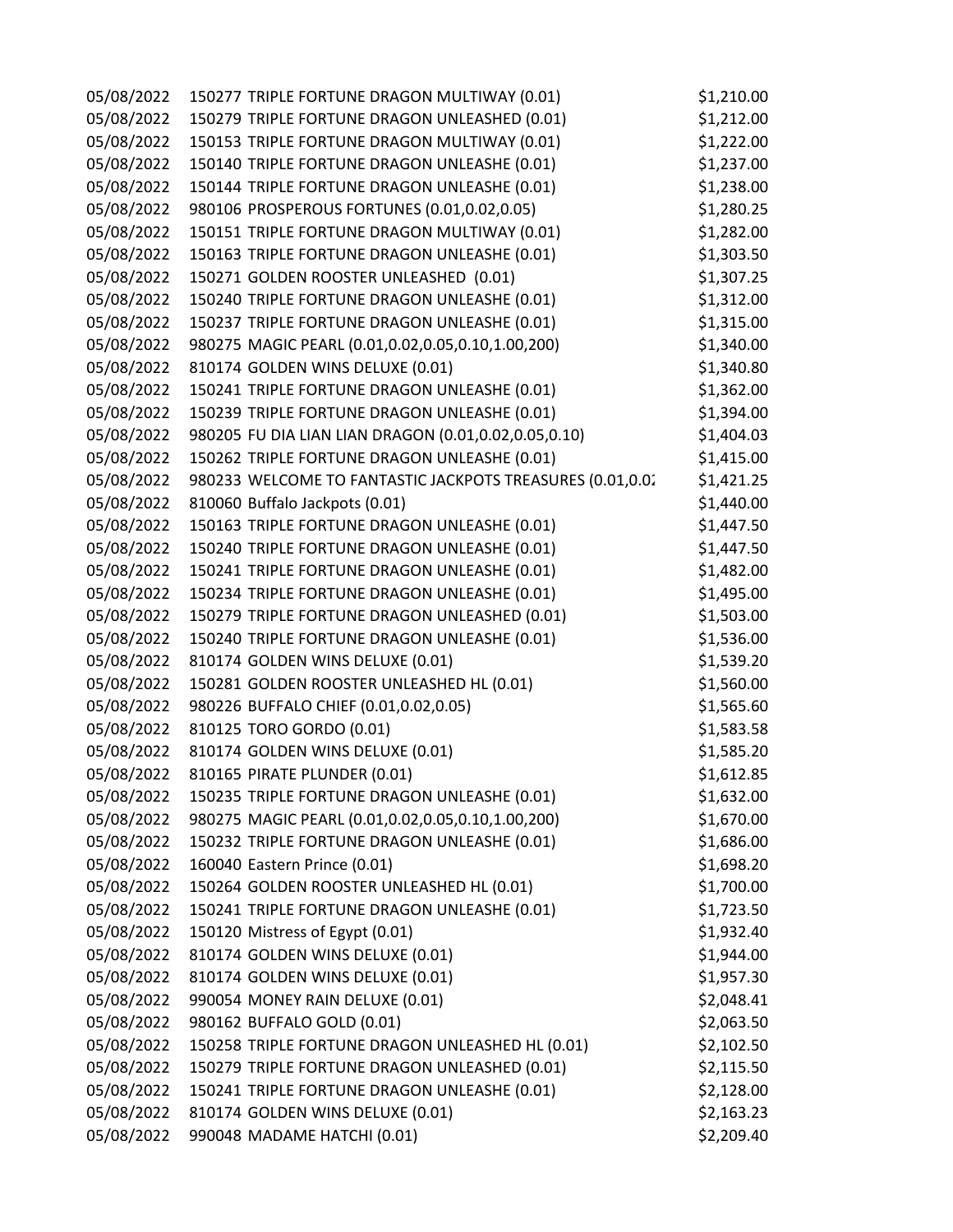| 05/08/2022 | 150241 TRIPLE FORTUNE DRAGON UNLEASHE (0.01)       | \$2,260.00 |
|------------|----------------------------------------------------|------------|
| 05/08/2022 | 150279 TRIPLE FORTUNE DRAGON UNLEASHED (0.01)      | \$2,392.00 |
| 05/08/2022 | 150233 TRIPLE FORTUNE DRAGON UNLEASHE (0.01)       | \$2,585.00 |
| 05/08/2022 | 150258 TRIPLE FORTUNE DRAGON UNLEASHED HL (0.01)   | \$2,627.50 |
| 05/08/2022 | 980106 PROSPEROUS FORTUNES (0.01,0.02,0.05)        | \$2,632.91 |
| 05/08/2022 | 150266 GOLDEN ROOSTER UNLEASHED (0.01)             | \$2,657.47 |
| 05/08/2022 | 150241 TRIPLE FORTUNE DRAGON UNLEASHE (0.01)       | \$2,724.00 |
| 05/08/2022 | 150240 TRIPLE FORTUNE DRAGON UNLEASHE (0.01)       | \$2,810.00 |
| 05/08/2022 | 150257 TRIPLE FORTUNE DRAGON UNLEASHE (0.01)       | \$2,872.50 |
| 05/08/2022 | 980272 HEART THROB (0.01,0.02,0.05,0.10,1.00,2.00) | \$2,880.00 |
| 05/08/2022 | 150279 TRIPLE FORTUNE DRAGON UNLEASHED (0.01)      | \$3,368.00 |
| 05/08/2022 | 150279 TRIPLE FORTUNE DRAGON UNLEASHED (0.01)      | \$3,381.00 |
| 05/08/2022 | 150234 TRIPLE FORTUNE DRAGON UNLEASHE (0.01)       | \$3,884.00 |
| 05/08/2022 | 150243 TRIPLE FORTUNE DRAGON UNLEASHE (0.01)       | \$3,932.00 |
| 05/08/2022 | 150263 GOLDEN ROOSTER UNLEASHED HL (0.01)          | \$4,396.00 |
| 05/08/2022 | 980093 JIN HUANGDI EMPEROR DRAGON (0.01)           | \$5,820.80 |
| 05/08/2022 | 980162 BUFFALO GOLD (0.01)                         | \$9,492.00 |
| 05/09/2022 | 150039 Cash Cove (0.01)                            | \$1,200.00 |
| 05/09/2022 | 980237 WONDER 4 BOOST (0.01)                       | \$1,223.96 |
| 05/09/2022 | 150237 TRIPLE FORTUNE DRAGON UNLEASHE (0.01)       | \$1,248.00 |
| 05/09/2022 | 150143 TRIPLE FORTUNE DRAGON UNLEASHE (0.01)       | \$1,266.50 |
| 05/09/2022 | 150236 TRIPLE FORTUNE DRAGON UNLEASHE (0.01)       | \$1,268.00 |
| 05/09/2022 | 150237 TRIPLE FORTUNE DRAGON UNLEASHE (0.01)       | \$1,280.00 |
| 05/09/2022 | 150262 TRIPLE FORTUNE DRAGON UNLEASHE (0.01)       | \$1,301.00 |
| 05/09/2022 | 150234 TRIPLE FORTUNE DRAGON UNLEASHE (0.01)       | \$1,303.50 |
| 05/09/2022 | 810140 EMERALD PRINCESS                            | \$1,436.30 |
| 05/09/2022 | 150145 TRIPLE FORTUNE DRAGON SPITFIRE (0.01)       | \$1,489.00 |
| 05/09/2022 | 150236 TRIPLE FORTUNE DRAGON UNLEASHE (0.01)       | \$1,528.00 |
| 05/09/2022 | 150257 TRIPLE FORTUNE DRAGON UNLEASHE (0.01)       | \$1,588.00 |
| 05/09/2022 | 150236 TRIPLE FORTUNE DRAGON UNLEASHE (0.01)       | \$1,632.00 |
| 05/09/2022 | 150145 TRIPLE FORTUNE DRAGON SPITFIRE (0.01)       | \$1,696.00 |
| 05/09/2022 | 950076 LANTERNS OF DESTINY MYSTICAL EVENING (0.01) | \$1,803.55 |
| 05/09/2022 | 150088 CATS (0.01)                                 | \$1,873.95 |
| 05/09/2022 | 150235 TRIPLE FORTUNE DRAGON UNLEASHE (0.01)       | \$1,971.00 |
| 05/09/2022 | 150117 Legend of Change (0.01)                     | \$2,000.00 |
| 05/09/2022 | 980231 PROSPERITY BELL (0.01,0.02,0.05,0.10)       | \$2,022.32 |
| 05/09/2022 | 150237 TRIPLE FORTUNE DRAGON UNLEASHE (0.01)       | \$2,043.00 |
| 05/09/2022 | 150237 TRIPLE FORTUNE DRAGON UNLEASHE (0.01)       | \$2,100.00 |
| 05/09/2022 | 150163 TRIPLE FORTUNE DRAGON UNLEASHE (0.01)       | \$2,211.50 |
| 05/09/2022 | 150239 TRIPLE FORTUNE DRAGON UNLEASHE (0.01)       | \$2,248.00 |
| 05/09/2022 | 150158 TRIPLE FORTUNE DRAGON UNLEASHE (0.01)       | \$2,421.75 |
| 05/09/2022 | 940020 KITTY CAT CASH (0.01,0.02,0.05,0.10)        | \$2,584.00 |
| 05/09/2022 | 160301 COPPER DROPPER (0.01)                       | \$2,634.78 |
| 05/09/2022 | 150240 TRIPLE FORTUNE DRAGON UNLEASHE (0.01)       | \$2,747.50 |
| 05/09/2022 | 150044 Goddess of Gold (0.01)                      | \$3,018.21 |
| 05/09/2022 | 980091 JIN HUANGDI EMPEROR DRAGON (0.01)           | \$3,638.00 |
| 05/09/2022 | 980224 BUFFALO CHIEF (0.01,0.02,0.05)              | \$3,659.00 |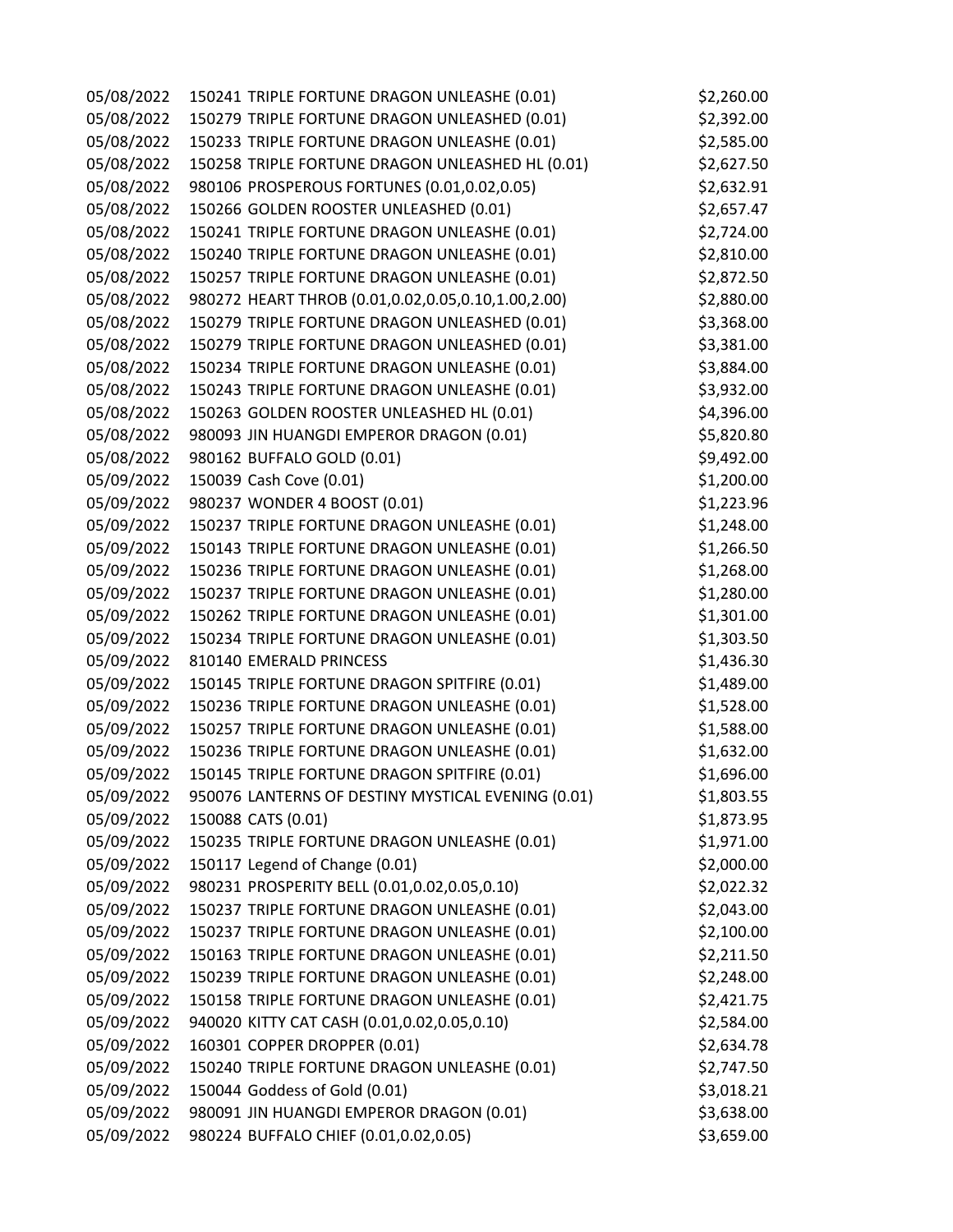| 05/09/2022 | 150236 TRIPLE FORTUNE DRAGON UNLEASHE (0.01)              | \$4,472.00 |
|------------|-----------------------------------------------------------|------------|
| 05/09/2022 | 900017 MYSTICAL MAGIC (0.01)                              | \$4,572.65 |
| 05/09/2022 | 150237 TRIPLE FORTUNE DRAGON UNLEASHE (0.01)              | \$5,000.00 |
| 05/09/2022 | 150281 GOLDEN ROOSTER UNLEASHED HL (0.01)                 | \$5,392.50 |
| 05/09/2022 | 980160 BUFFALO GOLD (0.01)                                | \$1,231.20 |
| 05/10/2022 | 150270 GOLDEN ROOSTER UNLEASHED (0.01)                    | \$1,207.50 |
| 05/10/2022 | 910003 HIGHBORN DRAGON (0.01,0.02)                        | \$1,209.59 |
| 05/10/2022 | 150142 TRIPLE FORTUNE DRAGON UNLEASHE (0.01)              | \$1,213.50 |
| 05/10/2022 | 160204 LOCK IT LINK DIAMONDS (0.01)                       | \$1,235.00 |
| 05/10/2022 | 980166 BUFFALO GOLD (0.01)                                | \$1,236.00 |
| 05/10/2022 | 160307 88 FORTUNES (0.01)                                 | \$1,244.42 |
| 05/10/2022 | 160123 LOCK IT LINK EUREKA REEL BLAST (0.01)              | \$1,250.00 |
| 05/10/2022 | 980160 BUFFALO GOLD (0.01)                                | \$1,250.40 |
| 05/10/2022 | 160229 JACKPOTS CATCHERS (0.01)                           | \$1,251.41 |
| 05/10/2022 | 980210 FU DAI LIAN LIAN PANDA (0.01,0.02,0.05,0.10)       | \$1,264.50 |
| 05/10/2022 | 150280 TRIPLE FORTUNE DRAGON UNLEASHED (0.01)             | \$1,284.50 |
| 05/10/2022 | 980252 TARZAN (0.01)                                      | \$1,290.50 |
| 05/10/2022 | 150152 TRIPLE FORTUNE DRAGON MULTIWAY (0.01)              | \$1,320.75 |
| 05/10/2022 | 150232 TRIPLE FORTUNE DRAGON UNLEASHE (0.01)              | \$1,332.00 |
| 05/10/2022 | 150271 GOLDEN ROOSTER UNLEASHED (0.01)                    | \$1,352.25 |
| 05/10/2022 | 150264 GOLDEN ROOSTER UNLEASHED HL (0.01)                 | \$1,380.00 |
| 05/10/2022 | 980144 WELCOME TO FANTASTIC JACKPOTS LOADED (0.01,0.02,0. | \$1,382.00 |
| 05/10/2022 | 810099 RIVER DRAGONS (0.01)                               | \$1,391.80 |
| 05/10/2022 | 150241 TRIPLE FORTUNE DRAGON UNLEASHE (0.01)              | \$1,415.00 |
| 05/10/2022 | 150147 TRIPLE FORTUNE DRAGON GOLD (0.01)                  | \$1,440.00 |
| 05/10/2022 | 980225 BUFFALO CHIEF (0.01,0.02,0.05)                     | \$1,445.00 |
| 05/10/2022 | 810130 FU NAN FU NU (0.01)                                | \$1,506.00 |
| 05/10/2022 | 980170 BUFFALO GOLD (0.01)                                | \$1,508.01 |
| 05/10/2022 | 150271 GOLDEN ROOSTER UNLEASHED (0.01)                    | \$1,512.00 |
| 05/10/2022 | 150237 TRIPLE FORTUNE DRAGON UNLEASHE (0.01)              | \$1,520.00 |
| 05/10/2022 | 150280 TRIPLE FORTUNE DRAGON UNLEASHED (0.01)             | \$1,535.00 |
| 05/10/2022 | 150280 TRIPLE FORTUNE DRAGON UNLEASHED (0.01)             | \$1,546.50 |
| 05/10/2022 | 150236 TRIPLE FORTUNE DRAGON UNLEASHE (0.01)              | \$1,564.00 |
| 05/10/2022 | 980077 Golden Prosperity (0.01)                           | \$1,571.60 |
| 05/10/2022 | 150158 TRIPLE FORTUNE DRAGON UNLEASHE (0.01)              | \$1,589.00 |
| 05/10/2022 | 150158 TRIPLE FORTUNE DRAGON UNLEASHE (0.01)              | \$1,600.00 |
| 05/10/2022 | 150235 TRIPLE FORTUNE DRAGON UNLEASHE (0.01)              | \$1,604.00 |
| 05/10/2022 | 150257 TRIPLE FORTUNE DRAGON UNLEASHE (0.01)              | \$1,614.50 |
| 05/10/2022 | 150159 TRIPLE FORTUNE DRAGON UNLEASHE (0.01)              | \$1,614.50 |
| 05/10/2022 | 160020 Buffalo (0.01)                                     | \$1,630.20 |
| 05/10/2022 | 150270 GOLDEN ROOSTER UNLEASHED (0.01)                    | \$1,682.00 |
| 05/10/2022 | 160007 88 FORTUNES (0.01)                                 | \$1,684.50 |
| 05/10/2022 | 970012 DANCING DRUMS EXPLOSION WAP (0.01)                 | \$1,692.29 |
| 05/10/2022 | 140162 FORTUNE BLESSINGS (0.01)                           | \$1,736.23 |
| 05/10/2022 | 150235 TRIPLE FORTUNE DRAGON UNLEASHE (0.01)              | \$1,791.00 |
| 05/10/2022 | 150236 TRIPLE FORTUNE DRAGON UNLEASHE (0.01)              | \$1,804.00 |
| 05/10/2022 | 150159 TRIPLE FORTUNE DRAGON UNLEASHE (0.01)              | \$1,923.00 |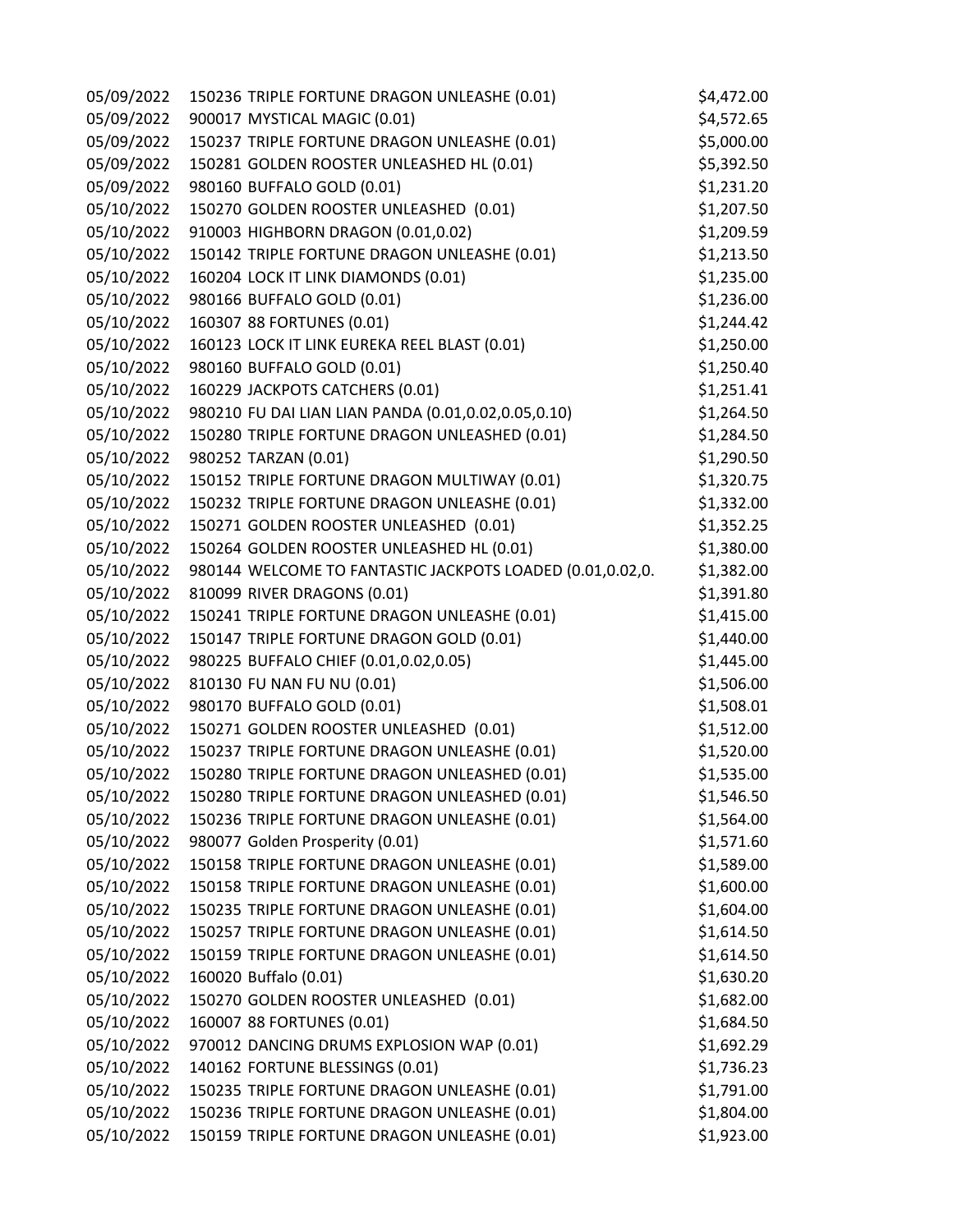| 05/10/2022 | 980212 FU DIA LIAN LIAN DRAGON (0.01,0.02,0.05,0.10)      | \$1,936.69 |
|------------|-----------------------------------------------------------|------------|
| 05/10/2022 | 160216 JACKPOTS CATCHERS (0.01)                           | \$1,947.42 |
| 05/10/2022 | 980166 BUFFALO GOLD (0.01)                                | \$2,017.50 |
| 05/10/2022 | 150232 TRIPLE FORTUNE DRAGON UNLEASHE (0.01)              | \$2,035.00 |
| 05/10/2022 | 150241 TRIPLE FORTUNE DRAGON UNLEASHE (0.01)              | \$2,161.25 |
| 05/10/2022 | 140164 FORTUNE BLESSINGS (0.01)                           | \$2,281.80 |
| 05/10/2022 | 150264 GOLDEN ROOSTER UNLEASHED HL (0.01)                 | \$2,283.00 |
| 05/10/2022 | 980162 BUFFALO GOLD (0.01)                                | \$2,299.95 |
| 05/10/2022 | 150259 TRIPLE FORTUNE DRAGON UNLEASHE (0.01)              | \$2,307.00 |
| 05/10/2022 | 150257 TRIPLE FORTUNE DRAGON UNLEASHE (0.01)              | \$2,612.00 |
| 05/10/2022 | 150077 Solar Disc (0.01)                                  | \$2,721.00 |
| 05/10/2022 | 150232 TRIPLE FORTUNE DRAGON UNLEASHE (0.01)              | \$3,044.00 |
| 05/10/2022 | 980091 JIN HUANGDI EMPEROR DRAGON (0.01)                  | \$4,049.51 |
| 05/10/2022 | 140155 DRAGON KINGDOM ETERNAL WEALTH (0.01)               | \$5,700.28 |
| 05/10/2022 | 150280 TRIPLE FORTUNE DRAGON UNLEASHED (0.01)             | \$9,830.00 |
| 05/10/2022 | 980210 FU DAI LIAN LIAN PANDA (0.01,0.02,0.05,0.10)       | \$9,896.16 |
| 05/11/2022 | 150045 Moon Rabbit (0.01)                                 | \$1,200.90 |
| 05/11/2022 | 810175 TIKI JUNGLE (0.01)                                 | \$1,218.17 |
| 05/11/2022 | 980223 WELCOME TO FANTASTIC JACKPOTS RICHES (0.01,0.02,0. | \$1,250.00 |
| 05/11/2022 | 980243 TIGER TROVE (0.01,0.02,0.05,0.10)                  | \$1,251.06 |
| 05/11/2022 | 160008 88 FORTUNES (0.01)                                 | \$1,328.86 |
| 05/11/2022 | 700000 SUPER JACKPOT DOUBLE LION (0.50)                   | \$1,366.38 |
| 05/11/2022 | 150297 NEFERTITI (0.01)                                   | \$1,396.80 |
| 05/11/2022 | 900000 WHALE TALES MEGA GOLD WAP (0.01)                   | \$1,425.12 |
| 05/11/2022 | 160245 JIN JI BAO XI RISING FORTUNES (0.01)               | \$1,449.60 |
| 05/11/2022 | 150045 Moon Rabbit (0.01)                                 | \$1,450.71 |
| 05/11/2022 | 810164 PIRATE PLUNDER (0.01)                              | \$1,491.00 |
| 05/11/2022 | 150240 TRIPLE FORTUNE DRAGON UNLEASHE (0.01)              | \$1,564.00 |
| 05/11/2022 | 980141 WELCOME TO FANTASTIC JACKPOTS LOADED (0.01,0.02,0. | \$1,700.00 |
| 05/11/2022 | 150239 TRIPLE FORTUNE DRAGON UNLEASHE (0.01)              | \$1,720.50 |
| 05/11/2022 | 980154 WELCOME TO FANTASTIC JACKPOTS BIG HITS (0.01,0.02, | \$1,870.00 |
| 05/11/2022 | 980153 WELCOME TO FANTASTIC JACKPOTS BIG HITS (0.01,0.02, | \$1,925.00 |
| 05/11/2022 | 980144 WELCOME TO FANTASTIC JACKPOTS LOADED (0.01,0.02,0. | \$1,940.00 |
| 05/11/2022 | 150264 GOLDEN ROOSTER UNLEASHED HL (0.01)                 | \$2,012.50 |
| 05/11/2022 | 810164 PIRATE PLUNDER (0.01)                              | \$2,053.13 |
| 05/11/2022 | 980093 JIN HUANGDI EMPEROR DRAGON (0.01)                  | \$2,110.85 |
| 05/11/2022 | 150299 FORTUNE COIN (0.01)                                | \$2,120.17 |
| 05/11/2022 | 980271 TIKI FIRE (0.01,0.02,0.05,1.00,2.00)               | \$2,209.27 |
| 05/11/2022 | 150233 TRIPLE FORTUNE DRAGON UNLEASHE (0.01)              | \$2,408.00 |
| 05/11/2022 | 980160 BUFFALO GOLD (0.01)                                | \$2,531.60 |
| 05/11/2022 | 240003 MELTDOWN 1L3C (0.05, 0.10, 0.25, 0.50, 1.00)       | \$2,700.00 |
| 05/11/2022 | 150241 TRIPLE FORTUNE DRAGON UNLEASHE (0.01)              | \$2,903.00 |
| 05/11/2022 | 900018 KOALA KOINS (0.01)                                 | \$3,000.00 |
| 05/11/2022 | 150281 GOLDEN ROOSTER UNLEASHED HL (0.01)                 | \$3,178.00 |
| 05/11/2022 | 150239 TRIPLE FORTUNE DRAGON UNLEASHE (0.01)              | \$4,614.00 |
| 05/11/2022 | 160105 TREE OF WEALTH-JADE ETERNITY (0.01)                | \$5,092.41 |
| 05/11/2022 | 950076 LANTERNS OF DESTINY MYSTICAL EVENING (0.01)        | \$5,290.68 |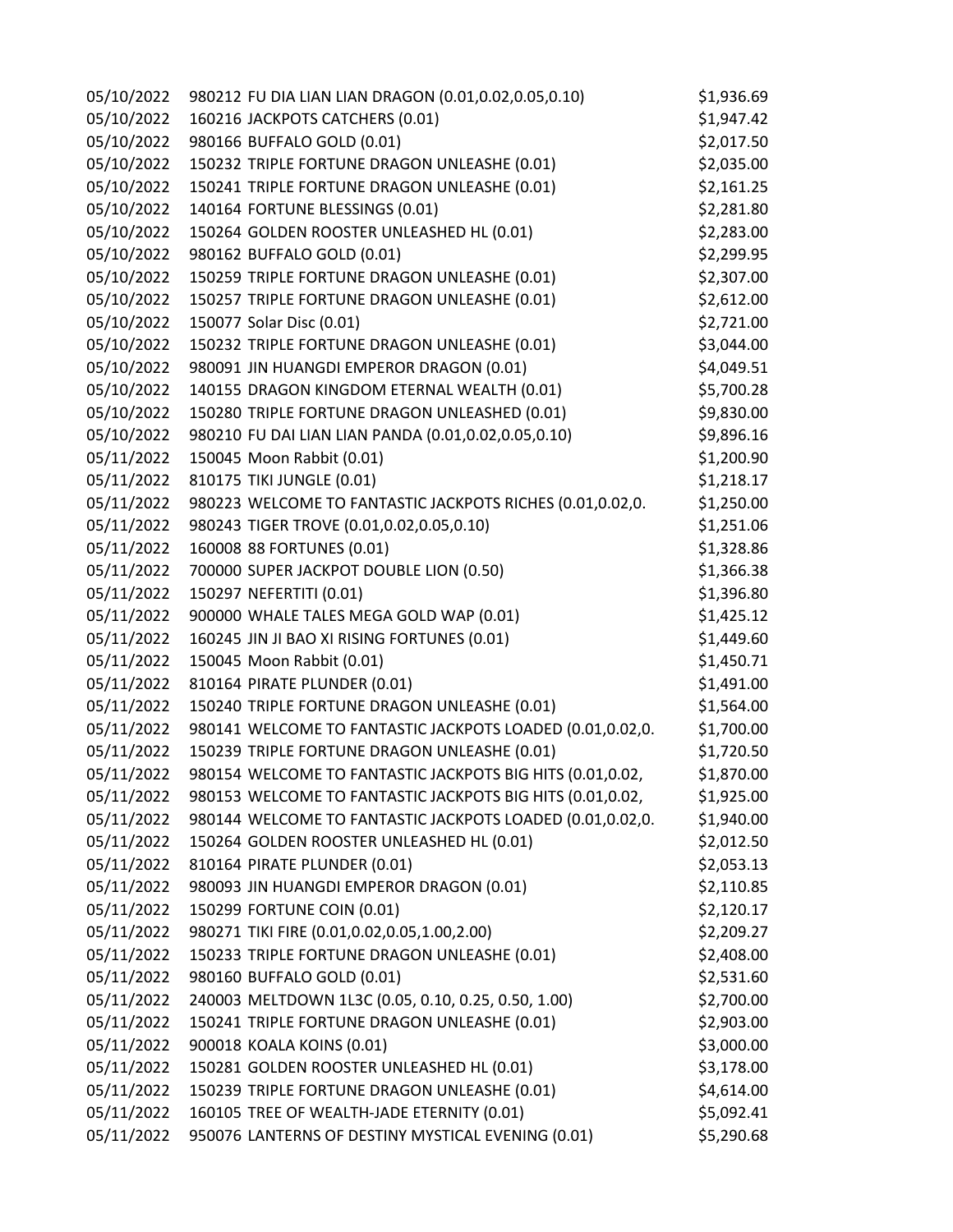| 05/11/2022 | 150156 TRIPLE FORTUNE DRAGON MULTIWAY (0.01)              | \$6,823.00 |
|------------|-----------------------------------------------------------|------------|
| 05/11/2022 | 810165 PIRATE PLUNDER (0.01)                              | \$7,013.40 |
| 05/11/2022 | 980153 WELCOME TO FANTASTIC JACKPOTS BIG HITS (0.01,0.02, | \$8,275.00 |
| 05/12/2022 | 150235 TRIPLE FORTUNE DRAGON UNLEASHE (0.01)              | \$1,200.00 |
| 05/12/2022 | 810160 JADE WINS DELUXE (0.01)                            | \$1,200.00 |
| 05/12/2022 | 150141 TRIPLE FORTUNE DRAGON UNLEASHE (0.01)              | \$1,204.00 |
| 05/12/2022 | 980222 WELCOME TO FANTASTIC JACKPOTS RICHES (0.01,0.02,0. | \$1,210.00 |
| 05/12/2022 | 160239 JIN JI BAO XI RISING FORTUNES (0.01)               | \$1,211.40 |
| 05/12/2022 | 150284 TRIPLE FORTUNE DRAGON UNLEASHED (0.01)             | \$1,213.50 |
| 05/12/2022 | 160037 JACKPOTS CATCHERS (0.01)                           | \$1,219.92 |
| 05/12/2022 | 150258 TRIPLE FORTUNE DRAGON UNLEASHED HL (0.01)          | \$1,248.00 |
| 05/12/2022 | 150281 GOLDEN ROOSTER UNLEASHED HL (0.01)                 | \$1,257.50 |
| 05/12/2022 | 980231 PROSPERITY BELL (0.01,0.02,0.05,0.10)              | \$1,262.17 |
| 05/12/2022 | 150232 TRIPLE FORTUNE DRAGON UNLEASHE (0.01)              | \$1,268.00 |
| 05/12/2022 | 150264 GOLDEN ROOSTER UNLEASHED HL (0.01)                 | \$1,278.00 |
| 05/12/2022 | 150263 GOLDEN ROOSTER UNLEASHED HL (0.01)                 | \$1,280.00 |
| 05/12/2022 | 150243 TRIPLE FORTUNE DRAGON UNLEASHE (0.01)              | \$1,296.75 |
| 05/12/2022 | 150237 TRIPLE FORTUNE DRAGON UNLEASHE (0.01)              | \$1,320.00 |
| 05/12/2022 | 940006 Multi Game 3 (0.01, 0.02, 0.05, 0.10, 0.25)        | \$1,334.96 |
| 05/12/2022 | 150239 TRIPLE FORTUNE DRAGON UNLEASHE (0.01)              | \$1,336.50 |
| 05/12/2022 | 150241 TRIPLE FORTUNE DRAGON UNLEASHE (0.01)              | \$1,337.25 |
| 05/12/2022 | 150263 GOLDEN ROOSTER UNLEASHED HL (0.01)                 | \$1,364.00 |
| 05/12/2022 | 150157 TRIPLE FORTUNE DRAGON UNLEASHE (0.01)              | \$1,393.50 |
| 05/12/2022 | 980212 FU DIA LIAN LIAN DRAGON (0.01,0.02,0.05,0.10)      | \$1,393.66 |
| 05/12/2022 | 980157 LUNAR FESTIVAL (0.01)                              | \$1,395.02 |
| 05/12/2022 | 150263 GOLDEN ROOSTER UNLEASHED HL (0.01)                 | \$1,396.00 |
| 05/12/2022 | 150263 GOLDEN ROOSTER UNLEASHED HL (0.01)                 | \$1,424.00 |
| 05/12/2022 | 980091 JIN HUANGDI EMPEROR DRAGON (0.01)                  | \$1,434.50 |
| 05/12/2022 | 150278 TRIPLE FORTUNE DRAGON MULTIWAY (0.01)              | \$1,490.00 |
| 05/12/2022 | 150105 King of Macedonia (0.01)                           | \$1,552.20 |
| 05/12/2022 | 150233 TRIPLE FORTUNE DRAGON UNLEASHE (0.01)              | \$1,596.00 |
| 05/12/2022 | 980072 Timber Wolf Deluxe (0.01)                          | \$1,600.00 |
| 05/12/2022 | 150268 GOLDEN ROOSTER UNLEASHED (0.01)                    | \$1,610.00 |
| 05/12/2022 | 160245 JIN JI BAO XI RISING FORTUNES (0.01)               | \$1,622.40 |
| 05/12/2022 | 150250 AZTEC TEMPLE (0.01)                                | \$1,670.00 |
| 05/12/2022 | 150235 TRIPLE FORTUNE DRAGON UNLEASHE (0.01)              | \$1,743.00 |
| 05/12/2022 | 150187 TRIPLE FORTUNE DRAGON GOLD (0.01)                  | \$1,787.40 |
| 05/12/2022 | 150235 TRIPLE FORTUNE DRAGON UNLEASHE (0.01)              | \$1,806.00 |
| 05/12/2022 | 980091 JIN HUANGDI EMPEROR DRAGON (0.01)                  | \$1,864.40 |
| 05/12/2022 | 980234 WELCOME TO FANTASTIC JACKPOTS BIG PAYS (0.01,0.02, | \$2,000.00 |
| 05/12/2022 | 150241 TRIPLE FORTUNE DRAGON UNLEASHE (0.01)              | \$2,104.00 |
| 05/12/2022 | 950034 LITTLE SHOP OF HORROR WAP (0.01)                   | \$2,170.43 |
| 05/12/2022 | 160283 DANCING DRUMS PROSPERITY (0.01)                    | \$2,174.26 |
| 05/12/2022 | 980222 WELCOME TO FANTASTIC JACKPOTS RICHES (0.01,0.02,0. | \$2,185.00 |
| 05/12/2022 | 150156 TRIPLE FORTUNE DRAGON MULTIWAY (0.01)              | \$2,228.00 |
| 05/12/2022 | 150263 GOLDEN ROOSTER UNLEASHED HL (0.01)                 | \$2,307.00 |
| 05/12/2022 | 150266 GOLDEN ROOSTER UNLEASHED (0.01)                    | \$2,307.00 |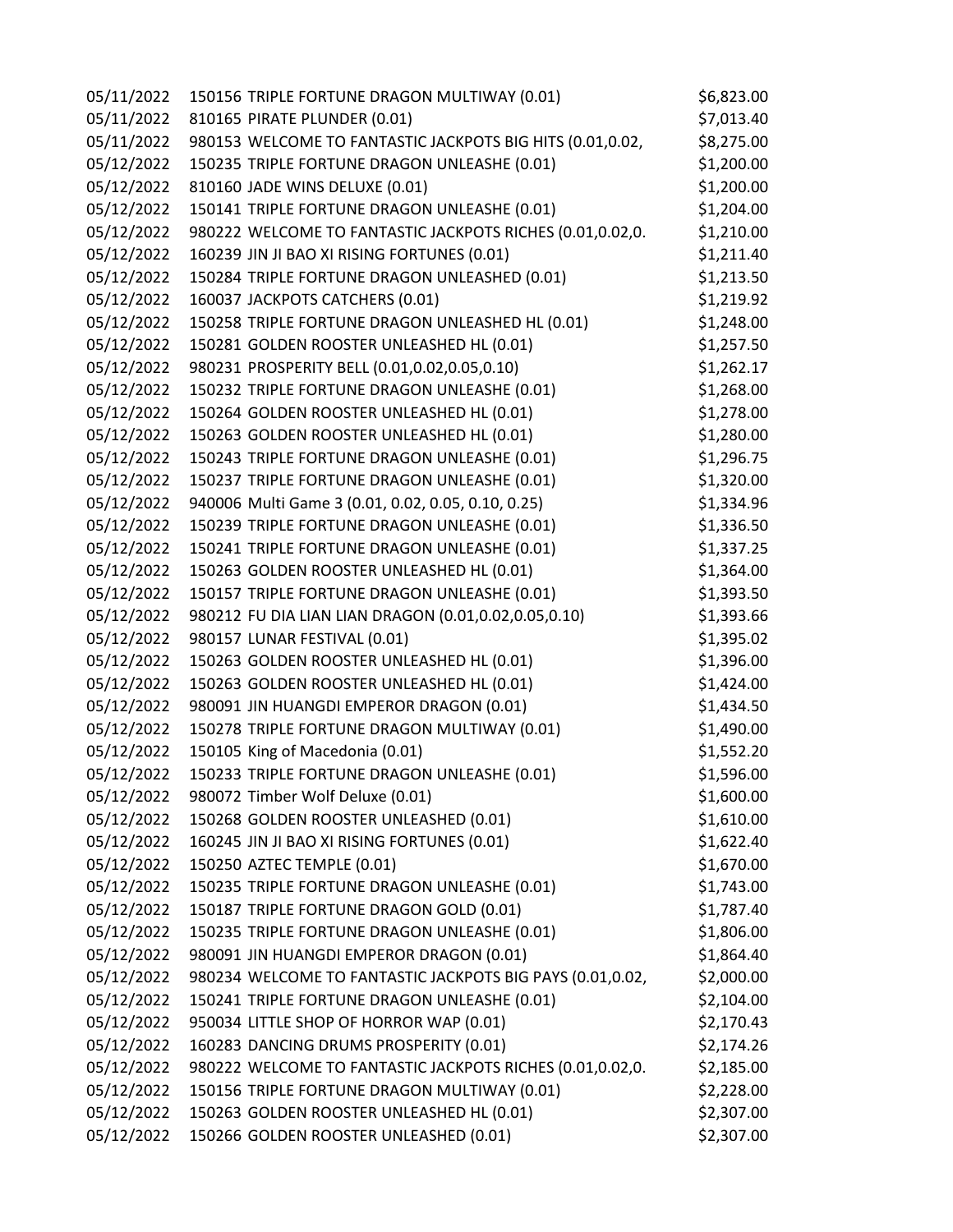| 05/12/2022 | 150258 TRIPLE FORTUNE DRAGON UNLEASHED HL (0.01)          | \$2,415.00  |
|------------|-----------------------------------------------------------|-------------|
| 05/12/2022 | 150232 TRIPLE FORTUNE DRAGON UNLEASHE (0.01)              | \$2,537.50  |
| 05/12/2022 | 150270 GOLDEN ROOSTER UNLEASHED (0.01)                    | \$2,585.00  |
| 05/12/2022 | 140152 SMOKIN' HOT STUFF JACKPOT RESPINS (0.01)           | \$2,675.47  |
| 05/12/2022 | 150235 TRIPLE FORTUNE DRAGON UNLEASHE (0.01)              | \$2,707.50  |
| 05/12/2022 | 980266 HIGH STAKES (0.01,0.02,0.05,1.00,2.00)             | \$2,750.00  |
| 05/12/2022 | 150282 GOLDEN ROOSTER UNLEASHED HL (0.01)                 | \$2,895.00  |
| 05/12/2022 | 980170 BUFFALO GOLD (0.01)                                | \$3,045.00  |
| 05/12/2022 | 160249 Timberwolf (0.01)                                  | \$3,117.00  |
| 05/12/2022 | 150263 GOLDEN ROOSTER UNLEASHED HL (0.01)                 | \$3,200.00  |
| 05/12/2022 | 150232 TRIPLE FORTUNE DRAGON UNLEASHE (0.01)              | \$3,252.50  |
| 05/12/2022 | 980093 JIN HUANGDI EMPEROR DRAGON (0.01)                  | \$3,306.50  |
| 05/12/2022 | 160227 ULTIMATE FIRE LINK CHINA STREET (0.01)             | \$3,654.95  |
| 05/12/2022 | 150232 TRIPLE FORTUNE DRAGON UNLEASHE (0.01)              | \$3,846.00  |
| 05/12/2022 | 150237 TRIPLE FORTUNE DRAGON UNLEASHE (0.01)              | \$3,932.00  |
| 05/12/2022 | 150232 TRIPLE FORTUNE DRAGON UNLEASHE (0.01)              | \$3,942.00  |
| 05/12/2022 | 540010 MELTDOWN 1L1C (2.00, 5.00, 10.00, 20.00, 20.00)    | \$5,000.00  |
| 05/12/2022 | 810164 PIRATE PLUNDER (0.01)                              | \$5,999.60  |
| 05/12/2022 | 150263 GOLDEN ROOSTER UNLEASHED HL (0.01)                 | \$7,300.00  |
| 05/12/2022 | 150234 TRIPLE FORTUNE DRAGON UNLEASHE (0.01)              | \$7,740.25  |
| 05/12/2022 | 980139 WELCOME TO FANTASTIC JACKPOTS LOADED (0.01,0.02,0. | \$7,965.00  |
| 05/12/2022 | 150263 GOLDEN ROOSTER UNLEASHED HL (0.01)                 | \$16,924.00 |
| 05/13/2022 | 150236 TRIPLE FORTUNE DRAGON UNLEASHE (0.01)              | \$1,200.00  |
| 05/13/2022 | 150282 GOLDEN ROOSTER UNLEASHED HL (0.01)                 | \$1,213.75  |
| 05/13/2022 | 980227 BUFFALO CHIEF (0.01,0.02,0.05)                     | \$1,218.64  |
| 05/13/2022 | 150045 Moon Rabbit (0.01)                                 | \$1,220.30  |
| 05/13/2022 | 150233 TRIPLE FORTUNE DRAGON UNLEASHE (0.01)              | \$1,233.00  |
| 05/13/2022 | 160287 SEA OF DIAMONDS (0.01)                             | \$1,236.00  |
| 05/13/2022 | 980267 MAGIC PEARL (0.01,0.02,0.05,0.10,1.00,200)         | \$1,257.60  |
| 05/13/2022 | 990063 EAT EM UP (0.02)                                   | \$1,275.00  |
| 05/13/2022 | 980212 FU DIA LIAN LIAN DRAGON (0.01,0.02,0.05,0.10)      | \$1,283.04  |
| 05/13/2022 | 160199 ZEUS UNLEASHED (0.01)                              | \$1,283.83  |
| 05/13/2022 | 980009 BIRDS OF PAY (0.01)                                | \$1,288.40  |
| 05/13/2022 | 150236 TRIPLE FORTUNE DRAGON UNLEASHE (0.01)              | \$1,292.50  |
| 05/13/2022 | 980277 TARZAN (0.01)                                      | \$1,305.00  |
| 05/13/2022 | 150239 TRIPLE FORTUNE DRAGON UNLEASHE (0.01)              | \$1,368.00  |
| 05/13/2022 | 150282 GOLDEN ROOSTER UNLEASHED HL (0.01)                 | \$1,371.00  |
| 05/13/2022 | 150263 GOLDEN ROOSTER UNLEASHED HL (0.01)                 | \$1,380.00  |
| 05/13/2022 | 150234 TRIPLE FORTUNE DRAGON UNLEASHE (0.01)              | \$1,386.25  |
| 05/13/2022 | 150234 TRIPLE FORTUNE DRAGON UNLEASHE (0.01)              | \$1,386.25  |
| 05/13/2022 | 980222 WELCOME TO FANTASTIC JACKPOTS RICHES (0.01,0.02,0. | \$1,400.00  |
| 05/13/2022 | 150241 TRIPLE FORTUNE DRAGON UNLEASHE (0.01)              | \$1,404.00  |
| 05/13/2022 | 980267 MAGIC PEARL (0.01,0.02,0.05,0.10,1.00,200)         | \$1,410.00  |
| 05/13/2022 | 150280 TRIPLE FORTUNE DRAGON UNLEASHED (0.01)             | \$1,416.00  |
| 05/13/2022 | 160065 88 FORTUNES (0.01)                                 | \$1,420.21  |
| 05/13/2022 | 950060 BEAST UNCAGED RHINO (0.01)                         | \$1,440.00  |
| 05/13/2022 | 980231 PROSPERITY BELL (0.01,0.02,0.05,0.10)              | \$1,450.00  |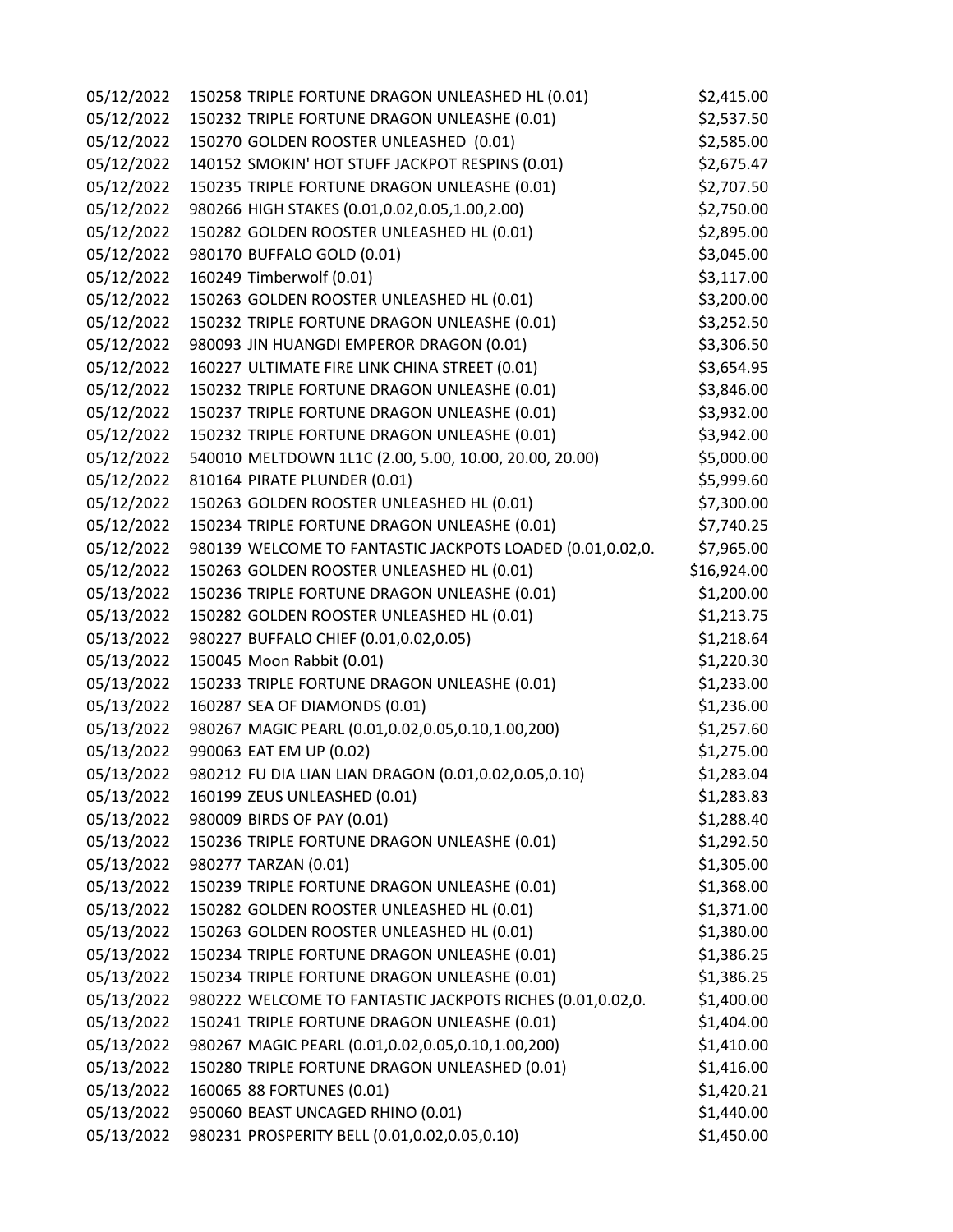| 05/13/2022 | 980091 JIN HUANGDI EMPEROR DRAGON (0.01)             | \$1,457.50 |
|------------|------------------------------------------------------|------------|
| 05/13/2022 | 980212 FU DIA LIAN LIAN DRAGON (0.01,0.02,0.05,0.10) | \$1,472.30 |
| 05/13/2022 | 150240 TRIPLE FORTUNE DRAGON UNLEASHE (0.01)         | \$1,475.00 |
| 05/13/2022 | 150263 GOLDEN ROOSTER UNLEASHED HL (0.01)            | \$1,478.75 |
| 05/13/2022 | 150275 DRAGON FLY (0.01)                             | \$1,490.00 |
| 05/13/2022 | 150281 GOLDEN ROOSTER UNLEASHED HL (0.01)            | \$1,492.00 |
| 05/13/2022 | 150281 GOLDEN ROOSTER UNLEASHED HL (0.01)            | \$1,540.00 |
| 05/13/2022 | 150241 TRIPLE FORTUNE DRAGON UNLEASHE (0.01)         | \$1,560.00 |
| 05/13/2022 | 150281 GOLDEN ROOSTER UNLEASHED HL (0.01)            | \$1,568.00 |
| 05/13/2022 | 150241 TRIPLE FORTUNE DRAGON UNLEASHE (0.01)         | \$1,572.00 |
| 05/13/2022 | 140131 THE VAULT EGYPT GEMS (0.01)                   | \$1,584.80 |
| 05/13/2022 | 150263 GOLDEN ROOSTER UNLEASHED HL (0.01)            | \$1,588.00 |
| 05/13/2022 | 970012 DANCING DRUMS EXPLOSION WAP (0.01)            | \$1,615.09 |
| 05/13/2022 | 150263 GOLDEN ROOSTER UNLEASHED HL (0.01)            | \$1,632.00 |
| 05/13/2022 | 150186 TRIPLE FORTUNE DRAGON SPITFIRE (0.01)         | \$1,642.90 |
| 05/13/2022 | 970012 DANCING DRUMS EXPLOSION WAP (0.01)            | \$1,689.76 |
| 05/13/2022 | 150264 GOLDEN ROOSTER UNLEASHED HL (0.01)            | \$1,711.50 |
| 05/13/2022 | 150241 TRIPLE FORTUNE DRAGON UNLEASHE (0.01)         | \$1,743.00 |
| 05/13/2022 | 150241 TRIPLE FORTUNE DRAGON UNLEASHE (0.01)         | \$1,779.00 |
| 05/13/2022 | 150234 TRIPLE FORTUNE DRAGON UNLEASHE (0.01)         | \$1,786.00 |
| 05/13/2022 | 900028 SQUATCH UNLEASHED (0.01)                      | \$1,792.00 |
| 05/13/2022 | 150279 TRIPLE FORTUNE DRAGON UNLEASHED (0.01)        | \$1,820.25 |
| 05/13/2022 | 980213 FU DIA LIAN LIAN DRAGON (0.01,0.02,0.05,0.10) | \$1,835.94 |
| 05/13/2022 | 980242 PANDA MOON (0.01,0.02,0.05,0.10)              | \$1,905.80 |
| 05/13/2022 | 150240 TRIPLE FORTUNE DRAGON UNLEASHE (0.01)         | \$1,944.00 |
| 05/13/2022 | 150233 TRIPLE FORTUNE DRAGON UNLEASHE (0.01)         | \$2,062.00 |
| 05/13/2022 | 150281 GOLDEN ROOSTER UNLEASHED HL (0.01)            | \$2,164.00 |
| 05/13/2022 | 150157 TRIPLE FORTUNE DRAGON UNLEASHE (0.01)         | \$2,166.00 |
| 05/13/2022 | 160041 100 LIONS (0.01)                              | \$2,297.75 |
| 05/13/2022 | 150186 TRIPLE FORTUNE DRAGON SPITFIRE (0.01)         | \$2,347.00 |
| 05/13/2022 | 150263 GOLDEN ROOSTER UNLEASHED HL (0.01)            | \$2,388.00 |
| 05/13/2022 | 150264 GOLDEN ROOSTER UNLEASHED HL (0.01)            | \$2,408.00 |
| 05/13/2022 | 980231 PROSPERITY BELL (0.01,0.02,0.05,0.10)         | \$2,470.00 |
| 05/13/2022 | 950082 SMOKIN HOT STUFF JACKPOT RESPIN (0.01)        | \$2,566.92 |
| 05/13/2022 | 150281 GOLDEN ROOSTER UNLEASHED HL (0.01)            | \$2,572.00 |
| 05/13/2022 | 150237 TRIPLE FORTUNE DRAGON UNLEASHE (0.01)         | \$2,577.50 |
| 05/13/2022 | 150142 TRIPLE FORTUNE DRAGON UNLEASHE (0.01)         | \$2,585.00 |
| 05/13/2022 | 160258 POWER STRIKE DRAGON WONDER (0.01)             | \$2,589.60 |
| 05/13/2022 | 980210 FU DAI LIAN LIAN PANDA (0.01,0.02,0.05,0.10)  | \$2,598.28 |
| 05/13/2022 | 150161 TRIPLE FORTUNE DRAGON UNLEASHE (0.01)         | \$2,607.00 |
| 05/13/2022 | 150236 TRIPLE FORTUNE DRAGON UNLEASHE (0.01)         | \$2,724.00 |
| 05/13/2022 | 810100 DRAGON BLAST (0.01)                           | \$2,833.60 |
| 05/13/2022 | 150234 TRIPLE FORTUNE DRAGON UNLEASHE (0.01)         | \$2,903.00 |
| 05/13/2022 | 150280 TRIPLE FORTUNE DRAGON UNLEASHED (0.01)        | \$2,923.50 |
| 05/13/2022 | 150237 TRIPLE FORTUNE DRAGON UNLEASHE (0.01)         | \$2,956.50 |
| 05/13/2022 | 150241 TRIPLE FORTUNE DRAGON UNLEASHE (0.01)         | \$3,125.00 |
| 05/13/2022 | 150241 TRIPLE FORTUNE DRAGON UNLEASHE (0.01)         | \$3,166.25 |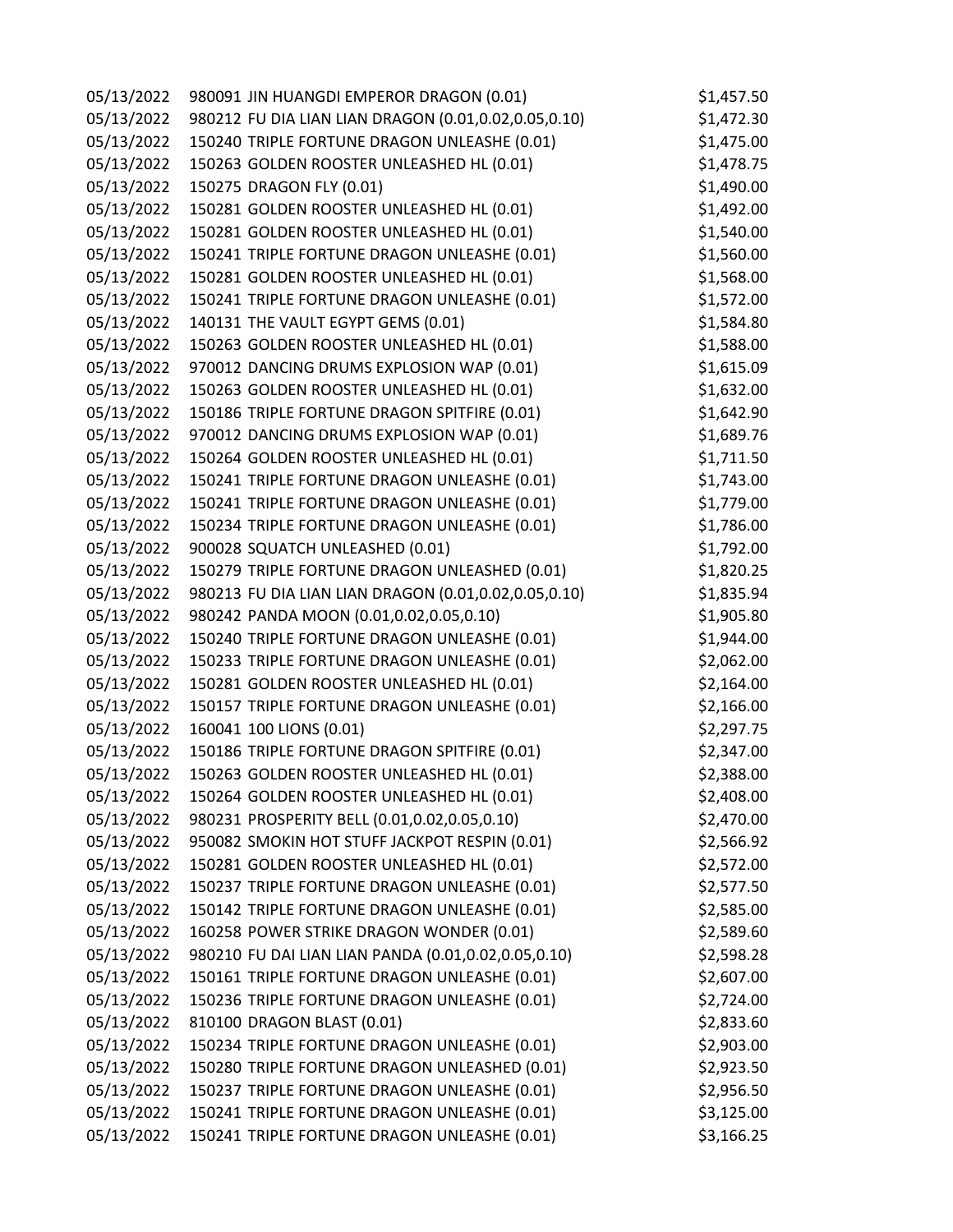| 05/13/2022 | 150139 TRIPLE FORTUNE DRAGON UNLEASHE (0.01)              | \$3,173.25 |
|------------|-----------------------------------------------------------|------------|
| 05/13/2022 | 980273 HIGH STAKES (0.01,0.02,0.05,1.00,2.00)             | \$3,180.00 |
| 05/13/2022 | 150280 TRIPLE FORTUNE DRAGON UNLEASHED (0.01)             | \$3,229.00 |
| 05/13/2022 | 150257 TRIPLE FORTUNE DRAGON UNLEASHE (0.01)              | \$3,258.75 |
| 05/13/2022 | 150241 TRIPLE FORTUNE DRAGON UNLEASHE (0.01)              | \$3,327.00 |
| 05/13/2022 | 150244 TRIPLE FORTUNE DRAGON UNLEASHE (0.01)              | \$3,898.00 |
| 05/13/2022 | 150263 GOLDEN ROOSTER UNLEASHED HL (0.01)                 | \$4,208.00 |
| 05/13/2022 | 980092 JIN HUANGDI EMPEROR DRAGON (0.01)                  | \$5,251.24 |
| 05/13/2022 | 980212 FU DIA LIAN LIAN DRAGON (0.01,0.02,0.05,0.10)      | \$8,984.03 |
| 05/14/2022 | 150077 Solar Disc (0.01)                                  | \$1,200.00 |
| 05/14/2022 | 150233 TRIPLE FORTUNE DRAGON UNLEASHE (0.01)              | \$1,212.00 |
| 05/14/2022 | 150233 TRIPLE FORTUNE DRAGON UNLEASHE (0.01)              | \$1,224.00 |
| 05/14/2022 | 150233 TRIPLE FORTUNE DRAGON UNLEASHE (0.01)              | \$1,233.00 |
| 05/14/2022 | 150237 TRIPLE FORTUNE DRAGON UNLEASHE (0.01)              | \$1,267.00 |
| 05/14/2022 | 150277 TRIPLE FORTUNE DRAGON MULTIWAY (0.01)              | \$1,288.50 |
| 05/14/2022 | 150236 TRIPLE FORTUNE DRAGON UNLEASHE (0.01)              | \$1,312.00 |
| 05/14/2022 | 150279 TRIPLE FORTUNE DRAGON UNLEASHED (0.01)             | \$1,324.50 |
| 05/14/2022 | 150258 TRIPLE FORTUNE DRAGON UNLEASHED HL (0.01)          | \$1,352.25 |
| 05/14/2022 | 150279 TRIPLE FORTUNE DRAGON UNLEASHED (0.01)             | \$1,404.00 |
| 05/14/2022 | 150163 TRIPLE FORTUNE DRAGON UNLEASHE (0.01)              | \$1,411.00 |
| 05/14/2022 | 150143 TRIPLE FORTUNE DRAGON UNLEASHE (0.01)              | \$1,447.50 |
| 05/14/2022 | 150162 TRIPLE FORTUNE DRAGON UNLEASHE (0.01)              | \$1,451.50 |
| 05/14/2022 | 150240 TRIPLE FORTUNE DRAGON UNLEASHE (0.01)              | \$1,472.50 |
| 05/14/2022 | 150283 TRIPLE FORTUNE DRAGON UNLEASHED (0.01)             | \$1,481.00 |
| 05/14/2022 | 810178 TIKI JUNGLE (0.01)                                 | \$1,488.00 |
| 05/14/2022 | 980153 WELCOME TO FANTASTIC JACKPOTS BIG HITS (0.01,0.02, | \$1,490.00 |
| 05/14/2022 | 150233 TRIPLE FORTUNE DRAGON UNLEASHE (0.01)              | \$1,504.00 |
| 05/14/2022 | 150158 TRIPLE FORTUNE DRAGON UNLEASHE (0.01)              | \$1,546.50 |
| 05/14/2022 | 150280 TRIPLE FORTUNE DRAGON UNLEASHED (0.01)             | \$1,610.00 |
| 05/14/2022 | 810174 GOLDEN WINS DELUXE (0.01)                          | \$1,622.55 |
| 05/14/2022 | 980277 TARZAN (0.01)                                      | \$1,630.75 |
| 05/14/2022 | 980153 WELCOME TO FANTASTIC JACKPOTS BIG HITS (0.01,0.02, | \$1,680.01 |
| 05/14/2022 | 940019 MULTI GAME 5 (0.01,0.02,0.05,0.10,0.25)            | \$1,703.20 |
| 05/14/2022 | 980153 WELCOME TO FANTASTIC JACKPOTS BIG HITS (0.01,0.02, | \$1,710.00 |
| 05/14/2022 | 150232 TRIPLE FORTUNE DRAGON UNLEASHE (0.01)              | \$1,720.50 |
| 05/14/2022 | 150258 TRIPLE FORTUNE DRAGON UNLEASHED HL (0.01)          | \$1,766.00 |
| 05/14/2022 | 150158 TRIPLE FORTUNE DRAGON UNLEASHE (0.01)              | \$1,803.00 |
| 05/14/2022 | 150239 TRIPLE FORTUNE DRAGON UNLEASHE (0.01)              | \$1,803.00 |
| 05/14/2022 | 150270 GOLDEN ROOSTER UNLEASHED (0.01)                    | \$1,806.00 |
| 05/14/2022 | 150233 TRIPLE FORTUNE DRAGON UNLEASHE (0.01)              | \$1,840.00 |
| 05/14/2022 | 160137 LOCK IT LINK CATS, HATS, AND M (0.01)              | \$1,873.99 |
| 05/14/2022 | 150233 TRIPLE FORTUNE DRAGON UNLEASHE (0.01)              | \$1,902.00 |
| 05/14/2022 | 150232 TRIPLE FORTUNE DRAGON UNLEASHE (0.01)              | \$1,964.00 |
| 05/14/2022 | 150279 TRIPLE FORTUNE DRAGON UNLEASHED (0.01)             | \$1,968.00 |
| 05/14/2022 | 980153 WELCOME TO FANTASTIC JACKPOTS BIG HITS (0.01,0.02, | \$2,025.00 |
| 05/14/2022 | 150243 TRIPLE FORTUNE DRAGON UNLEASHE (0.01)              | \$2,115.00 |
| 05/14/2022 | 150235 TRIPLE FORTUNE DRAGON UNLEASHE (0.01)              | \$2,115.50 |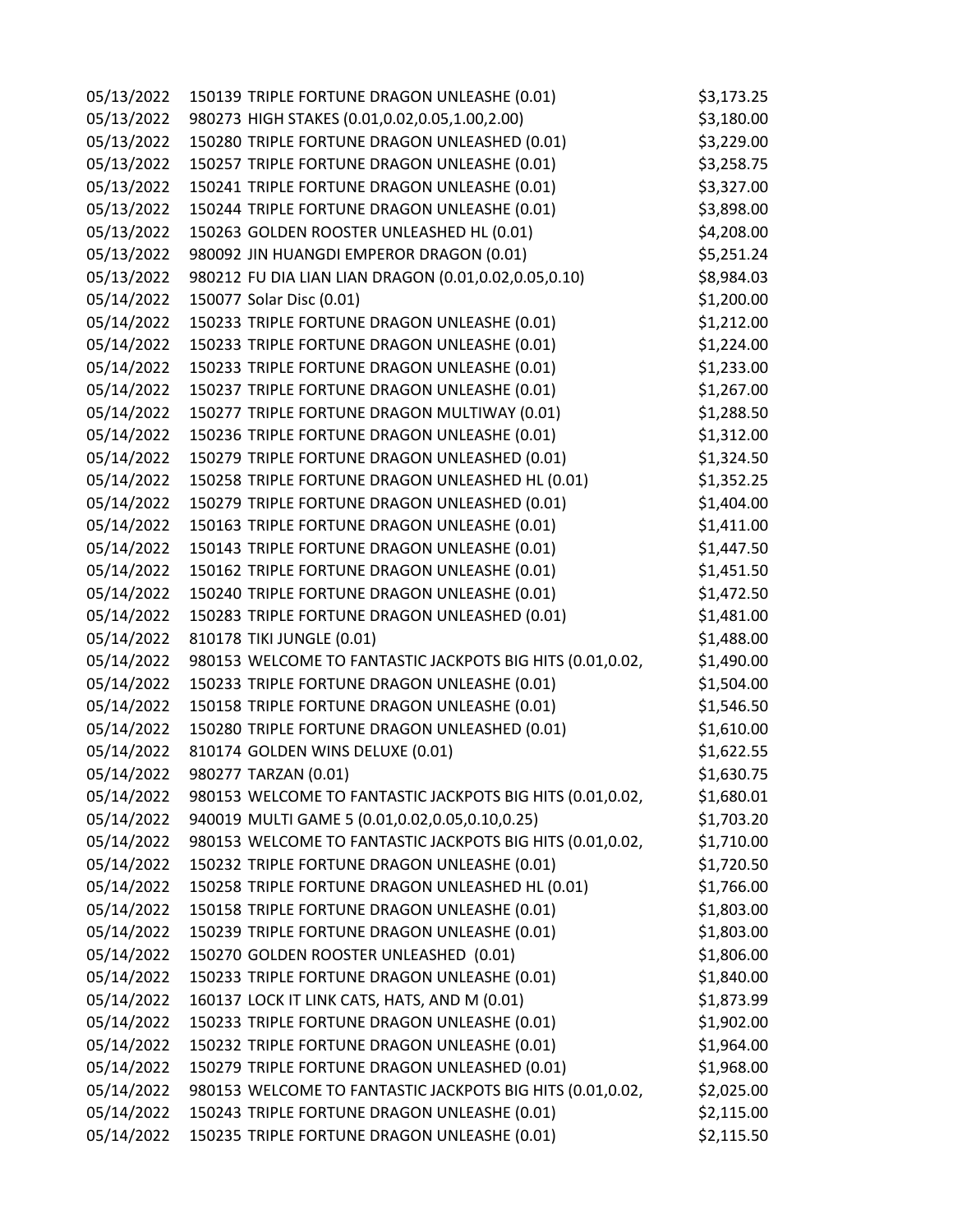| 05/14/2022 | 150233 TRIPLE FORTUNE DRAGON UNLEASHE (0.01)              | \$2,121.00 |
|------------|-----------------------------------------------------------|------------|
| 05/14/2022 | 150240 TRIPLE FORTUNE DRAGON UNLEASHE (0.01)              | \$2,157.50 |
| 05/14/2022 | 150161 TRIPLE FORTUNE DRAGON UNLEASHE (0.01)              | \$2,171.25 |
| 05/14/2022 | 150233 TRIPLE FORTUNE DRAGON UNLEASHE (0.01)              | \$2,192.00 |
| 05/14/2022 | 150233 TRIPLE FORTUNE DRAGON UNLEASHE (0.01)              | \$2,223.00 |
| 05/14/2022 | 150233 TRIPLE FORTUNE DRAGON UNLEASHE (0.01)              | \$2,294.00 |
| 05/14/2022 | 150280 TRIPLE FORTUNE DRAGON UNLEASHED (0.01)             | \$2,316.00 |
| 05/14/2022 | 150162 TRIPLE FORTUNE DRAGON UNLEASHE (0.01)              | \$2,415.00 |
| 05/14/2022 | 340006 TRIPLE WILD DRAGON (0.25,0.50,1.00,2.00)           | \$2,458.76 |
| 05/14/2022 | 150233 TRIPLE FORTUNE DRAGON UNLEASHE (0.01)              | \$2,596.00 |
| 05/14/2022 | 150282 GOLDEN ROOSTER UNLEASHED HL (0.01)                 | \$2,674.50 |
| 05/14/2022 | 980271 TIKI FIRE (0.01,0.02,0.05,1.00,2.00)               | \$2,700.00 |
| 05/14/2022 | 150235 TRIPLE FORTUNE DRAGON UNLEASHE (0.01)              | \$2,712.00 |
| 05/14/2022 | 160244 JIN JI BAO XI RISING FORTUNES (0.01)               | \$2,803.20 |
| 05/14/2022 | 150279 TRIPLE FORTUNE DRAGON UNLEASHED (0.01)             | \$2,895.00 |
| 05/14/2022 | 150233 TRIPLE FORTUNE DRAGON UNLEASHE (0.01)              | \$3,045.00 |
| 05/14/2022 | 150240 TRIPLE FORTUNE DRAGON UNLEASHE (0.01)              | \$3,932.00 |
| 05/14/2022 | 150258 TRIPLE FORTUNE DRAGON UNLEASHED HL (0.01)          | \$4,423.00 |
| 05/15/2022 | 810175 TIKI JUNGLE (0.01)                                 | \$1,222.34 |
| 05/15/2022 | 810164 PIRATE PLUNDER (0.01)                              | \$1,229.00 |
| 05/15/2022 | 150263 GOLDEN ROOSTER UNLEASHED HL (0.01)                 | \$1,260.00 |
| 05/15/2022 | 150284 TRIPLE FORTUNE DRAGON UNLEASHED (0.01)             | \$1,266.50 |
| 05/15/2022 | 150235 TRIPLE FORTUNE DRAGON UNLEASHE (0.01)              | \$1,266.50 |
| 05/15/2022 | 990057 HAPPY 8'S (0.01)                                   | \$1,268.94 |
| 05/15/2022 | 910005 MAJESTIC PHOENIX (0.01,0.02)                       | \$1,273.90 |
| 05/15/2022 | 150232 TRIPLE FORTUNE DRAGON UNLEASHE (0.01)              | \$1,298.00 |
| 05/15/2022 | 150244 TRIPLE FORTUNE DRAGON UNLEASHE (0.01)              | \$1,306.00 |
| 05/15/2022 | 150271 GOLDEN ROOSTER UNLEASHED (0.01)                    | \$1,308.00 |
| 05/15/2022 | 150010 Wolf Run (0.01)                                    | \$1,320.50 |
| 05/15/2022 | 150280 TRIPLE FORTUNE DRAGON UNLEASHED (0.01)             | \$1,330.00 |
| 05/15/2022 | 150258 TRIPLE FORTUNE DRAGON UNLEASHED HL (0.01)          | \$1,393.50 |
| 05/15/2022 | 150236 TRIPLE FORTUNE DRAGON UNLEASHE (0.01)              | \$1,480.00 |
| 05/15/2022 | 140147 SMOKIN' HOT STUFF JACKPOT RESPINS (0.01)           | \$1,521.00 |
| 05/15/2022 | 150235 TRIPLE FORTUNE DRAGON UNLEASHE (0.01)              | \$1,540.00 |
| 05/15/2022 | 910009 I LIKE BIG BUCK\$ (0.01)                           | \$1,584.76 |
| 05/15/2022 | 150188 TRIPLE FORTUNE DRAGON UNLEASHE (0.01)              | \$1,587.00 |
| 05/15/2022 | 150241 TRIPLE FORTUNE DRAGON UNLEASHE (0.01)              | \$1,600.00 |
| 05/15/2022 | 150281 GOLDEN ROOSTER UNLEASHED HL (0.01)                 | \$1,604.00 |
| 05/15/2022 | 150159 TRIPLE FORTUNE DRAGON UNLEASHE (0.01)              | \$1,610.00 |
| 05/15/2022 | 150280 TRIPLE FORTUNE DRAGON UNLEASHED (0.01)             | \$1,617.75 |
| 05/15/2022 | 980141 WELCOME TO FANTASTIC JACKPOTS LOADED (0.01,0.02,0. | \$1,625.00 |
| 05/15/2022 | 150263 GOLDEN ROOSTER UNLEASHED HL (0.01)                 | \$1,632.00 |
| 05/15/2022 | 150199 Moon Rabbit (0.01)                                 | \$1,692.60 |
| 05/15/2022 | 980270 HEART THROB (0.01,0.02,0.05,0.10,1.00,2.00)        | \$1,750.00 |
| 05/15/2022 | 150281 GOLDEN ROOSTER UNLEASHED HL (0.01)                 | \$1,756.00 |
| 05/15/2022 | 810171 TIKI JUNGLE (0.01)                                 | \$1,822.98 |
| 05/15/2022 | 150239 TRIPLE FORTUNE DRAGON UNLEASHE (0.01)              | \$1,878.75 |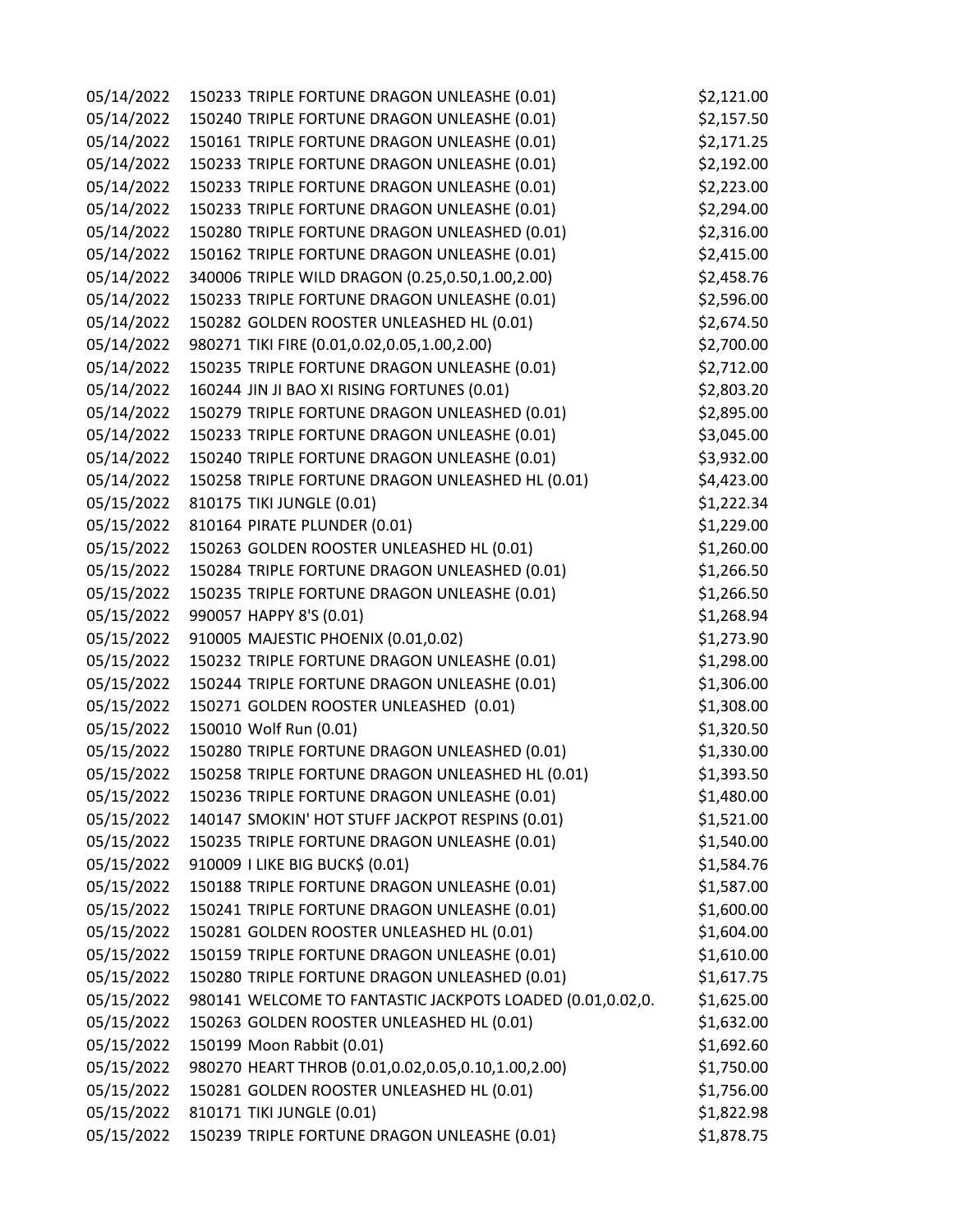| 05/15/2022 | 950047 FIESTA (0.01)                                | \$1,916.08  |
|------------|-----------------------------------------------------|-------------|
| 05/15/2022 | 910000 HIGHBORN DRAGON (0.01,0.02)                  | \$2,048.00  |
| 05/15/2022 | 150233 TRIPLE FORTUNE DRAGON UNLEASHE (0.01)        | \$2,102.00  |
| 05/15/2022 | 150232 TRIPLE FORTUNE DRAGON UNLEASHE (0.01)        | \$2,102.00  |
| 05/15/2022 | 150163 TRIPLE FORTUNE DRAGON UNLEASHE (0.01)        | \$2,119.00  |
| 05/15/2022 | 150282 GOLDEN ROOSTER UNLEASHED HL (0.01)           | \$2,142.00  |
| 05/15/2022 | 150247 Rainbow Riches (0.01)                        | \$2,324.00  |
| 05/15/2022 | 150236 TRIPLE FORTUNE DRAGON UNLEASHE (0.01)        | \$2,372.00  |
| 05/15/2022 | 150139 TRIPLE FORTUNE DRAGON UNLEASHE (0.01)        | \$2,427.00  |
| 05/15/2022 | 150147 TRIPLE FORTUNE DRAGON GOLD (0.01)            | \$2,513.20  |
| 05/15/2022 | 980214 LUCKY TIGER (0.01,0.02,0.05,0.10)            | \$2,666.02  |
| 05/15/2022 | 150241 TRIPLE FORTUNE DRAGON UNLEASHE (0.01)        | \$3,408.00  |
| 05/15/2022 | 150232 TRIPLE FORTUNE DRAGON UNLEASHE (0.01)        | \$3,450.00  |
| 05/15/2022 | 150237 TRIPLE FORTUNE DRAGON UNLEASHE (0.01)        | \$4,748.00  |
| 05/15/2022 | 980077 Golden Prosperity (0.01)                     | \$9,249.11  |
| 05/15/2022 | 950046 DRAGON ZAP (0.01)                            | \$16,502.92 |
| 05/15/2022 | 970013 DANCING DRUMS EXPLOSION WAP (0.01)           | \$17,960.67 |
| 05/15/2022 | 990053 CRAZY MONEY DELUXE (0.01)                    | \$23,904.24 |
| 05/15/2022 | 160077 Dancing Drums (0.01)                         | \$27,714.49 |
| 05/16/2022 | 140154 Smokin Hot Stuff Wicked Wheel (0.01)         | \$1,200.40  |
| 05/16/2022 | 160086 TREE OF WEALTH RICH TRADITIONS (0.01)        | \$1,215.40  |
| 05/16/2022 | 150264 GOLDEN ROOSTER UNLEASHED HL (0.01)           | \$1,220.00  |
| 05/16/2022 | 150234 TRIPLE FORTUNE DRAGON UNLEASHE (0.01)        | \$1,240.00  |
| 05/16/2022 | 150233 TRIPLE FORTUNE DRAGON UNLEASHE (0.01)        | \$1,260.00  |
| 05/16/2022 | 150290 CLEOPATRA GOLD (0.01)                        | \$1,281.60  |
| 05/16/2022 | 810025 Rakin Bacon (0.01)                           | \$1,282.00  |
| 05/16/2022 | 150188 TRIPLE FORTUNE DRAGON UNLEASHE (0.01)        | \$1,296.75  |
| 05/16/2022 | 150188 TRIPLE FORTUNE DRAGON UNLEASHE (0.01)        | \$1,352.25  |
| 05/16/2022 | 980091 JIN HUANGDI EMPEROR DRAGON (0.01)            | \$1,399.00  |
| 05/16/2022 | 140128 THE VAULT CHINA BLESSINGS (0.01)             | \$1,404.03  |
| 05/16/2022 | 150258 TRIPLE FORTUNE DRAGON UNLEASHED HL (0.01)    | \$1,478.25  |
| 05/16/2022 | 150235 TRIPLE FORTUNE DRAGON UNLEASHE (0.01)        | \$1,479.00  |
| 05/16/2022 | 140172 SUPER DRAGON (0.01)                          | \$1,485.00  |
| 05/16/2022 | 150271 GOLDEN ROOSTER UNLEASHED (0.01)              | \$1,523.25  |
| 05/16/2022 | 160249 Timberwolf (0.01)                            | \$1,541.00  |
| 05/16/2022 | 150237 TRIPLE FORTUNE DRAGON UNLEASHE (0.01)        | \$1,544.00  |
| 05/16/2022 | 150240 TRIPLE FORTUNE DRAGON UNLEASHE (0.01)        | \$1,551.00  |
| 05/16/2022 | 150233 TRIPLE FORTUNE DRAGON UNLEASHE (0.01)        | \$1,564.00  |
| 05/16/2022 | 150234 TRIPLE FORTUNE DRAGON UNLEASHE (0.01)        | \$1,564.00  |
| 05/16/2022 | 980210 FU DAI LIAN LIAN PANDA (0.01,0.02,0.05,0.10) | \$1,572.40  |
| 05/16/2022 | 150262 TRIPLE FORTUNE DRAGON UNLEASHE (0.01)        | \$1,726.00  |
| 05/16/2022 | 970012 DANCING DRUMS EXPLOSION WAP (0.01)           | \$1,729.05  |
| 05/16/2022 | 940011 Multi Game 5 (0.01, 0.02, 0.05, 0.10, 0.25)  | \$1,755.60  |
| 05/16/2022 | 150279 TRIPLE FORTUNE DRAGON UNLEASHED (0.01)       | \$1,756.00  |
| 05/16/2022 | 980211 FU DAI LIAN LIAN PANDA (0.01,0.02,0.05,0.10) | \$1,830.41  |
| 05/16/2022 | 150232 TRIPLE FORTUNE DRAGON UNLEASHE (0.01)        | \$1,842.00  |
| 05/16/2022 | 980228 PROSPERITY BELL (0.01,0.02,0.05,0.10)        | \$1,865.52  |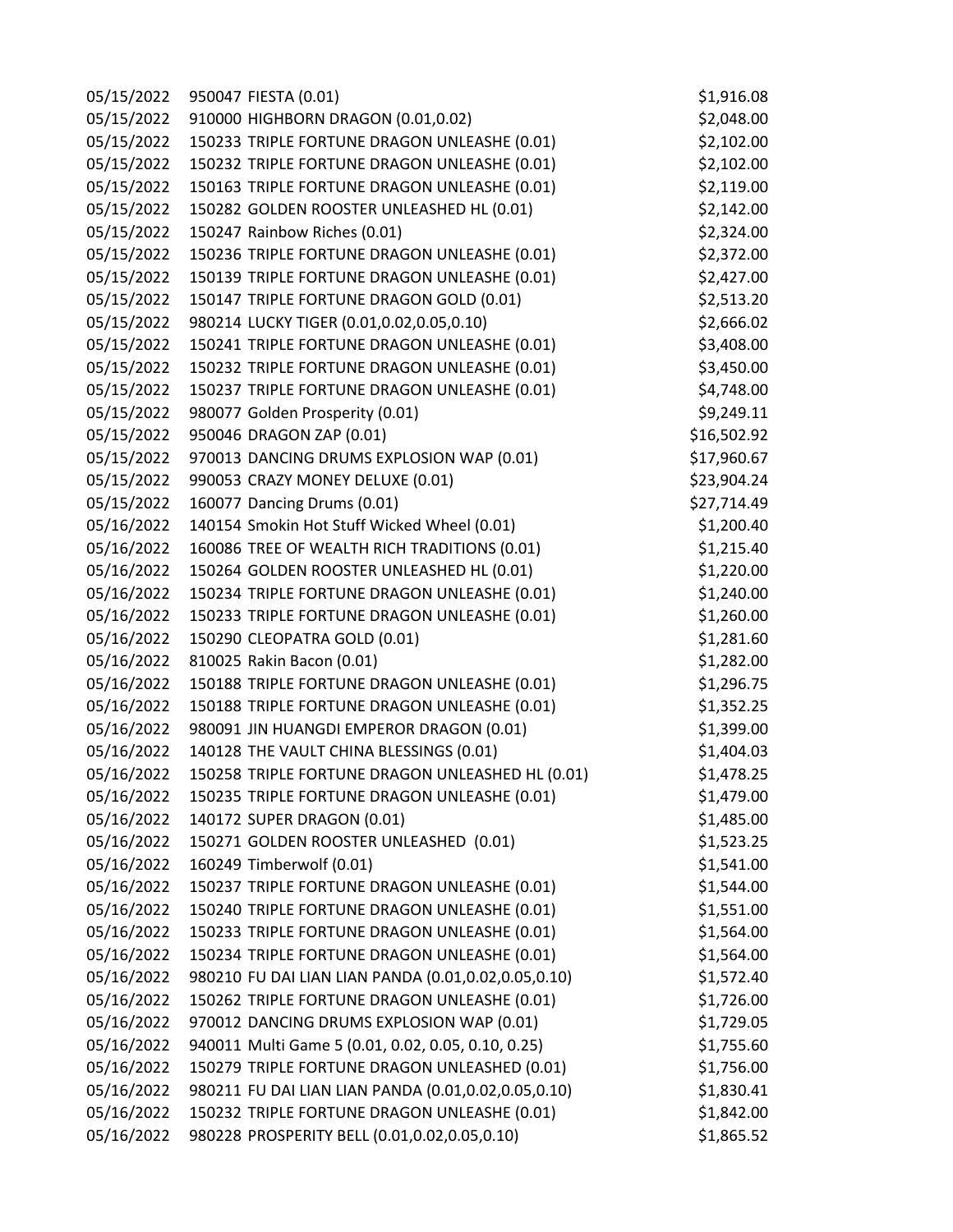| 05/16/2022 | 150163 TRIPLE FORTUNE DRAGON UNLEASHE (0.01)              | \$1,966.00 |
|------------|-----------------------------------------------------------|------------|
| 05/16/2022 | 150157 TRIPLE FORTUNE DRAGON UNLEASHE (0.01)              | \$2,211.50 |
| 05/16/2022 | 150268 GOLDEN ROOSTER UNLEASHED (0.01)                    | \$2,415.00 |
| 05/16/2022 | 900028 SQUATCH UNLEASHED (0.01)                           | \$2,560.00 |
| 05/16/2022 | 150241 TRIPLE FORTUNE DRAGON UNLEASHE (0.01)              | \$2,589.00 |
| 05/16/2022 | 150236 TRIPLE FORTUNE DRAGON UNLEASHE (0.01)              | \$2,817.50 |
| 05/16/2022 | 150280 TRIPLE FORTUNE DRAGON UNLEASHED (0.01)             | \$3,033.75 |
| 05/16/2022 | 150236 TRIPLE FORTUNE DRAGON UNLEASHE (0.01)              | \$3,354.00 |
| 05/16/2022 | 150258 TRIPLE FORTUNE DRAGON UNLEASHED HL (0.01)          | \$3,650.00 |
| 05/16/2022 | 150141 TRIPLE FORTUNE DRAGON UNLEASHE (0.01)              | \$3,932.00 |
| 05/17/2022 | 950058 BEAST UNCAGED BUFFALO (0.01)                       | \$1,200.00 |
| 05/17/2022 | 150161 TRIPLE FORTUNE DRAGON UNLEASHE (0.01)              | \$1,204.00 |
| 05/17/2022 | 150232 TRIPLE FORTUNE DRAGON UNLEASHE (0.01)              | \$1,237.00 |
| 05/17/2022 | 980162 BUFFALO GOLD (0.01)                                | \$1,243.50 |
| 05/17/2022 | 150186 TRIPLE FORTUNE DRAGON SPITFIRE (0.01)              | \$1,267.60 |
| 05/17/2022 | 150235 TRIPLE FORTUNE DRAGON UNLEASHE (0.01)              | \$1,274.00 |
| 05/17/2022 | 150232 TRIPLE FORTUNE DRAGON UNLEASHE (0.01)              | \$1,282.50 |
| 05/17/2022 | 150155 TRIPLE FORTUNE DRAGON MULTIWAY (0.01)              | \$1,290.00 |
| 05/17/2022 | 150279 TRIPLE FORTUNE DRAGON UNLEASHED (0.01)             | \$1,292.50 |
| 05/17/2022 | 150284 TRIPLE FORTUNE DRAGON UNLEASHED (0.01)             | \$1,296.75 |
| 05/17/2022 | 980144 WELCOME TO FANTASTIC JACKPOTS LOADED (0.01,0.02,0. | \$1,305.00 |
| 05/17/2022 | 150233 TRIPLE FORTUNE DRAGON UNLEASHE (0.01)              | \$1,376.00 |
| 05/17/2022 | 980166 BUFFALO GOLD (0.01)                                | \$1,391.70 |
| 05/17/2022 | 150234 TRIPLE FORTUNE DRAGON UNLEASHE (0.01)              | \$1,405.00 |
| 05/17/2022 | 150153 TRIPLE FORTUNE DRAGON MULTIWAY (0.01)              | \$1,428.50 |
| 05/17/2022 | 150264 GOLDEN ROOSTER UNLEASHED HL (0.01)                 | \$1,436.25 |
| 05/17/2022 | 140030 Smokin Hot Stuff Wicked Wheel (0.01)               | \$1,440.00 |
| 05/17/2022 | 150154 TRIPLE FORTUNE DRAGON MULTIWAY (0.01)              | \$1,454.00 |
| 05/17/2022 | 160041 100 LIONS (0.01)                                   | \$1,480.50 |
| 05/17/2022 | 950076 LANTERNS OF DESTINY MYSTICAL EVENING (0.01)        | \$1,508.50 |
| 05/17/2022 | 150236 TRIPLE FORTUNE DRAGON UNLEASHE (0.01)              | \$1,522.00 |
| 05/17/2022 | 150039 Cash Cove (0.01)                                   | \$1,632.00 |
| 05/17/2022 | 150232 TRIPLE FORTUNE DRAGON UNLEASHE (0.01)              | \$1,644.00 |
| 05/17/2022 | 970013 DANCING DRUMS EXPLOSION WAP (0.01)                 | \$1,709.64 |
| 05/17/2022 | 150258 TRIPLE FORTUNE DRAGON UNLEASHED HL (0.01)          | \$1,725.00 |
| 05/17/2022 | 140031 Smokin Hot Stuff Wicked Wheel (0.01)               | \$1,800.00 |
| 05/17/2022 | 150241 TRIPLE FORTUNE DRAGON UNLEASHE (0.01)              | \$1,815.00 |
| 05/17/2022 | 160041 100 LIONS (0.01)                                   | \$1,906.00 |
| 05/17/2022 | 150241 TRIPLE FORTUNE DRAGON UNLEASHE (0.01)              | \$2,053.00 |
| 05/17/2022 | 160020 Buffalo (0.01)                                     | \$2,658.85 |
| 05/17/2022 | 990061 JOLLY 8'S (0.01)                                   | \$2,754.81 |
| 05/17/2022 | 150143 TRIPLE FORTUNE DRAGON UNLEASHE (0.01)              | \$3,044.00 |
| 05/17/2022 | 150284 TRIPLE FORTUNE DRAGON UNLEASHED (0.01)             | \$3,229.00 |
| 05/17/2022 | 160022 Buffalo (0.01)                                     | \$3,485.50 |
| 05/17/2022 | 160301 COPPER DROPPER (0.01)                              | \$4,629.77 |
| 05/17/2022 | 150034 Rainbow Riches (0.01)                              | \$5,325.00 |
| 05/18/2022 | 810160 JADE WINS DELUXE (0.01)                            | \$1,200.50 |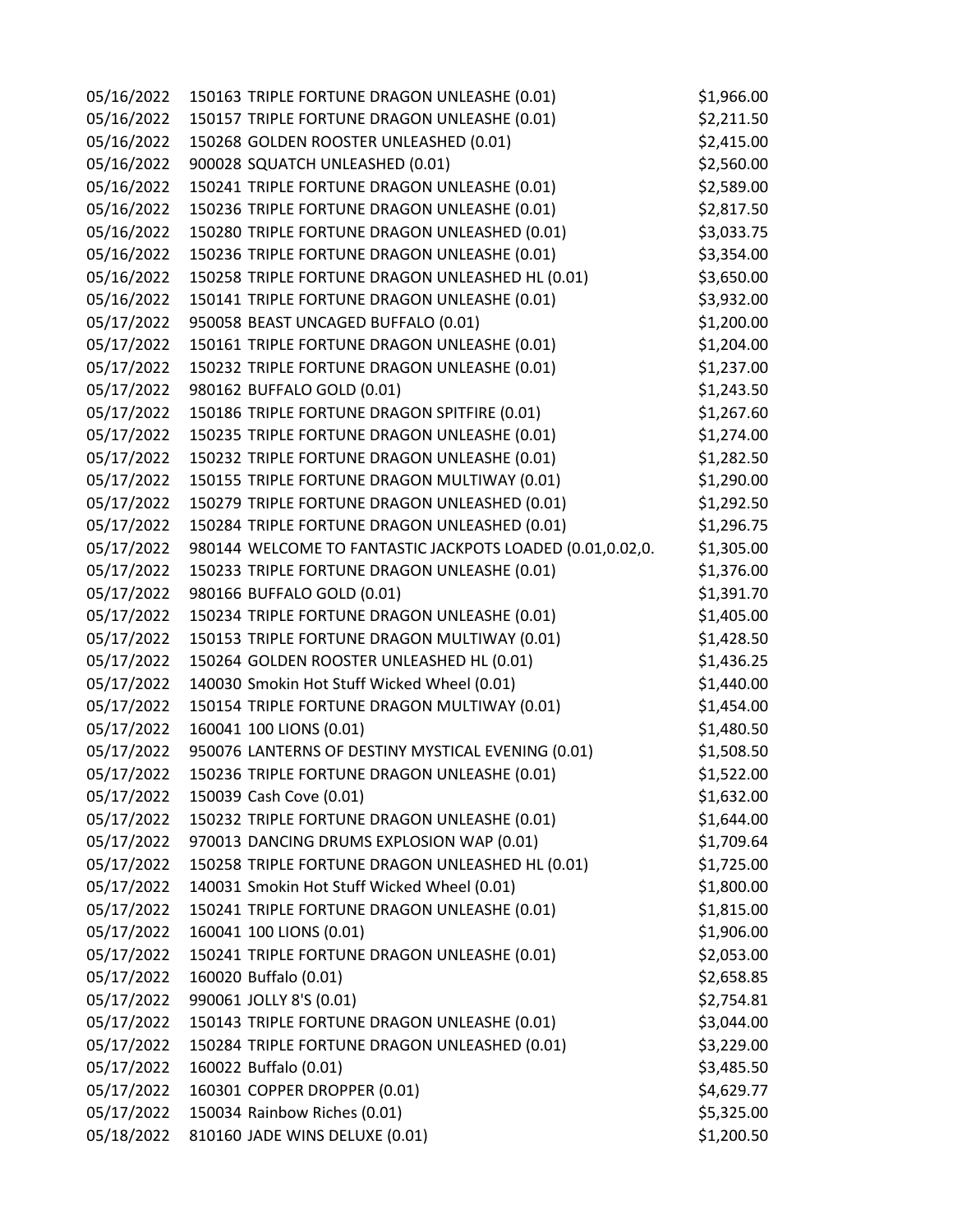| 05/18/2022 | 150233 TRIPLE FORTUNE DRAGON UNLEASHE (0.01)              | \$1,204.00  |
|------------|-----------------------------------------------------------|-------------|
| 05/18/2022 | 150280 TRIPLE FORTUNE DRAGON UNLEASHED (0.01)             | \$1,214.00  |
| 05/18/2022 | 150052 DRAGON FLY (0.01)                                  | \$1,222.00  |
| 05/18/2022 | 810165 PIRATE PLUNDER (0.01)                              | \$1,224.80  |
| 05/18/2022 | 150233 TRIPLE FORTUNE DRAGON UNLEASHE (0.01)              | \$1,232.00  |
| 05/18/2022 | 980222 WELCOME TO FANTASTIC JACKPOTS RICHES (0.01,0.02,0. | \$1,244.50  |
| 05/18/2022 | 160255 Pelican Pete (0.01)                                | \$1,251.00  |
| 05/18/2022 | 150279 TRIPLE FORTUNE DRAGON UNLEASHED (0.01)             | \$1,260.00  |
| 05/18/2022 | 810146 TORO GORDO (0.01)                                  | \$1,277.60  |
| 05/18/2022 | 980212 FU DIA LIAN LIAN DRAGON (0.01,0.02,0.05,0.10)      | \$1,290.77  |
| 05/18/2022 | 150236 TRIPLE FORTUNE DRAGON UNLEASHE (0.01)              | \$1,292.50  |
| 05/18/2022 | 810166 GOLDEN BLESSINGS (0.01)                            | \$1,294.78  |
| 05/18/2022 | 150234 TRIPLE FORTUNE DRAGON UNLEASHE (0.01)              | \$1,303.50  |
| 05/18/2022 | 150007 Dragon Dance (0.01)                                | \$1,308.80  |
| 05/18/2022 | 810121 FU NAN FU NU (0.01)                                | \$1,319.00  |
| 05/18/2022 | 150257 TRIPLE FORTUNE DRAGON UNLEASHE (0.01)              | \$1,320.00  |
| 05/18/2022 | 810077 Rakin Bacon (0.01)                                 | \$1,324.00  |
| 05/18/2022 | 980258 BUFFALO GOLD (0.05)                                | \$1,416.25  |
| 05/18/2022 | 150282 GOLDEN ROOSTER UNLEASHED HL (0.01)                 | \$1,432.00  |
| 05/18/2022 | 150271 GOLDEN ROOSTER UNLEASHED (0.01)                    | \$1,452.00  |
| 05/18/2022 | 150232 TRIPLE FORTUNE DRAGON UNLEASHE (0.01)              | \$1,481.00  |
| 05/18/2022 | 810106 LION WINS (0.01)                                   | \$1,489.80  |
| 05/18/2022 | 160293 SEA OF DIAMONDS (0.01)                             | \$1,494.00  |
| 05/18/2022 | 150271 GOLDEN ROOSTER UNLEASHED (0.01)                    | \$1,600.00  |
| 05/18/2022 | 150233 TRIPLE FORTUNE DRAGON UNLEASHE (0.01)              | \$1,632.00  |
| 05/18/2022 | 150233 TRIPLE FORTUNE DRAGON UNLEASHE (0.01)              | \$1,664.00  |
| 05/18/2022 | 980252 TARZAN (0.01)                                      | \$1,668.15  |
| 05/18/2022 | 150271 GOLDEN ROOSTER UNLEASHED (0.01)                    | \$1,688.00  |
| 05/18/2022 | 160065 88 FORTUNES (0.01)                                 | \$1,741.99  |
| 05/18/2022 | 150283 TRIPLE FORTUNE DRAGON UNLEASHED (0.01)             | \$1,743.00  |
| 05/18/2022 | 810146 TORO GORDO (0.01)                                  | \$1,797.80  |
| 05/18/2022 | 150233 TRIPLE FORTUNE DRAGON UNLEASHE (0.01)              | \$1,800.00  |
| 05/18/2022 | 150161 TRIPLE FORTUNE DRAGON UNLEASHE (0.01)              | \$1,820.25  |
| 05/18/2022 | 160086 TREE OF WEALTH RICH TRADITIONS (0.01)              | \$1,826.00  |
| 05/18/2022 | 160020 Buffalo (0.01)                                     | \$1,849.25  |
| 05/18/2022 | 980154 WELCOME TO FANTASTIC JACKPOTS BIG HITS (0.01,0.02, | \$1,904.00  |
| 05/18/2022 | 150284 TRIPLE FORTUNE DRAGON UNLEASHED (0.01)             | \$1,971.00  |
| 05/18/2022 | 150233 TRIPLE FORTUNE DRAGON UNLEASHE (0.01)              | \$1,988.00  |
| 05/18/2022 | 980257 BUFFALO GOLD (0.05)                                | \$2,082.00  |
| 05/18/2022 | 160259 POWER STRIKE DRAGON WONDER (0.01)                  | \$2,155.50  |
| 05/18/2022 | 150239 TRIPLE FORTUNE DRAGON UNLEASHE (0.01)              | \$2,427.00  |
| 05/18/2022 | 150241 TRIPLE FORTUNE DRAGON UNLEASHE (0.01)              | \$2,466.00  |
| 05/18/2022 | 160065 88 FORTUNES (0.01)                                 | \$2,713.38  |
| 05/18/2022 | 150268 GOLDEN ROOSTER UNLEASHED (0.01)                    | \$4,231.00  |
| 05/18/2022 | 980258 BUFFALO GOLD (0.05)                                | \$5,075.00  |
| 05/18/2022 | 990031 BANKIN BILLS CASH BOUNTY (0.01)                    | \$12,045.00 |
| 05/18/2022 | 810125 TORO GORDO (0.01)                                  | \$24,972.34 |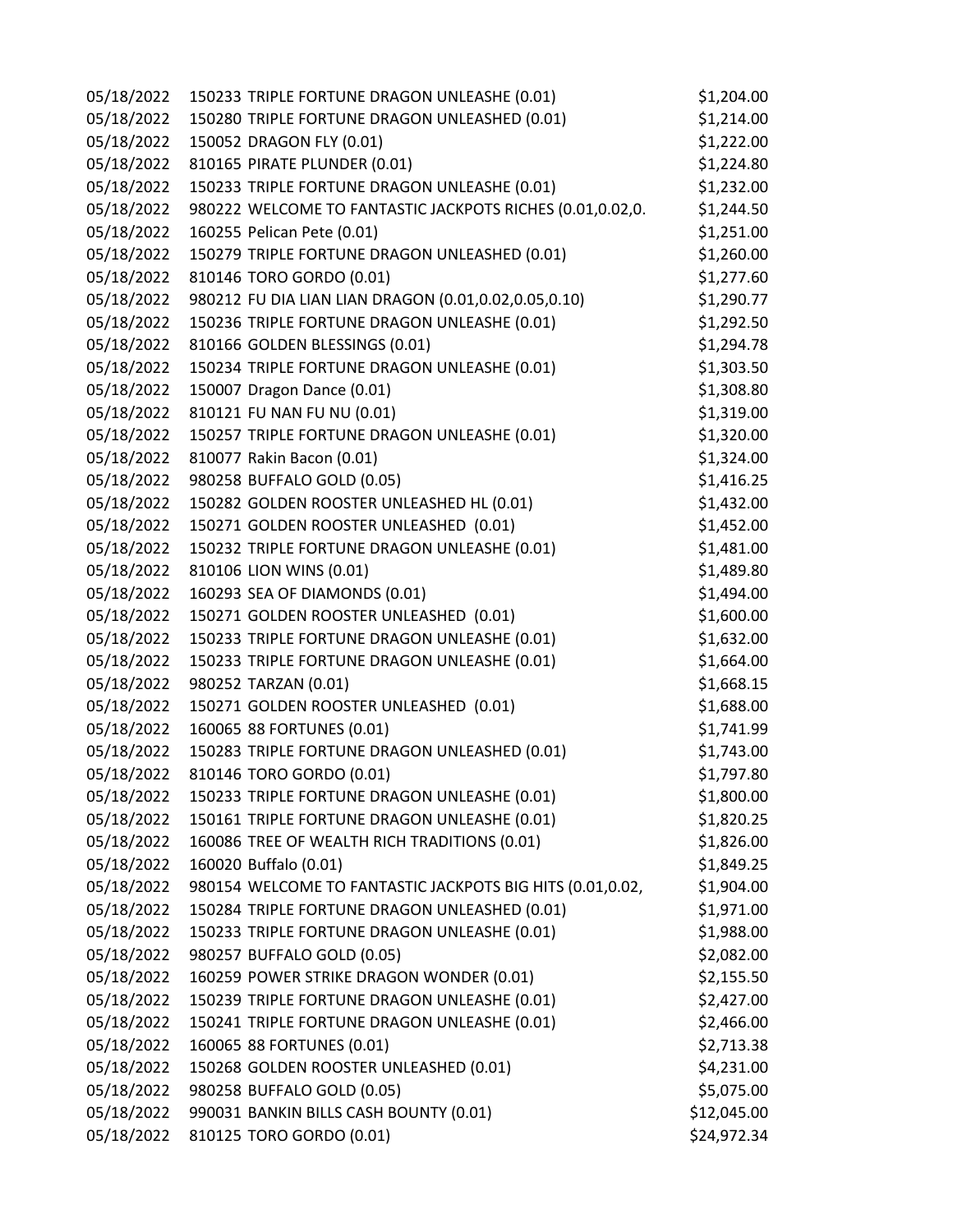| 05/19/2022 | 160245 JIN JI BAO XI RISING FORTUNES (0.01)               | \$1,217.20  |
|------------|-----------------------------------------------------------|-------------|
| 05/19/2022 | 160118 GOLDEN RELICS (0.01)                               | \$1,235.03  |
| 05/19/2022 | 150280 TRIPLE FORTUNE DRAGON UNLEASHED (0.01)             | \$1,240.00  |
| 05/19/2022 | 150232 TRIPLE FORTUNE DRAGON UNLEASHE (0.01)              | \$1,248.00  |
| 05/19/2022 | 150232 TRIPLE FORTUNE DRAGON UNLEASHE (0.01)              | \$1,280.00  |
| 05/19/2022 | 150145 TRIPLE FORTUNE DRAGON SPITFIRE (0.01)              | \$1,290.30  |
| 05/19/2022 | 150270 GOLDEN ROOSTER UNLEASHED (0.01)                    | \$1,324.00  |
| 05/19/2022 | 980230 PROSPERITY BELL (0.01,0.02,0.05,0.10)              | \$1,325.33  |
| 05/19/2022 | 150308 GRIFFINS THRONE (0.01)                             | \$1,326.45  |
| 05/19/2022 | 810175 TIKI JUNGLE (0.01)                                 | \$1,340.00  |
| 05/19/2022 | 980162 BUFFALO GOLD (0.01)                                | \$1,347.00  |
| 05/19/2022 | 150239 TRIPLE FORTUNE DRAGON UNLEASHE (0.01)              | \$1,360.00  |
| 05/19/2022 | 810111 MONKEY IN THE BANK (0.01)                          | \$1,379.80  |
| 05/19/2022 | 990053 CRAZY MONEY DELUXE (0.01)                          | \$1,414.00  |
| 05/19/2022 | 980168 BUFFALO GOLD (0.01)                                | \$1,443.00  |
| 05/19/2022 | 150234 TRIPLE FORTUNE DRAGON UNLEASHE (0.01)              | \$1,451.50  |
| 05/19/2022 | 980213 FU DIA LIAN LIAN DRAGON (0.01,0.02,0.05,0.10)      | \$1,459.50  |
| 05/19/2022 | 150149 TRIPLE FORTUNE DRAGON GOLD (0.01)                  | \$1,473.80  |
| 05/19/2022 | 150279 TRIPLE FORTUNE DRAGON UNLEASHED (0.01)             | \$1,492.00  |
| 05/19/2022 | 150298 FORTUNE COIN (0.01)                                | \$1,500.38  |
| 05/19/2022 | 150270 GOLDEN ROOSTER UNLEASHED (0.01)                    | \$1,504.00  |
| 05/19/2022 | 150031 King Cheetah (0.01)                                | \$1,701.25  |
| 05/19/2022 | 810164 PIRATE PLUNDER (0.01)                              | \$1,718.66  |
| 05/19/2022 | 810146 TORO GORDO (0.01)                                  | \$1,776.00  |
| 05/19/2022 | 150258 TRIPLE FORTUNE DRAGON UNLEASHED HL (0.01)          | \$1,899.75  |
| 05/19/2022 | 980153 WELCOME TO FANTASTIC JACKPOTS BIG HITS (0.01,0.02, | \$1,938.50  |
| 05/19/2022 | 900026 FORBIDDEN TREASURES (0.01)                         | \$1,991.19  |
| 05/19/2022 | 980232 PROSPERITY BELL (0.01,0.02,0.05,0.10)              | \$2,224.00  |
| 05/19/2022 | 160025 Invaders from Planet Moolah (0.01)                 | \$2,534.25  |
| 05/19/2022 | 150243 TRIPLE FORTUNE DRAGON UNLEASHE (0.01)              | \$2,612.00  |
| 05/19/2022 | 440006 MELTDOWN (1.00,2.00,5.00)                          | \$2,700.00  |
| 05/19/2022 | 150299 FORTUNE COIN (0.01)                                | \$3,434.41  |
| 05/19/2022 | 150239 TRIPLE FORTUNE DRAGON UNLEASHE (0.01)              | \$3,898.00  |
| 05/19/2022 | 150162 TRIPLE FORTUNE DRAGON UNLEASHE (0.01)              | \$4,423.00  |
| 05/19/2022 | 150234 TRIPLE FORTUNE DRAGON UNLEASHE (0.01)              | \$4,523.75  |
| 05/19/2022 | 150241 TRIPLE FORTUNE DRAGON UNLEASHE (0.01)              | \$4,562.50  |
| 05/19/2022 | 990064 MONEY RAIN DELUXE (0.05)                           | \$5,316.35  |
| 05/19/2022 | 160006 88 FORTUNES (0.01)                                 | \$15,218.03 |
| 05/19/2022 | 150244 TRIPLE FORTUNE DRAGON UNLEASHE (0.01)              | \$1,539.75  |
| 05/20/2022 | 150236 TRIPLE FORTUNE DRAGON UNLEASHE (0.01)              | \$1,200.00  |
| 05/20/2022 | 150140 TRIPLE FORTUNE DRAGON UNLEASHE (0.01)              | \$1,201.00  |
| 05/20/2022 | 150258 TRIPLE FORTUNE DRAGON UNLEASHED HL (0.01)          | \$1,201.25  |
| 05/20/2022 | 150235 TRIPLE FORTUNE DRAGON UNLEASHE (0.01)              | \$1,203.00  |
| 05/20/2022 | 990064 MONEY RAIN DELUXE (0.05)                           | \$1,204.00  |
| 05/20/2022 | 150239 TRIPLE FORTUNE DRAGON UNLEASHE (0.01)              | \$1,210.00  |
| 05/20/2022 | 150279 TRIPLE FORTUNE DRAGON UNLEASHED (0.01)             | \$1,212.00  |
| 05/20/2022 | 150236 TRIPLE FORTUNE DRAGON UNLEASHE (0.01)              | \$1,212.00  |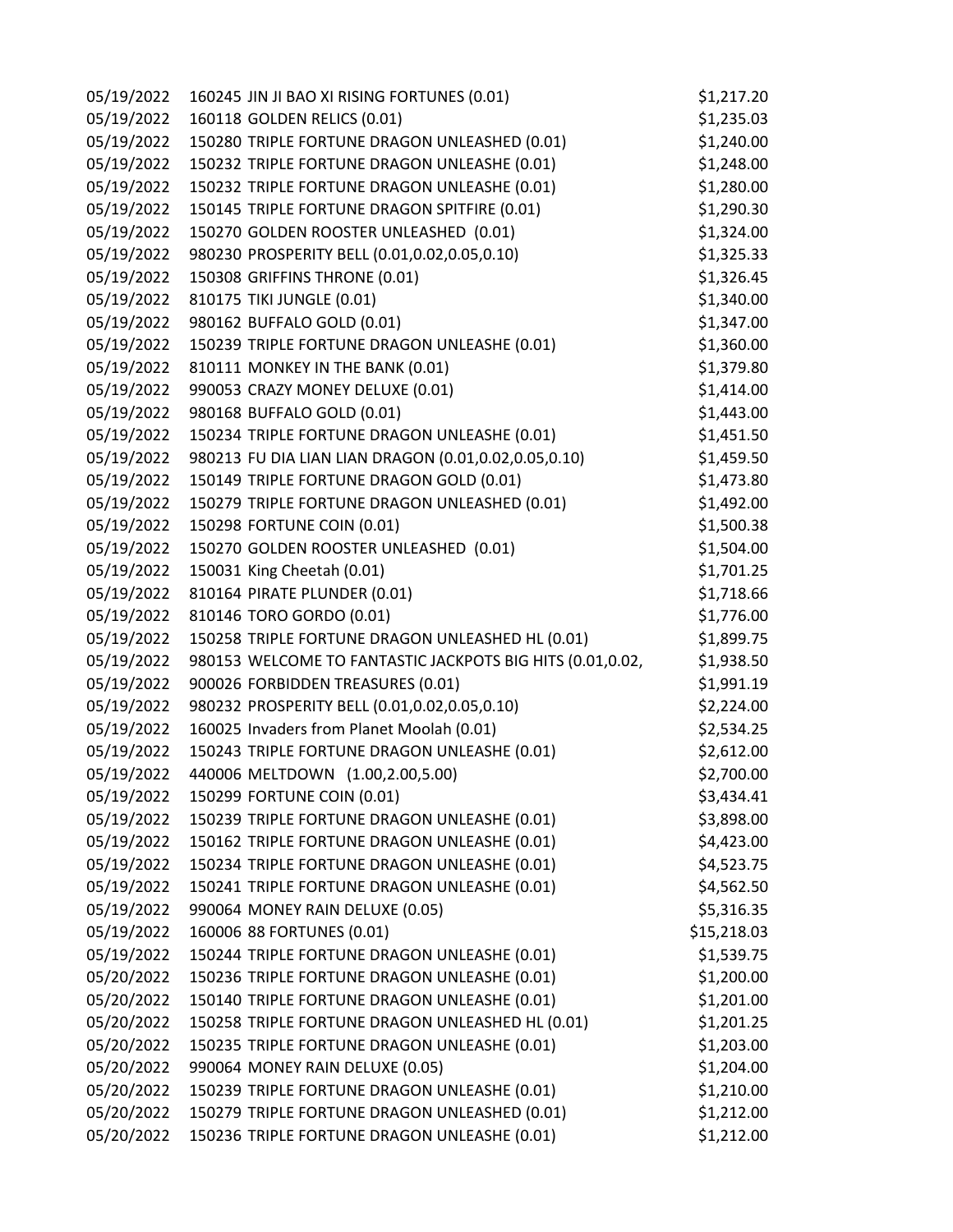| 05/20/2022 | 810130 FU NAN FU NU (0.01)                                | \$1,219.50 |
|------------|-----------------------------------------------------------|------------|
| 05/20/2022 | 150235 TRIPLE FORTUNE DRAGON UNLEASHE (0.01)              | \$1,228.00 |
| 05/20/2022 | 150258 TRIPLE FORTUNE DRAGON UNLEASHED HL (0.01)          | \$1,249.50 |
| 05/20/2022 | 150234 TRIPLE FORTUNE DRAGON UNLEASHE (0.01)              | \$1,253.00 |
| 05/20/2022 | 150240 TRIPLE FORTUNE DRAGON UNLEASHE (0.01)              | \$1,256.00 |
| 05/20/2022 | 810171 TIKI JUNGLE (0.01)                                 | \$1,262.04 |
| 05/20/2022 | 150267 GOLDEN ROOSTER UNLEASHED (0.01)                    | \$1,266.50 |
| 05/20/2022 | 810119 FU NAN FU NU (0.01)                                | \$1,296.00 |
| 05/20/2022 | 150259 TRIPLE FORTUNE DRAGON UNLEASHE (0.01)              | \$1,303.50 |
| 05/20/2022 | 150258 TRIPLE FORTUNE DRAGON UNLEASHED HL (0.01)          | \$1,307.25 |
| 05/20/2022 | 150257 TRIPLE FORTUNE DRAGON UNLEASHE (0.01)              | \$1,308.00 |
| 05/20/2022 | 900000 WHALE TALES MEGA GOLD WAP (0.01)                   | \$1,320.98 |
| 05/20/2022 | 900017 MYSTICAL MAGIC (0.01)                              | \$1,331.27 |
| 05/20/2022 | 970012 DANCING DRUMS EXPLOSION WAP (0.01)                 | \$1,352.00 |
| 05/20/2022 | 980160 BUFFALO GOLD (0.01)                                | \$1,365.60 |
| 05/20/2022 | 150234 TRIPLE FORTUNE DRAGON UNLEASHE (0.01)              | \$1,368.75 |
| 05/20/2022 | 150239 TRIPLE FORTUNE DRAGON UNLEASHE (0.01)              | \$1,408.75 |
| 05/20/2022 | 150258 TRIPLE FORTUNE DRAGON UNLEASHED HL (0.01)          | \$1,408.75 |
| 05/20/2022 | 150236 TRIPLE FORTUNE DRAGON UNLEASHE (0.01)              | \$1,411.00 |
| 05/20/2022 | 980144 WELCOME TO FANTASTIC JACKPOTS LOADED (0.01,0.02,0. | \$1,430.00 |
| 05/20/2022 | 150280 TRIPLE FORTUNE DRAGON UNLEASHED (0.01)             | \$1,444.00 |
| 05/20/2022 | 150280 TRIPLE FORTUNE DRAGON UNLEASHED (0.01)             | \$1,447.50 |
| 05/20/2022 | 150258 TRIPLE FORTUNE DRAGON UNLEASHED HL (0.01)          | \$1,448.00 |
| 05/20/2022 | 980223 WELCOME TO FANTASTIC JACKPOTS RICHES (0.01,0.02,0. | \$1,450.00 |
| 05/20/2022 | 150258 TRIPLE FORTUNE DRAGON UNLEASHED HL (0.01)          | \$1,450.00 |
| 05/20/2022 | 150257 TRIPLE FORTUNE DRAGON UNLEASHE (0.01)              | \$1,456.50 |
| 05/20/2022 | 980224 BUFFALO CHIEF (0.01,0.02,0.05)                     | \$1,466.75 |
| 05/20/2022 | 150232 TRIPLE FORTUNE DRAGON UNLEASHE (0.01)              | \$1,468.00 |
| 05/20/2022 | 150235 TRIPLE FORTUNE DRAGON UNLEASHE (0.01)              | \$1,520.00 |
| 05/20/2022 | 150232 TRIPLE FORTUNE DRAGON UNLEASHE (0.01)              | \$1,520.00 |
| 05/20/2022 | 150233 TRIPLE FORTUNE DRAGON UNLEASHE (0.01)              | \$1,546.50 |
| 05/20/2022 | 150264 GOLDEN ROOSTER UNLEASHED HL (0.01)                 | \$1,560.00 |
| 05/20/2022 | 980153 WELCOME TO FANTASTIC JACKPOTS BIG HITS (0.01,0.02, | \$1,597.00 |
| 05/20/2022 | 150235 TRIPLE FORTUNE DRAGON UNLEASHE (0.01)              | \$1,600.00 |
| 05/20/2022 | 150235 TRIPLE FORTUNE DRAGON UNLEASHE (0.01)              | \$1,616.00 |
| 05/20/2022 | 150235 TRIPLE FORTUNE DRAGON UNLEASHE (0.01)              | \$1,616.00 |
| 05/20/2022 | 150239 TRIPLE FORTUNE DRAGON UNLEASHE (0.01)              | \$1,616.00 |
| 05/20/2022 | 980227 BUFFALO CHIEF (0.01,0.02,0.05)                     | \$1,650.00 |
| 05/20/2022 | 150236 TRIPLE FORTUNE DRAGON UNLEASHE (0.01)              | \$1,688.00 |
| 05/20/2022 | 980075 Golden Prosperity (0.01)                           | \$1,713.50 |
| 05/20/2022 | 150257 TRIPLE FORTUNE DRAGON UNLEASHE (0.01)              | \$1,780.00 |
| 05/20/2022 | 150235 TRIPLE FORTUNE DRAGON UNLEASHE (0.01)              | \$1,815.00 |
| 05/20/2022 | 150258 TRIPLE FORTUNE DRAGON UNLEASHED HL (0.01)          | \$1,869.00 |
| 05/20/2022 | 810166 GOLDEN BLESSINGS (0.01)                            | \$1,903.83 |
| 05/20/2022 | 150234 TRIPLE FORTUNE DRAGON UNLEASHE (0.01)              | \$1,923.00 |
| 05/20/2022 | 150235 TRIPLE FORTUNE DRAGON UNLEASHE (0.01)              | \$1,938.75 |
| 05/20/2022 | 810154 GOLDEN WINS DELUXE (0.01)                          | \$1,944.00 |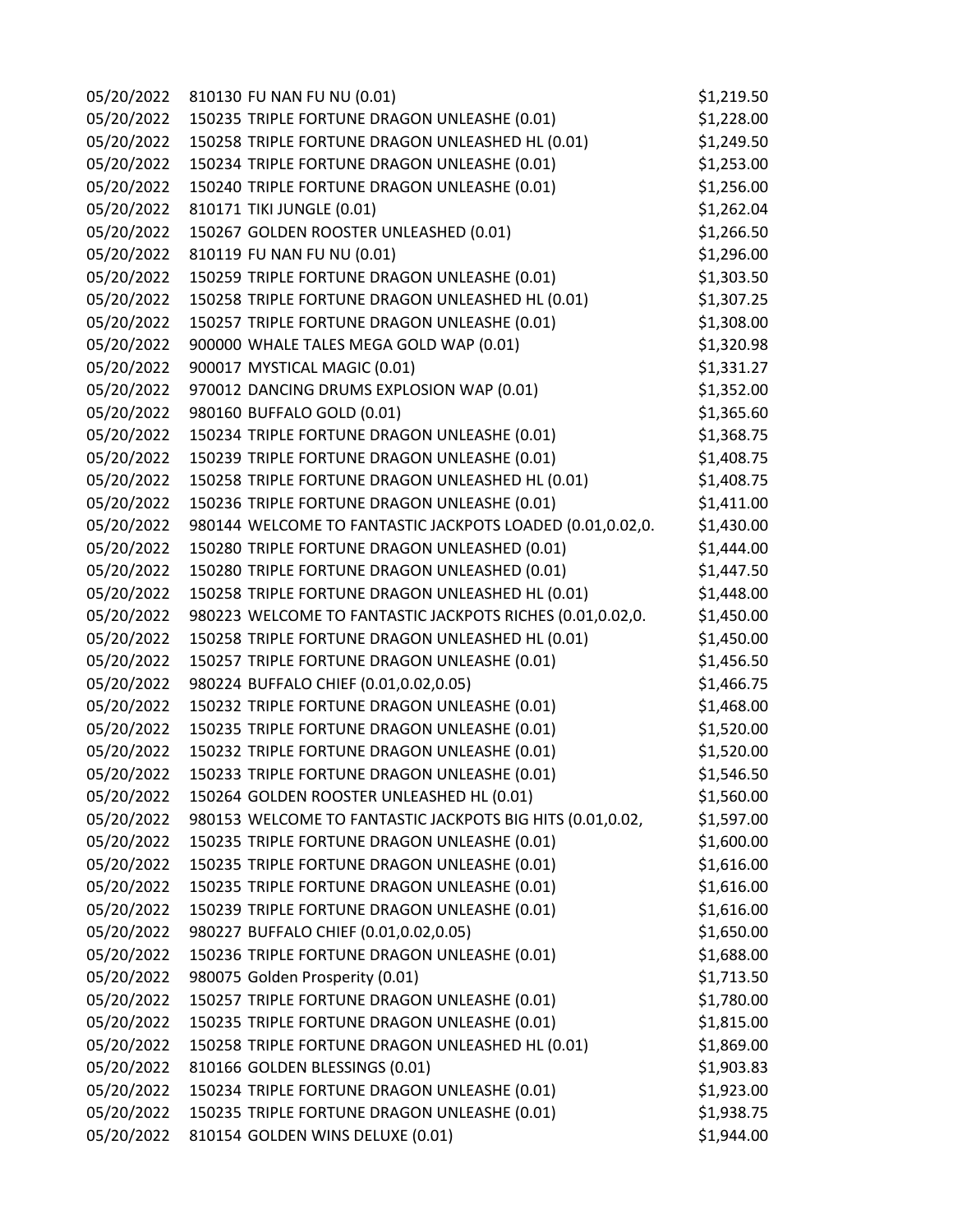| 05/20/2022 | 150235 TRIPLE FORTUNE DRAGON UNLEASHE (0.01)              | \$1,984.00  |
|------------|-----------------------------------------------------------|-------------|
| 05/20/2022 | 440009 MELTDOWN (1.00,2.00,5.00)                          | \$2,000.00  |
| 05/20/2022 | 150235 TRIPLE FORTUNE DRAGON UNLEASHE (0.01)              | \$2,142.00  |
| 05/20/2022 | 150232 TRIPLE FORTUNE DRAGON UNLEASHE (0.01)              | \$2,158.00  |
| 05/20/2022 | 150258 TRIPLE FORTUNE DRAGON UNLEASHED HL (0.01)          | \$2,177.25  |
| 05/20/2022 | 150235 TRIPLE FORTUNE DRAGON UNLEASHE (0.01)              | \$2,248.00  |
| 05/20/2022 | 940010 Multi Game 4 (0.01, 0.02, 0.05, 0.10, 0.25)        | \$2,282.00  |
| 05/20/2022 | 980092 JIN HUANGDI EMPEROR DRAGON (0.01)                  | \$2,302.80  |
| 05/20/2022 | 150140 TRIPLE FORTUNE DRAGON UNLEASHE (0.01)              | \$2,415.00  |
| 05/20/2022 | 150280 TRIPLE FORTUNE DRAGON UNLEASHED (0.01)             | \$2,520.00  |
| 05/20/2022 | 150145 TRIPLE FORTUNE DRAGON SPITFIRE (0.01)              | \$2,530.00  |
| 05/20/2022 | 150236 TRIPLE FORTUNE DRAGON UNLEASHE (0.01)              | \$2,696.25  |
| 05/20/2022 | 980153 WELCOME TO FANTASTIC JACKPOTS BIG HITS (0.01,0.02, | \$2,755.00  |
| 05/20/2022 | 160123 LOCK IT LINK EUREKA REEL BLAST (0.01)              | \$2,766.19  |
| 05/20/2022 | 980141 WELCOME TO FANTASTIC JACKPOTS LOADED (0.01,0.02,0. | \$2,800.00  |
| 05/20/2022 | 980141 WELCOME TO FANTASTIC JACKPOTS LOADED (0.01,0.02,0. | \$2,940.00  |
| 05/20/2022 | 980093 JIN HUANGDI EMPEROR DRAGON (0.01)                  | \$3,274.48  |
| 05/20/2022 | 150239 TRIPLE FORTUNE DRAGON UNLEASHE (0.01)              | \$3,537.50  |
| 05/20/2022 | 150279 TRIPLE FORTUNE DRAGON UNLEASHED (0.01)             | \$3,568.00  |
| 05/20/2022 | 150236 TRIPLE FORTUNE DRAGON UNLEASHE (0.01)              | \$3,844.00  |
| 05/20/2022 | 810146 TORO GORDO (0.01)                                  | \$4,791.80  |
| 05/20/2022 | 150233 TRIPLE FORTUNE DRAGON UNLEASHE (0.01)              | \$5,635.00  |
| 05/20/2022 | 150235 TRIPLE FORTUNE DRAGON UNLEASHE (0.01)              | \$8,846.00  |
| 05/20/2022 | 150257 TRIPLE FORTUNE DRAGON UNLEASHE (0.01)              | \$11,612.00 |
| 05/21/2022 | 810017 Rakin Bacon (0.01)                                 | \$1,203.40  |
| 05/21/2022 | 150240 TRIPLE FORTUNE DRAGON UNLEASHE (0.01)              | \$1,204.00  |
| 05/21/2022 | 980222 WELCOME TO FANTASTIC JACKPOTS RICHES (0.01,0.02,0. | \$1,205.16  |
| 05/21/2022 | 150155 TRIPLE FORTUNE DRAGON MULTIWAY (0.01)              | \$1,210.00  |
| 05/21/2022 | 150277 TRIPLE FORTUNE DRAGON MULTIWAY (0.01)              | \$1,219.00  |
| 05/21/2022 | 940022 KITTY CAT CASH (0.01,0.02,0.05,0.10)               | \$1,250.00  |
| 05/21/2022 | 150233 TRIPLE FORTUNE DRAGON UNLEASHE (0.01)              | \$1,267.00  |
| 05/21/2022 | 150281 GOLDEN ROOSTER UNLEASHED HL (0.01)                 | \$1,267.00  |
| 05/21/2022 | 140137 POWER SHOT PROSPERITY (0.01)                       | \$1,273.22  |
| 05/21/2022 | 150242 TRIPLE FORTUNE DRAGON UNLEASHE (0.01)              | \$1,292.50  |
| 05/21/2022 | 990064 MONEY RAIN DELUXE (0.05)                           | \$1,305.00  |
| 05/21/2022 | 980223 WELCOME TO FANTASTIC JACKPOTS RICHES (0.01,0.02,0. | \$1,310.00  |
| 05/21/2022 | 150286 WOLF RUN GOLD (0.01)                               | \$1,317.60  |
| 05/21/2022 | 980141 WELCOME TO FANTASTIC JACKPOTS LOADED (0.01,0.02,0. | \$1,350.01  |
| 05/21/2022 | 150264 GOLDEN ROOSTER UNLEASHED HL (0.01)                 | \$1,373.75  |
| 05/21/2022 | 150235 TRIPLE FORTUNE DRAGON UNLEASHE (0.01)              | \$1,422.00  |
| 05/21/2022 | 160041 100 LIONS (0.01)                                   | \$1,423.00  |
| 05/21/2022 | 150269 GOLDEN ROOSTER UNLEASHED (0.01)                    | \$1,424.00  |
| 05/21/2022 | 150232 TRIPLE FORTUNE DRAGON UNLEASHE (0.01)              | \$1,447.50  |
| 05/21/2022 | 150158 TRIPLE FORTUNE DRAGON UNLEASHE (0.01)              | \$1,451.50  |
| 05/21/2022 | 150045 Moon Rabbit (0.01)                                 | \$1,458.70  |
| 05/21/2022 | 160037 JACKPOTS CATCHERS (0.01)                           | \$1,486.01  |
| 05/21/2022 | 150258 TRIPLE FORTUNE DRAGON UNLEASHED HL (0.01)          | \$1,535.00  |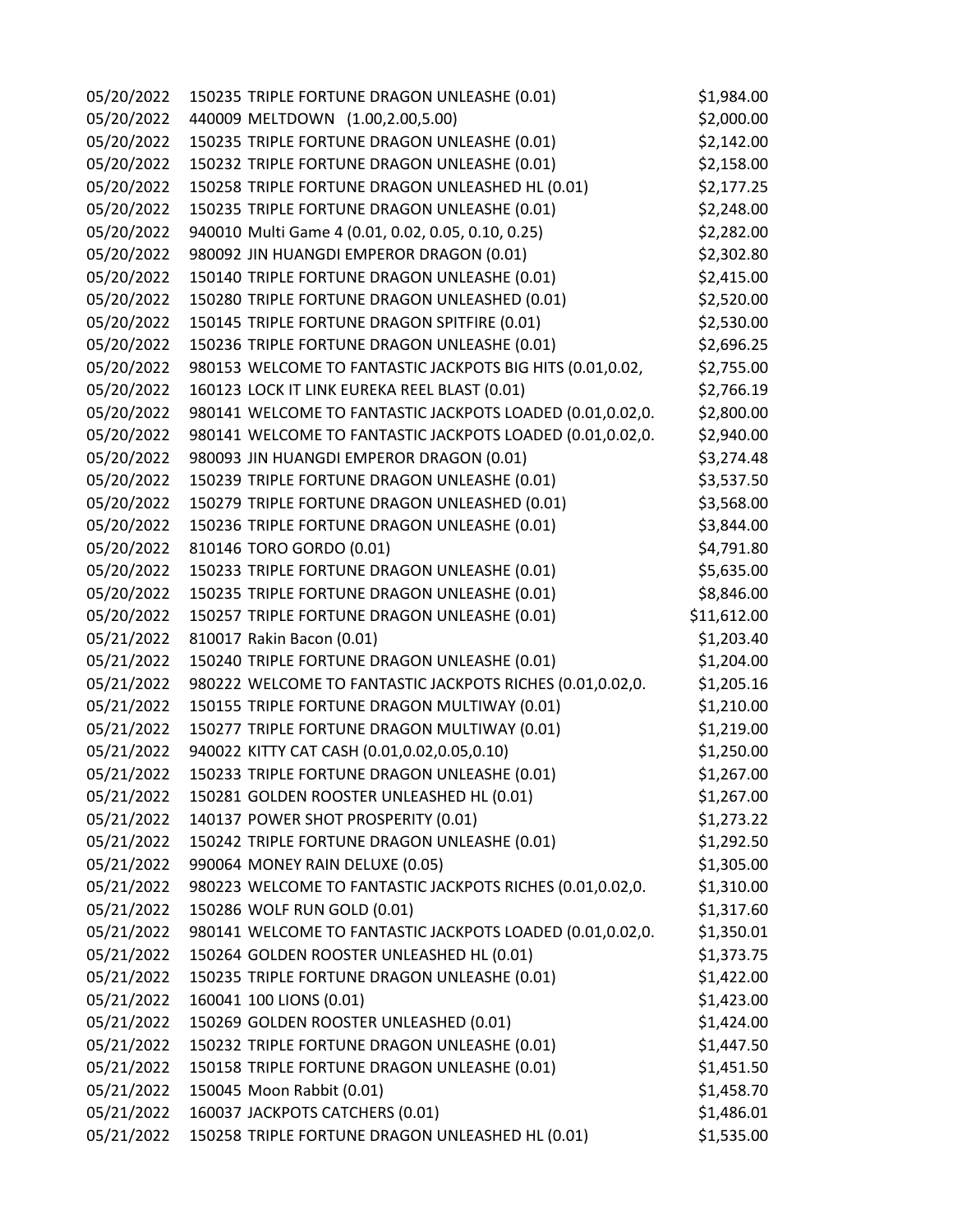| 05/21/2022 | 150241 TRIPLE FORTUNE DRAGON UNLEASHE (0.01)              | \$1,546.25 |
|------------|-----------------------------------------------------------|------------|
| 05/21/2022 | 150243 TRIPLE FORTUNE DRAGON UNLEASHE (0.01)              | \$1,572.80 |
| 05/21/2022 | 150259 TRIPLE FORTUNE DRAGON UNLEASHE (0.01)              | \$1,589.25 |
| 05/21/2022 | 150264 GOLDEN ROOSTER UNLEASHED HL (0.01)                 | \$1,610.00 |
| 05/21/2022 | 940022 KITTY CAT CASH (0.01,0.02,0.05,0.10)               | \$1,705.00 |
| 05/21/2022 | 150145 TRIPLE FORTUNE DRAGON SPITFIRE (0.01)              | \$1,809.50 |
| 05/21/2022 | 150270 GOLDEN ROOSTER UNLEASHED (0.01)                    | \$1,825.00 |
| 05/21/2022 | 150164 TRIPLE FORTUNE DRAGON MULTIWAY (0.01)              | \$1,847.00 |
| 05/21/2022 | 970016 DANCING DRUMS EXPLOSION WAP (0.01)                 | \$1,858.76 |
| 05/21/2022 | 150232 TRIPLE FORTUNE DRAGON UNLEASHE (0.01)              | \$1,872.00 |
| 05/21/2022 | 980222 WELCOME TO FANTASTIC JACKPOTS RICHES (0.01,0.02,0. | \$1,925.00 |
| 05/21/2022 | 150244 TRIPLE FORTUNE DRAGON UNLEASHE (0.01)              | \$1,966.00 |
| 05/21/2022 | 150241 TRIPLE FORTUNE DRAGON UNLEASHE (0.01)              | \$2,187.50 |
| 05/21/2022 | 150240 TRIPLE FORTUNE DRAGON UNLEASHE (0.01)              | \$2,214.00 |
| 05/21/2022 | 150239 TRIPLE FORTUNE DRAGON UNLEASHE (0.01)              | \$2,218.00 |
| 05/21/2022 | 980222 WELCOME TO FANTASTIC JACKPOTS RICHES (0.01,0.02,0. | \$2,300.00 |
| 05/21/2022 | 440014 MEGA MELTDOWN (1.00)                               | \$2,324.12 |
| 05/21/2022 | 150240 TRIPLE FORTUNE DRAGON UNLEASHE (0.01)              | \$2,439.50 |
| 05/21/2022 | 150233 TRIPLE FORTUNE DRAGON UNLEASHE (0.01)              | \$2,440.00 |
| 05/21/2022 | 440014 MEGA MELTDOWN (1.00)                               | \$2,571.00 |
| 05/21/2022 | 980162 BUFFALO GOLD (0.01)                                | \$4,178.40 |
| 05/21/2022 | 150271 GOLDEN ROOSTER UNLEASHED (0.01)                    | \$4,231.00 |
| 05/21/2022 | 150241 TRIPLE FORTUNE DRAGON UNLEASHE (0.01)              | \$4,952.00 |
| 05/21/2022 | 150271 GOLDEN ROOSTER UNLEASHED (0.01)                    | \$5,898.00 |
| 05/21/2022 | 240006 MELTDOWN 1L3C (0.05, 0.10, 0.25, 0.50, 1.00)       | \$7,200.00 |
| 05/22/2022 | 150260 TRIPLE FORTUNE DRAGON UNLEASHE (0.01)              | \$1,228.00 |
| 05/22/2022 | 160008 88 FORTUNES (0.01)                                 | \$1,328.88 |
| 05/22/2022 | 980275 MAGIC PEARL (0.01,0.02,0.05,0.10,1.00,200)         | \$1,345.00 |
| 05/22/2022 | 950013 CASA BLANCA (0.01)                                 | \$1,439.83 |
| 05/22/2022 | 150234 TRIPLE FORTUNE DRAGON UNLEASHE (0.01)              | \$1,476.00 |
| 05/22/2022 | 150120 Mistress of Egypt (0.01)                           | \$1,496.40 |
| 05/22/2022 | 150266 GOLDEN ROOSTER UNLEASHED (0.01)                    | \$1,522.00 |
| 05/22/2022 | 810119 FU NAN FU NU (0.01)                                | \$1,600.00 |
| 05/22/2022 | 150159 TRIPLE FORTUNE DRAGON UNLEASHE (0.01)              | \$1,624.50 |
| 05/22/2022 | 980266 HIGH STAKES (0.01,0.02,0.05,1.00,2.00)             | \$1,635.00 |
| 05/22/2022 | 970012 DANCING DRUMS EXPLOSION WAP (0.01)                 | \$1,666.87 |
| 05/22/2022 | 810168 GOLDEN BLESSINGS (0.01)                            | \$1,696.10 |
| 05/22/2022 | 810121 FU NAN FU NU (0.01)                                | \$1,728.00 |
| 05/22/2022 | 160065 88 FORTUNES (0.01)                                 | \$1,735.77 |
| 05/22/2022 | 150232 TRIPLE FORTUNE DRAGON UNLEASHE (0.01)              | \$1,748.00 |
| 05/22/2022 | 150235 TRIPLE FORTUNE DRAGON UNLEASHE (0.01)              | \$1,900.00 |
| 05/22/2022 | 150142 TRIPLE FORTUNE DRAGON UNLEASHE (0.01)              | \$1,949.00 |
| 05/22/2022 | 150232 TRIPLE FORTUNE DRAGON UNLEASHE (0.01)              | \$2,403.75 |
| 05/22/2022 | 150234 TRIPLE FORTUNE DRAGON UNLEASHE (0.01)              | \$2,421.75 |
| 05/22/2022 | 150240 TRIPLE FORTUNE DRAGON UNLEASHE (0.01)              | \$2,432.00 |
| 05/22/2022 | 900025 SQUATCH UNLEASHED (0.01)                           | \$2,545.00 |
| 05/22/2022 | 150162 TRIPLE FORTUNE DRAGON UNLEASHE (0.01)              | \$2,903.00 |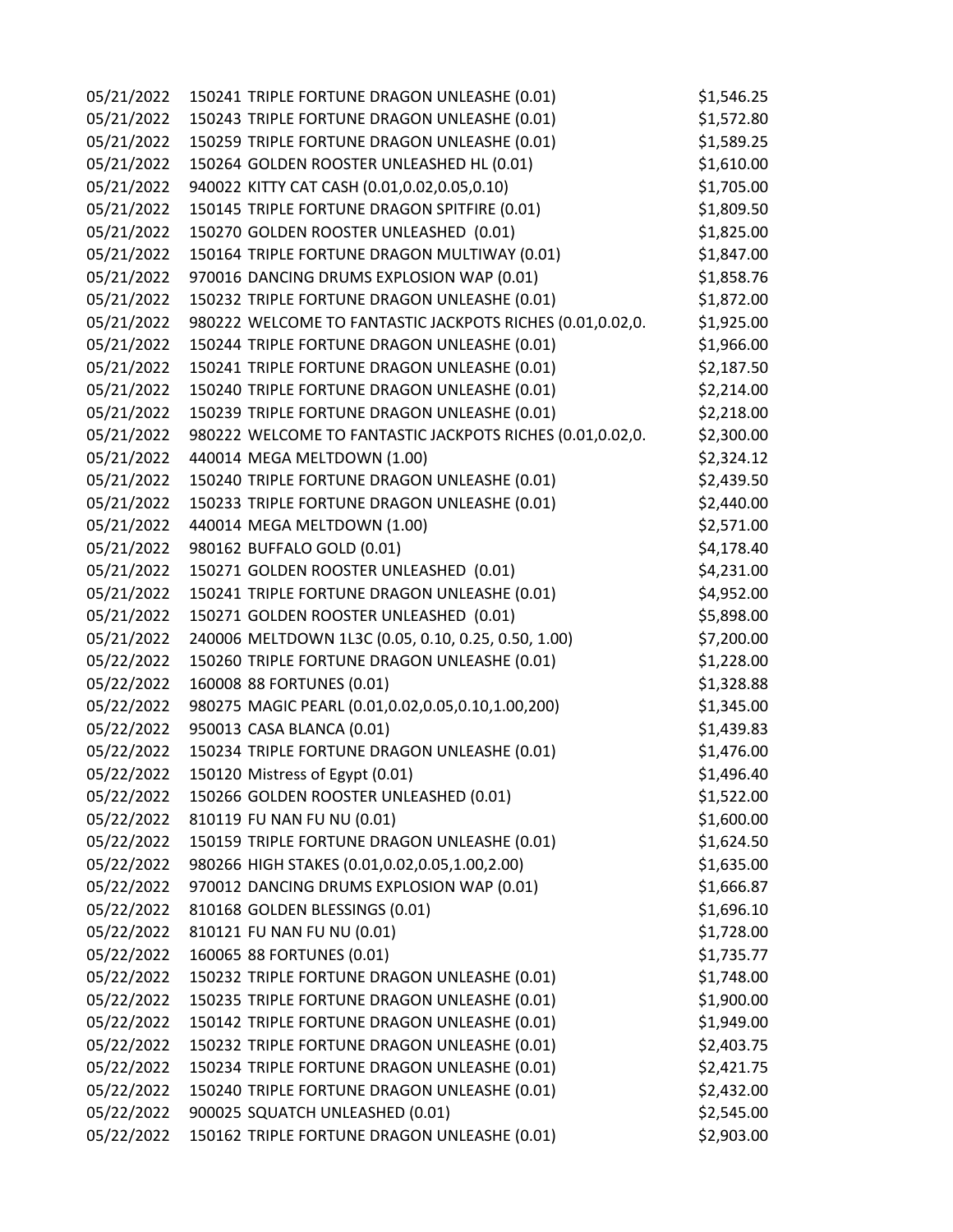| 05/22/2022 | 150261 TRIPLE FORTUNE DRAGON UNLEASHE (0.01)              | \$2,903.00 |
|------------|-----------------------------------------------------------|------------|
| 05/22/2022 | 980164 BUFFALO GOLD (0.01)                                | \$3,034.25 |
| 05/22/2022 | 150045 Moon Rabbit (0.01)                                 | \$3,329.30 |
| 05/22/2022 | 150166 TRIPLE FORTUNE DRAGON MULTIWAY (0.01)              | \$3,342.00 |
| 05/22/2022 | 160171 Eastern Prince (0.01)                              | \$3,614.00 |
| 05/22/2022 | 810171 TIKI JUNGLE (0.01)                                 | \$3,950.21 |
| 05/22/2022 | 910010 TWISTED DEALS (0.01)                               | \$7,803.70 |
| 05/23/2022 | 150201 Cash Cove (0.01)                                   | \$1,200.00 |
| 05/23/2022 | 150269 GOLDEN ROOSTER UNLEASHED (0.01)                    | \$1,228.00 |
| 05/23/2022 | 150052 DRAGON FLY (0.01)                                  | \$1,288.50 |
| 05/23/2022 | 160311 ULTIMATE FIRE LINK CHINA STREET (0.01)             | \$1,289.64 |
| 05/23/2022 | 150241 TRIPLE FORTUNE DRAGON UNLEASHE (0.01)              | \$1,353.00 |
| 05/23/2022 | 150163 TRIPLE FORTUNE DRAGON UNLEASHE (0.01)              | \$1,360.00 |
| 05/23/2022 | 150257 TRIPLE FORTUNE DRAGON UNLEASHE (0.01)              | \$1,412.50 |
| 05/23/2022 | 160079 Dancing Drums (0.01)                               | \$1,414.00 |
| 05/23/2022 | 160037 JACKPOTS CATCHERS (0.01)                           | \$1,431.09 |
| 05/23/2022 | 150270 GOLDEN ROOSTER UNLEASHED (0.01)                    | \$1,473.50 |
| 05/23/2022 | 150280 TRIPLE FORTUNE DRAGON UNLEASHED (0.01)             | \$1,524.00 |
| 05/23/2022 | 150236 TRIPLE FORTUNE DRAGON UNLEASHE (0.01)              | \$1,538.00 |
| 05/23/2022 | 150202 Goddess of Gold (0.01)                             | \$1,543.27 |
| 05/23/2022 | 150052 DRAGON FLY (0.01)                                  | \$1,622.00 |
| 05/23/2022 | 150270 GOLDEN ROOSTER UNLEASHED (0.01)                    | \$1,686.00 |
| 05/23/2022 | 150279 TRIPLE FORTUNE DRAGON UNLEASHED (0.01)             | \$1,823.50 |
| 05/23/2022 | 810160 JADE WINS DELUXE (0.01)                            | \$1,931.20 |
| 05/23/2022 | 150239 TRIPLE FORTUNE DRAGON UNLEASHE (0.01)              | \$1,949.00 |
| 05/23/2022 | 150257 TRIPLE FORTUNE DRAGON UNLEASHE (0.01)              | \$1,998.00 |
| 05/23/2022 | 150270 GOLDEN ROOSTER UNLEASHED (0.01)                    | \$2,040.00 |
| 05/23/2022 | 150159 TRIPLE FORTUNE DRAGON UNLEASHE (0.01)              | \$2,307.00 |
| 05/23/2022 | 150270 GOLDEN ROOSTER UNLEASHED (0.01)                    | \$2,787.00 |
| 05/23/2022 | 980077 Golden Prosperity (0.01)                           | \$2,938.90 |
| 05/23/2022 | 240016 MELTDOWN 1L3C (0.05, 0.10, 0.25, 0.50, 1.00)       | \$3,000.00 |
| 05/23/2022 | 810167 GOLDEN BLESSINGS (0.01)                            | \$3,061.00 |
| 05/23/2022 | 150202 Goddess of Gold (0.01)                             | \$3,340.04 |
| 05/23/2022 | 150280 TRIPLE FORTUNE DRAGON UNLEASHED (0.01)             | \$3,805.00 |
| 05/23/2022 | 150234 TRIPLE FORTUNE DRAGON UNLEASHE (0.01)              | \$4,872.50 |
| 05/23/2022 | 150270 GOLDEN ROOSTER UNLEASHED (0.01)                    | \$6,346.50 |
| 05/24/2022 | 980141 WELCOME TO FANTASTIC JACKPOTS LOADED (0.01,0.02,0. | \$1,200.00 |
| 05/24/2022 | 980267 MAGIC PEARL (0.01,0.02,0.05,0.10,1.00,200)         | \$1,200.00 |
| 05/24/2022 | 150259 TRIPLE FORTUNE DRAGON UNLEASHE (0.01)              | \$1,203.00 |
| 05/24/2022 | 150163 TRIPLE FORTUNE DRAGON UNLEASHE (0.01)              | \$1,250.00 |
| 05/24/2022 | 150232 TRIPLE FORTUNE DRAGON UNLEASHE (0.01)              | \$1,257.00 |
| 05/24/2022 | 810141 FU NAN FU NU LUCKY DRAGON (0.01)                   | \$1,279.04 |
| 05/24/2022 | 980091 JIN HUANGDI EMPEROR DRAGON (0.01)                  | \$1,286.00 |
| 05/24/2022 | 940021 KITTY CAT CASH (0.01,0.02,0.05,0.10)               | \$1,300.00 |
| 05/24/2022 | 150235 TRIPLE FORTUNE DRAGON UNLEASHE (0.01)              | \$1,304.00 |
| 05/24/2022 | 980270 HEART THROB (0.01,0.02,0.05,0.10,1.00,2.00)        | \$1,337.50 |
| 05/24/2022 | 980275 MAGIC PEARL (0.01,0.02,0.05,0.10,1.00,200)         | \$1,340.00 |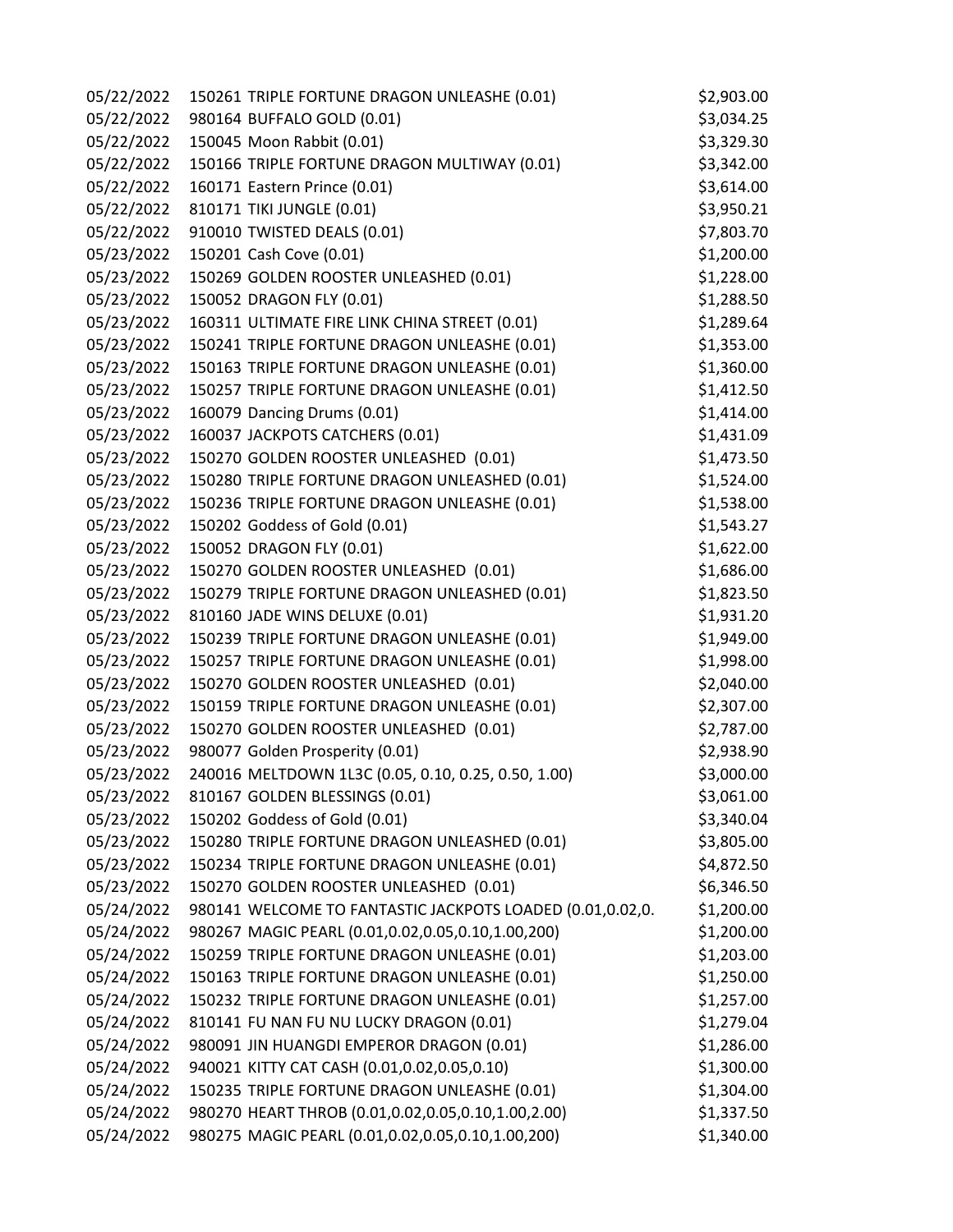| 05/24/2022 | 140133 THE VAULT EGYPT GEMS (0.01)                        | \$1,342.50 |
|------------|-----------------------------------------------------------|------------|
| 05/24/2022 | 810136 BONANZA BLAST (0.01)                               | \$1,344.96 |
| 05/24/2022 | 150158 TRIPLE FORTUNE DRAGON UNLEASHE (0.01)              | \$1,368.75 |
| 05/24/2022 | 150143 TRIPLE FORTUNE DRAGON UNLEASHE (0.01)              | \$1,393.50 |
| 05/24/2022 | 150270 GOLDEN ROOSTER UNLEASHED (0.01)                    | \$1,394.00 |
| 05/24/2022 | 150242 TRIPLE FORTUNE DRAGON UNLEASHE (0.01)              | \$1,422.00 |
| 05/24/2022 | 140156 DRAGON KINGDOM ETERNAL WEALTH (0.01)               | \$1,446.00 |
| 05/24/2022 | 980223 WELCOME TO FANTASTIC JACKPOTS RICHES (0.01,0.02,0. | \$1,450.00 |
| 05/24/2022 | 150045 Moon Rabbit (0.01)                                 | \$1,462.20 |
| 05/24/2022 | 940020 KITTY CAT CASH (0.01,0.02,0.05,0.10)               | \$1,485.00 |
| 05/24/2022 | 150173 TRIPLE FORTUNE DRAGON MULTIWAY (0.01)              | \$1,489.00 |
| 05/24/2022 | 810077 Rakin Bacon (0.01)                                 | \$1,505.22 |
| 05/24/2022 | 150269 GOLDEN ROOSTER UNLEASHED (0.01)                    | \$1,511.00 |
| 05/24/2022 | 150262 TRIPLE FORTUNE DRAGON UNLEASHE (0.01)              | \$1,522.00 |
| 05/24/2022 | 150145 TRIPLE FORTUNE DRAGON SPITFIRE (0.01)              | \$1,537.20 |
| 05/24/2022 | 160087 TREE OF WEALTH RICH TRADITIONS (0.01)              | \$1,538.97 |
| 05/24/2022 | 150271 GOLDEN ROOSTER UNLEASHED (0.01)                    | \$1,539.75 |
| 05/24/2022 | 810170 GOLDEN WINS DELUXE (0.01)                          | \$1,567.40 |
| 05/24/2022 | 980272 HEART THROB (0.01,0.02,0.05,0.10,1.00,2.00)        | \$1,600.00 |
| 05/24/2022 | 150267 GOLDEN ROOSTER UNLEASHED (0.01)                    | \$1,604.00 |
| 05/24/2022 | 150259 TRIPLE FORTUNE DRAGON UNLEASHE (0.01)              | \$1,614.50 |
| 05/24/2022 | 160176 Buffalo (0.01)                                     | \$1,620.00 |
| 05/24/2022 | 970012 DANCING DRUMS EXPLOSION WAP (0.01)                 | \$1,714.52 |
| 05/24/2022 | 980272 HEART THROB (0.01,0.02,0.05,0.10,1.00,2.00)        | \$1,750.00 |
| 05/24/2022 | 940021 KITTY CAT CASH (0.01,0.02,0.05,0.10)               | \$1,760.00 |
| 05/24/2022 | 980144 WELCOME TO FANTASTIC JACKPOTS LOADED (0.01,0.02,0. | \$1,800.00 |
| 05/24/2022 | 150233 TRIPLE FORTUNE DRAGON UNLEASHE (0.01)              | \$1,825.00 |
| 05/24/2022 | 150151 TRIPLE FORTUNE DRAGON MULTIWAY (0.01)              | \$1,833.00 |
| 05/24/2022 | 940022 KITTY CAT CASH (0.01,0.02,0.05,0.10)               | \$1,870.00 |
| 05/24/2022 | 150232 TRIPLE FORTUNE DRAGON UNLEASHE (0.01)              | \$1,893.00 |
| 05/24/2022 | 940020 KITTY CAT CASH (0.01,0.02,0.05,0.10)               | \$1,920.00 |
| 05/24/2022 | 980164 BUFFALO GOLD (0.01)                                | \$1,931.60 |
| 05/24/2022 | 980212 FU DIA LIAN LIAN DRAGON (0.01,0.02,0.05,0.10)      | \$1,978.68 |
| 05/24/2022 | 940023 KITTY CAT CASH (0.01,0.02,0.05,0.10)               | \$1,995.00 |
| 05/24/2022 | 150232 TRIPLE FORTUNE DRAGON UNLEASHE (0.01)              | \$2,005.00 |
| 05/24/2022 | 980272 HEART THROB (0.01,0.02,0.05,0.10,1.00,2.00)        | \$2,050.00 |
| 05/24/2022 | 150159 TRIPLE FORTUNE DRAGON UNLEASHE (0.01)              | \$2,157.00 |
| 05/24/2022 | 700000 SUPER JACKPOT DOUBLE LION (0.50)                   | \$2,188.34 |
| 05/24/2022 | 980144 WELCOME TO FANTASTIC JACKPOTS LOADED (0.01,0.02,0. | \$2,250.00 |
| 05/24/2022 | 980231 PROSPERITY BELL (0.01,0.02,0.05,0.10)              | \$2,328.00 |
| 05/24/2022 | 990032 BANKIN BILLS CASH BOUNTY (0.01)                    | \$2,400.40 |
| 05/24/2022 | 810015 OLYMPUS STRIKES (0.01)                             | \$2,493.30 |
| 05/24/2022 | 940023 KITTY CAT CASH (0.01,0.02,0.05,0.10)               | \$2,500.00 |
| 05/24/2022 | 150141 TRIPLE FORTUNE DRAGON UNLEASHE (0.01)              | \$2,533.00 |
| 05/24/2022 | 980271 TIKI FIRE (0.01,0.02,0.05,1.00,2.00)               | \$2,600.00 |
| 05/24/2022 | 150232 TRIPLE FORTUNE DRAGON UNLEASHE (0.01)              | \$2,627.50 |
| 05/24/2022 | 980222 WELCOME TO FANTASTIC JACKPOTS RICHES (0.01,0.02,0. | \$2,700.00 |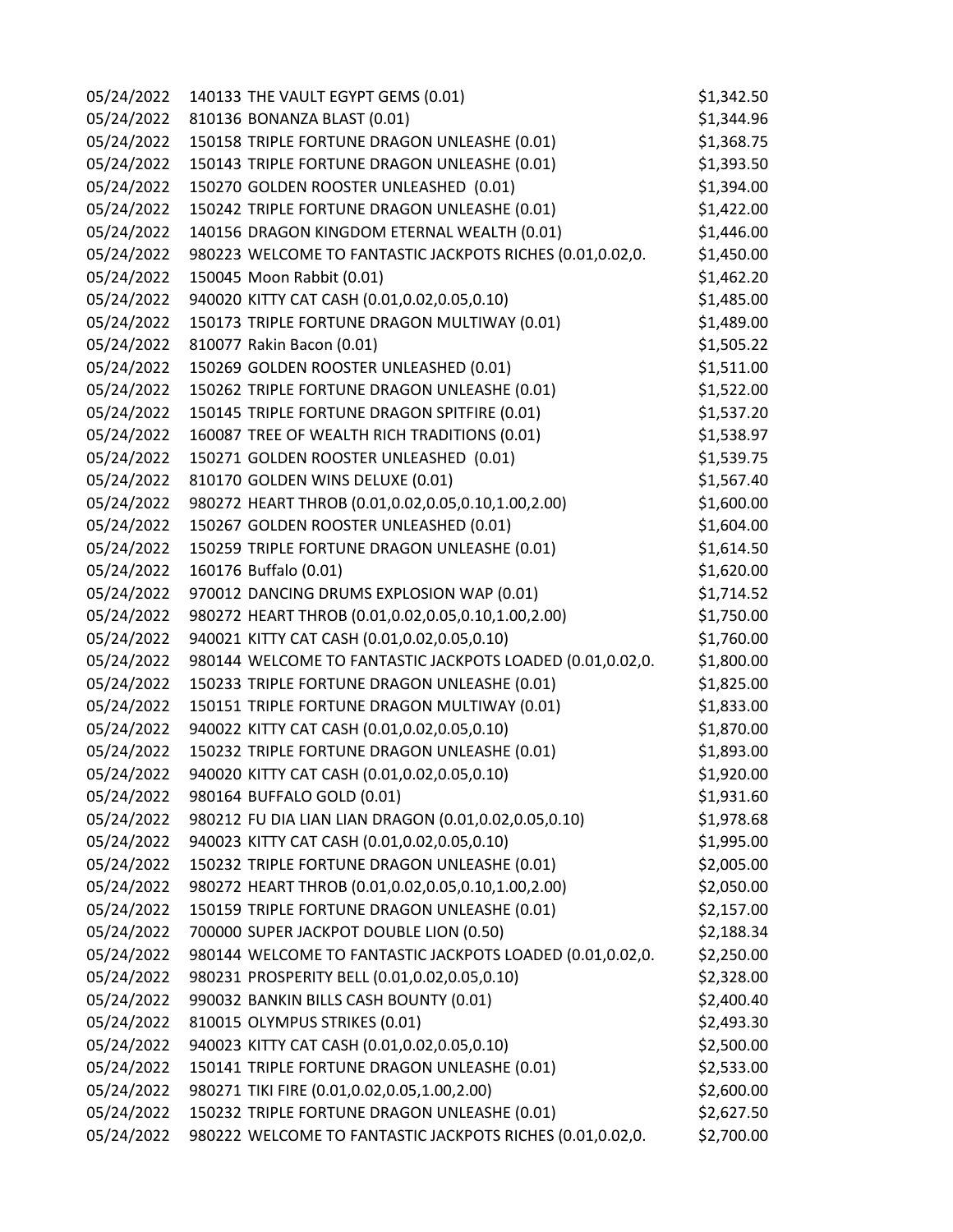| 05/24/2022 | 980274 TIKI FIRE (0.01,0.02,0.05,1.00,2.00)               | \$2,850.00  |
|------------|-----------------------------------------------------------|-------------|
| 05/24/2022 | 150233 TRIPLE FORTUNE DRAGON UNLEASHE (0.01)              | \$2,903.00  |
| 05/24/2022 | 150258 TRIPLE FORTUNE DRAGON UNLEASHED HL (0.01)          | \$3,050.25  |
| 05/24/2022 | 980235 WELCOME TO FANTASTIC JACKPOTS BIG PAYS (0.01,0.02, | \$3,250.00  |
| 05/24/2022 | 980271 TIKI FIRE (0.01,0.02,0.05,1.00,2.00)               | \$3,500.00  |
| 05/24/2022 | 980141 WELCOME TO FANTASTIC JACKPOTS LOADED (0.01,0.02,0. | \$3,800.00  |
| 05/24/2022 | 150233 TRIPLE FORTUNE DRAGON UNLEASHE (0.01)              | \$5,767.50  |
| 05/24/2022 | 810168 GOLDEN BLESSINGS (0.01)                            | \$6,122.40  |
| 05/24/2022 | 940002 VOLCANO SHAKEDOWN HF (0.01, 0.02, 0.05, 0.10,0.25) | \$6,380.08  |
| 05/24/2022 | 980272 HEART THROB (0.01,0.02,0.05,0.10,1.00,2.00)        | \$6,700.00  |
| 05/24/2022 | 980271 TIKI FIRE (0.01,0.02,0.05,1.00,2.00)               | \$11,250.00 |
| 05/24/2022 | 990061 JOLLY 8'S (0.01)                                   | \$14,904.70 |
| 05/25/2022 | 150277 TRIPLE FORTUNE DRAGON MULTIWAY (0.01)              | \$1,201.00  |
| 05/25/2022 | 160295 DANCING DRUMS PROSPERITY (0.01)                    | \$1,202.00  |
| 05/25/2022 | 150258 TRIPLE FORTUNE DRAGON UNLEASHED HL (0.01)          | \$1,203.00  |
| 05/25/2022 | 980229 PROSPERITY BELL (0.01,0.02,0.05,0.10)              | \$1,220.00  |
| 05/25/2022 | 150279 TRIPLE FORTUNE DRAGON UNLEASHED (0.01)             | \$1,228.00  |
| 05/25/2022 | 150237 TRIPLE FORTUNE DRAGON UNLEASHE (0.01)              | \$1,250.00  |
| 05/25/2022 | 900002 RHODES TO OLYMPUS MEGA GOLD WAP (0.01)             | \$1,251.40  |
| 05/25/2022 | 150241 TRIPLE FORTUNE DRAGON UNLEASHE (0.01)              | \$1,257.00  |
| 05/25/2022 | 160069 Dragon Spin (0.01)                                 | \$1,262.16  |
| 05/25/2022 | 150285 WOLF RUN GOLD (0.01)                               | \$1,263.60  |
| 05/25/2022 | 150263 GOLDEN ROOSTER UNLEASHED HL (0.01)                 | \$1,280.00  |
| 05/25/2022 | 150239 TRIPLE FORTUNE DRAGON UNLEASHE (0.01)              | \$1,288.00  |
| 05/25/2022 | 810076 Rakin Bacon (0.01)                                 | \$1,340.00  |
| 05/25/2022 | 150274 Twice Your Monkey (0.01)                           | \$1,350.00  |
| 05/25/2022 | 980223 WELCOME TO FANTASTIC JACKPOTS RICHES (0.01,0.02,0. | \$1,355.00  |
| 05/25/2022 | 810165 PIRATE PLUNDER (0.01)                              | \$1,355.50  |
| 05/25/2022 | 980223 WELCOME TO FANTASTIC JACKPOTS RICHES (0.01,0.02,0. | \$1,375.00  |
| 05/25/2022 | 990053 CRAZY MONEY DELUXE (0.01)                          | \$1,410.50  |
| 05/25/2022 | 810171 TIKI JUNGLE (0.01)                                 | \$1,418.67  |
| 05/25/2022 | 150007 Dragon Dance (0.01)                                | \$1,436.80  |
| 05/25/2022 | 980257 BUFFALO GOLD (0.05)                                | \$1,459.00  |
| 05/25/2022 | 150147 TRIPLE FORTUNE DRAGON GOLD (0.01)                  | \$1,506.70  |
| 05/25/2022 | 150280 TRIPLE FORTUNE DRAGON UNLEASHED (0.01)             | \$1,508.00  |
| 05/25/2022 | 150233 TRIPLE FORTUNE DRAGON UNLEASHE (0.01)              | \$1,600.00  |
| 05/25/2022 | 950013 CASA BLANCA (0.01)                                 | \$1,601.63  |
| 05/25/2022 | 150239 TRIPLE FORTUNE DRAGON UNLEASHE (0.01)              | \$1,664.00  |
| 05/25/2022 | 980223 WELCOME TO FANTASTIC JACKPOTS RICHES (0.01,0.02,0. | \$1,687.36  |
| 05/25/2022 | 970013 DANCING DRUMS EXPLOSION WAP (0.01)                 | \$1,688.95  |
| 05/25/2022 | 980259 LUCKY TIGER (0.01,0.02,0.05,0.10)                  | \$1,719.75  |
| 05/25/2022 | 160176 Buffalo (0.01)                                     | \$1,742.75  |
| 05/25/2022 | 810165 PIRATE PLUNDER (0.01)                              | \$1,919.70  |
| 05/25/2022 | 150235 TRIPLE FORTUNE DRAGON UNLEASHE (0.01)              | \$2,202.00  |
| 05/25/2022 | 980223 WELCOME TO FANTASTIC JACKPOTS RICHES (0.01,0.02,0. | \$2,405.00  |
| 05/25/2022 | 150304 VALHALLA (0.01)                                    | \$2,422.50  |
| 05/25/2022 | 150142 TRIPLE FORTUNE DRAGON UNLEASHE (0.01)              | \$2,427.00  |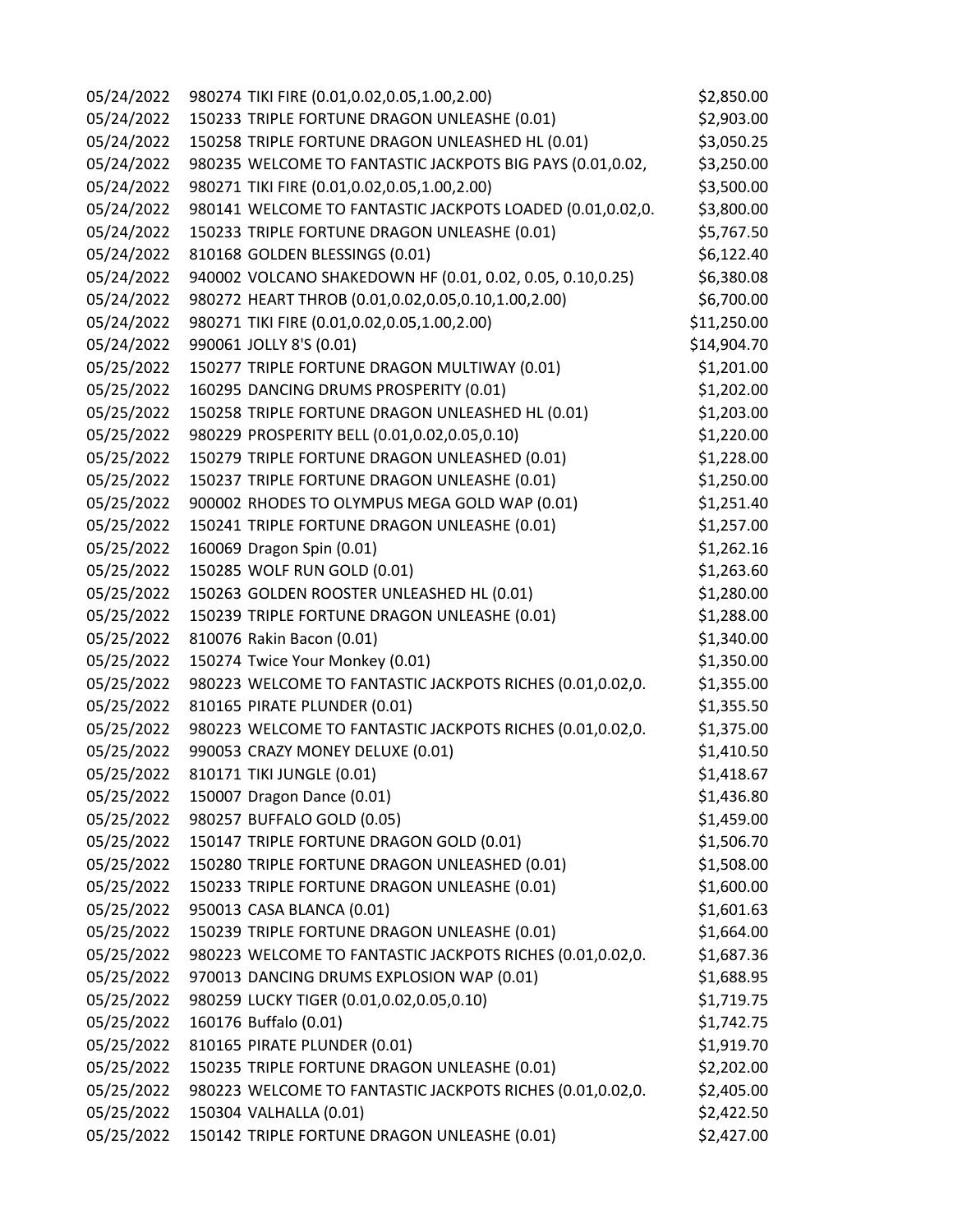| 05/25/2022 | 160285 DANCING DRUMS PROSPERITY (0.01)                    | \$2,514.10 |
|------------|-----------------------------------------------------------|------------|
| 05/25/2022 | 980223 WELCOME TO FANTASTIC JACKPOTS RICHES (0.01,0.02,0. | \$2,570.00 |
| 05/25/2022 | 150169 TRIPLE FORTUNE DRAGON MULTIWAY (0.01)              | \$2,577.00 |
| 05/25/2022 | 980222 WELCOME TO FANTASTIC JACKPOTS RICHES (0.01,0.02,0. | \$2,850.00 |
| 05/25/2022 | 150232 TRIPLE FORTUNE DRAGON UNLEASHE (0.01)              | \$3,297.00 |
| 05/25/2022 | 940020 KITTY CAT CASH (0.01,0.02,0.05,0.10)               | \$3,452.50 |
| 05/25/2022 | 980223 WELCOME TO FANTASTIC JACKPOTS RICHES (0.01,0.02,0. | \$3,500.00 |
| 05/25/2022 | 150234 TRIPLE FORTUNE DRAGON UNLEASHE (0.01)              | \$3,606.00 |
| 05/25/2022 | 980091 JIN HUANGDI EMPEROR DRAGON (0.01)                  | \$3,802.80 |
| 05/25/2022 | 150281 GOLDEN ROOSTER UNLEASHED HL (0.01)                 | \$4,596.00 |
| 05/25/2022 | 900023 KOI LEGEND (0.01)                                  | \$5,120.00 |
| 05/25/2022 | 150232 TRIPLE FORTUNE DRAGON UNLEASHE (0.01)              | 5,192.00   |
| 05/25/2022 | 150232 TRIPLE FORTUNE DRAGON UNLEASHE (0.01)              | 6,530.00   |
| 05/25/2022 | 540011 MELTDOWN 1L1C (2.00, 5.00, 10.00, 20.00, 20.00)    | 8,000.00   |
| 05/25/2022 | 150234 TRIPLE FORTUNE DRAGON UNLEASHE (0.01)              | 10,132.00  |
| 05/25/2022 | 160245 JIN JI BAO XI RISING FORTUNES (0.01)               | 10,338.14  |
| 05/25/2022 | 150258 TRIPLE FORTUNE DRAGON UNLEASHED HL (0.01)          | 13,762.00  |
| 05/26/2022 | 810076 Rakin Bacon (0.01)                                 | 1,200.00   |
| 05/26/2022 | 810096 OLYMPUS STRIKES (0.01)                             | 1,233.80   |
| 05/26/2022 | 140128 THE VAULT CHINA BLESSINGS (0.01)                   | 1,256.10   |
| 05/26/2022 | 150235 TRIPLE FORTUNE DRAGON UNLEASHE (0.01)              | 1,284.50   |
| 05/26/2022 | 980168 BUFFALO GOLD (0.01)                                | 1,287.25   |
| 05/26/2022 | 150264 GOLDEN ROOSTER UNLEASHED HL (0.01)                 | 1,301.00   |
| 05/26/2022 | 980277 TARZAN (0.01)                                      | 1,305.00   |
| 05/26/2022 | 150252 STINKIN RICH (0.01)                                | 1,325.20   |
| 05/26/2022 | 150234 TRIPLE FORTUNE DRAGON UNLEASHE (0.01)              | 1,330.00   |
| 05/26/2022 | 150232 TRIPLE FORTUNE DRAGON UNLEASHE (0.01)              | 1,337.25   |
| 05/26/2022 | 150264 GOLDEN ROOSTER UNLEASHED HL (0.01)                 | 1,338.00   |
| 05/26/2022 | 150187 TRIPLE FORTUNE DRAGON GOLD (0.01)                  | 1,345.55   |
| 05/26/2022 | 980188 WELCOME TO FANTASTIC JACKPOTS BIG HITS (0.01,0.02, | 1,380.00   |
| 05/26/2022 | 150145 TRIPLE FORTUNE DRAGON SPITFIRE (0.01)              | 1,417.50   |
| 05/26/2022 | 150237 TRIPLE FORTUNE DRAGON UNLEASHE (0.01)              | 1,430.00   |
| 05/26/2022 | 150243 TRIPLE FORTUNE DRAGON UNLEASHE (0.01)              | 1,451.50   |
| 05/26/2022 | 150258 TRIPLE FORTUNE DRAGON UNLEASHED HL (0.01)          | 1,589.00   |
| 05/26/2022 | 160270 SWEET TWEET (0.01)                                 | 1,593.02   |
| 05/26/2022 | 150279 TRIPLE FORTUNE DRAGON UNLEASHED (0.01)             | 1,604.00   |
| 05/26/2022 | 150284 TRIPLE FORTUNE DRAGON UNLEASHED (0.01)             | 1,726.00   |
| 05/26/2022 | 900027 KOI LEGEND (0.01)                                  | 1,728.00   |
| 05/26/2022 | 150268 GOLDEN ROOSTER UNLEASHED (0.01)                    | 1,729.00   |
| 05/26/2022 | 150235 TRIPLE FORTUNE DRAGON UNLEASHE (0.01)              | \$1,737.00 |
| 05/26/2022 | 980257 BUFFALO GOLD (0.05)                                | 1,766.00   |
| 05/26/2022 | 150235 TRIPLE FORTUNE DRAGON UNLEASHE (0.01)              | 1,878.00   |
| 05/26/2022 | 810164 PIRATE PLUNDER (0.01)                              | 1,909.70   |
| 05/26/2022 | 150160 TRIPLE FORTUNE DRAGON UNLEASHE (0.01)              | 1,949.00   |
| 05/26/2022 | 150139 TRIPLE FORTUNE DRAGON UNLEASHE (0.01)              | 1,971.00   |
| 05/26/2022 | 150239 TRIPLE FORTUNE DRAGON UNLEASHE (0.01)              | 2,076.00   |
| 05/26/2022 | 150143 TRIPLE FORTUNE DRAGON UNLEASHE (0.01)              | \$2,166.00 |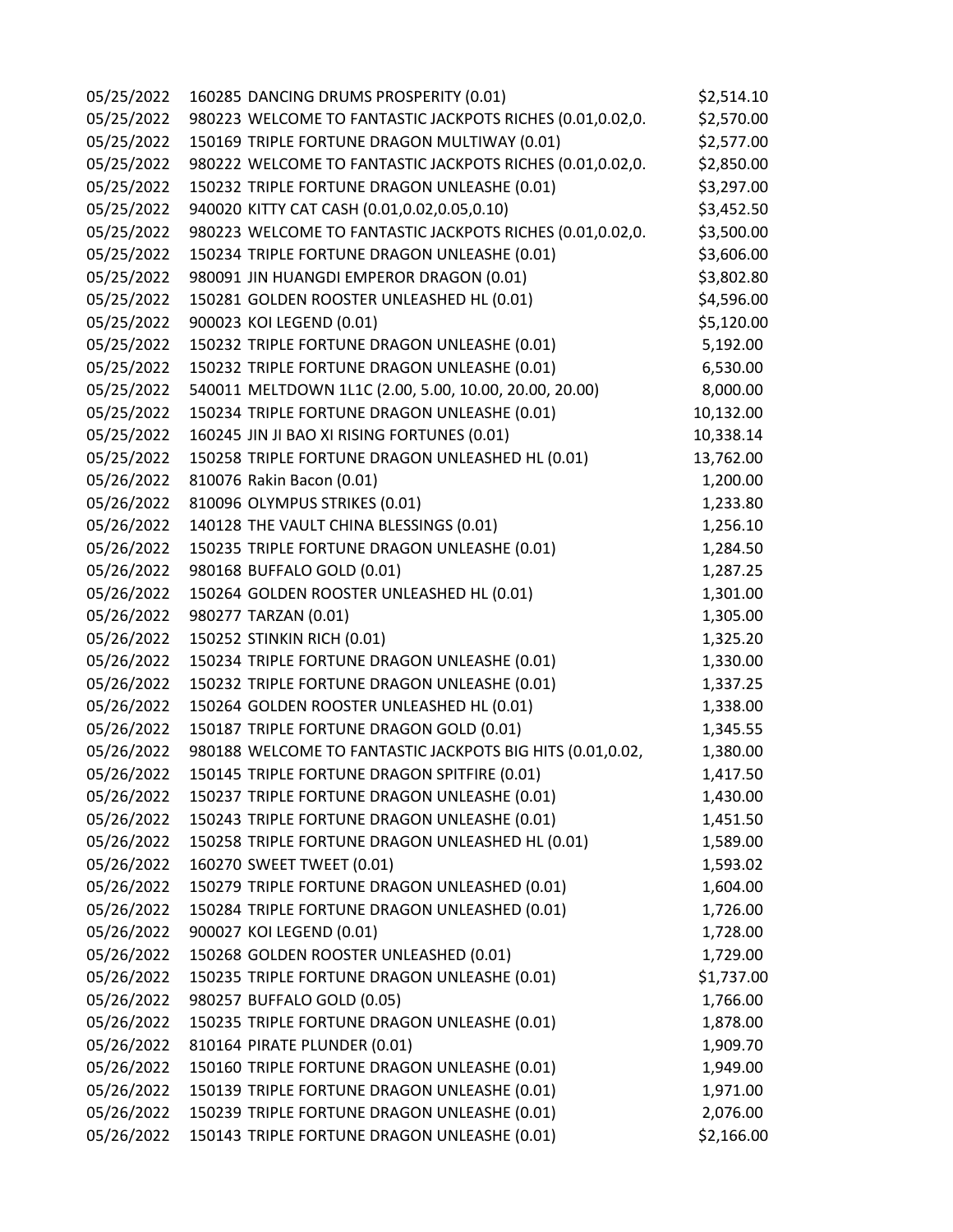| 05/26/2022 | 150235 TRIPLE FORTUNE DRAGON UNLEASHE (0.01)              | 2,254.00   |
|------------|-----------------------------------------------------------|------------|
| 05/26/2022 | 240006 MELTDOWN 1L3C (0.05, 0.10, 0.25, 0.50, 1.00)       | 2,400.00   |
| 05/26/2022 | 140169 GOLD HILLS PROSPECTOR PETE (0.01)                  | 2,418.42   |
| 05/26/2022 | 160283 DANCING DRUMS PROSPERITY (0.01)                    | 2,517.49   |
| 05/26/2022 | 160295 DANCING DRUMS PROSPERITY (0.01)                    | 2,546.57   |
| 05/26/2022 | 920106 BEAVER BUCKS (0.01)                                | 2,560.00   |
| 05/26/2022 | 150144 TRIPLE FORTUNE DRAGON UNLEASHE (0.01)              | 2,585.00   |
| 05/26/2022 | 150268 GOLDEN ROOSTER UNLEASHED (0.01)                    | 2,903.00   |
| 05/26/2022 | 150257 TRIPLE FORTUNE DRAGON UNLEASHE (0.01)              | 3,566.00   |
| 05/26/2022 | 150244 TRIPLE FORTUNE DRAGON UNLEASHE (0.01)              | 5,898.00   |
| 05/26/2022 | 150234 TRIPLE FORTUNE DRAGON UNLEASHE (0.01)              | 1,436.25   |
| 05/27/2022 | 150167 TRIPLE FORTUNE DRAGON MULTIWAY (0.01)              | 1,212.00   |
| 05/27/2022 | 150241 TRIPLE FORTUNE DRAGON UNLEASHE (0.01)              | 1,213.50   |
| 05/27/2022 | 150232 TRIPLE FORTUNE DRAGON UNLEASHE (0.01)              | 1,227.50   |
| 05/27/2022 | 150142 TRIPLE FORTUNE DRAGON UNLEASHE (0.01)              | 1,237.00   |
| 05/27/2022 | 980157 LUNAR FESTIVAL (0.01)                              | 1,237.70   |
| 05/27/2022 | 150004 Dragon Dance (0.01)                                | 1,242.40   |
| 05/27/2022 | 810160 JADE WINS DELUXE (0.01)                            | 1,254.08   |
| 05/27/2022 | 160272 LOCK IT LINK PIGGY BANK (0.01)                     | 1,260.50   |
| 05/27/2022 | 150279 TRIPLE FORTUNE DRAGON UNLEASHED (0.01)             | 1,266.00   |
| 05/27/2022 | 810105 GOLDEN WINS (0.01)                                 | 1,283.40   |
| 05/27/2022 | 980168 BUFFALO GOLD (0.01)                                | 1,286.00   |
| 05/27/2022 | 150157 TRIPLE FORTUNE DRAGON UNLEASHE (0.01)              | 1,294.50   |
| 05/27/2022 | 150232 TRIPLE FORTUNE DRAGON UNLEASHE (0.01)              | 1,296.75   |
| 05/27/2022 | 810114 GECKOS GONE WILD (0.01)                            | 1,319.00   |
| 05/27/2022 | 940025 VOLCANO SHAKEDOWN HF (0.01, 0.02, 0.05, 0.10,0.25) | 1,345.20   |
| 05/27/2022 | 980257 BUFFALO GOLD (0.05)                                | 1,347.00   |
| 05/27/2022 | 160240 JIN JI BAO XI RISING FORTUNES (0.01)               | \$1,350.00 |
| 05/27/2022 | 150163 TRIPLE FORTUNE DRAGON UNLEASHE (0.01)              | 1,360.00   |
| 05/27/2022 | 150234 TRIPLE FORTUNE DRAGON UNLEASHE (0.01)              | 1,380.00   |
| 05/27/2022 | 810105 GOLDEN WINS (0.01)                                 | 1,440.00   |
| 05/27/2022 | 150271 GOLDEN ROOSTER UNLEASHED (0.01)                    | 1,448.00   |
| 05/27/2022 | 910023 LUNAR FEAST (0.01)                                 | 1,473.52   |
| 05/27/2022 | 150163 TRIPLE FORTUNE DRAGON UNLEASHE (0.01)              | 1,496.00   |
| 05/27/2022 | 150234 TRIPLE FORTUNE DRAGON UNLEASHE (0.01)              | 1,504.00   |
| 05/27/2022 | 150188 TRIPLE FORTUNE DRAGON UNLEASHE (0.01)              | 1,600.00   |
| 05/27/2022 | 920106 BEAVER BUCKS (0.01)                                | 1,600.00   |
| 05/27/2022 | 150237 TRIPLE FORTUNE DRAGON UNLEASHE (0.01)              | 1,614.50   |
| 05/27/2022 | 150206 TRIPLE FORTUNE DRAGON MULTIWAY (0.01)              | 1,622.00   |
| 05/27/2022 | 150232 TRIPLE FORTUNE DRAGON UNLEASHE (0.01)              | 1,624.50   |
| 05/27/2022 | 980204 FU DAI LIAN LIAN PANDA (0.01,0.02,0.05,0.10)       | 1,641.39   |
| 05/27/2022 | 950039 TOTAL MELTDOWN (0.01)                              | 1,657.50   |
| 05/27/2022 | 150279 TRIPLE FORTUNE DRAGON UNLEASHED (0.01)             | 1,700.00   |
| 05/27/2022 | 150234 TRIPLE FORTUNE DRAGON UNLEASHE (0.01)              | 1,726.00   |
| 05/27/2022 | 980104 FU FU FU TIGER (0.01,0.02,0.05)                    | 1,797.50   |
| 05/27/2022 | 150239 TRIPLE FORTUNE DRAGON UNLEASHE (0.01)              | 1,806.00   |
| 05/27/2022 | 150235 TRIPLE FORTUNE DRAGON UNLEASHE (0.01)              | 1,855.50   |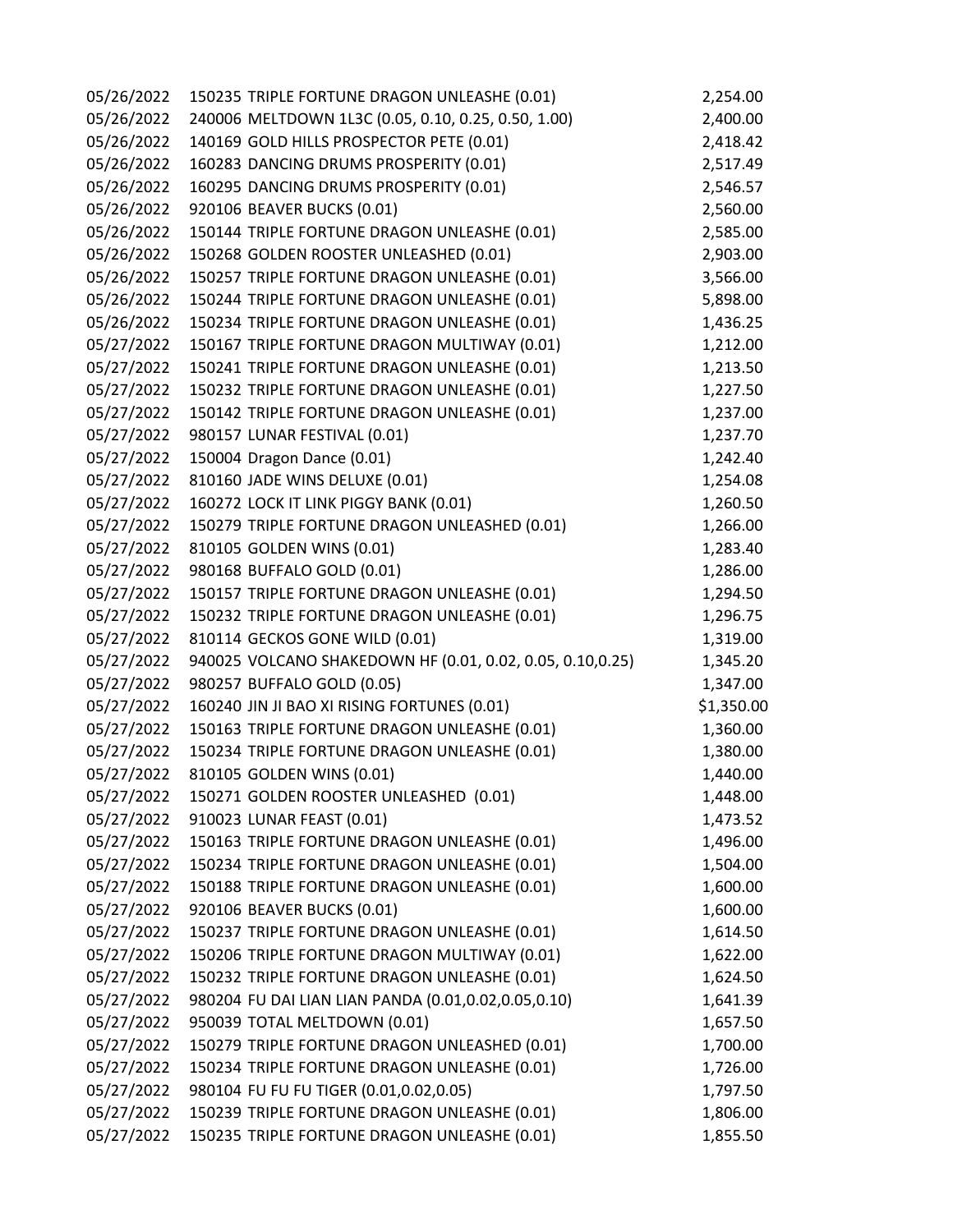| 05/27/2022 | 150280 TRIPLE FORTUNE DRAGON UNLEASHED (0.01)             | 1,942.50   |
|------------|-----------------------------------------------------------|------------|
| 05/27/2022 | 150234 TRIPLE FORTUNE DRAGON UNLEASHE (0.01)              | 1,947.00   |
| 05/27/2022 | 810165 PIRATE PLUNDER (0.01)                              | 1,950.83   |
| 05/27/2022 | 150279 TRIPLE FORTUNE DRAGON UNLEASHED (0.01)             | 1,971.00   |
| 05/27/2022 | 150039 Cash Cove (0.01)                                   | 1,974.00   |
| 05/27/2022 | 150233 TRIPLE FORTUNE DRAGON UNLEASHE (0.01)              | \$1,977.50 |
| 05/27/2022 | 140173 PRESS YOUR LUCK WHAMMY RICHES (0.01)               | 1,994.47   |
| 05/27/2022 | 150279 TRIPLE FORTUNE DRAGON UNLEASHED (0.01)             | 2,090.00   |
| 05/27/2022 | 150233 TRIPLE FORTUNE DRAGON UNLEASHE (0.01)              | 2,107.00   |
| 05/27/2022 | 150237 TRIPLE FORTUNE DRAGON UNLEASHE (0.01)              | 2,119.00   |
| 05/27/2022 | 150201 Cash Cove (0.01)                                   | 2,160.00   |
| 05/27/2022 | 160302 COPPER DROPPER (0.01)                              | 2,229.07   |
| 05/27/2022 | 150280 TRIPLE FORTUNE DRAGON UNLEASHED (0.01)             | 2,415.00   |
| 05/27/2022 | 980248 Dragon Flies (0.01)                                | 2,428.31   |
| 05/27/2022 | 150237 TRIPLE FORTUNE DRAGON UNLEASHE (0.01)              | 2,607.00   |
| 05/27/2022 | 150157 TRIPLE FORTUNE DRAGON UNLEASHE (0.01)              | 2,895.00   |
| 05/27/2022 | 980214 LUCKY TIGER (0.01,0.02,0.05,0.10)                  | 3,144.09   |
| 05/27/2022 | 160077 Dancing Drums (0.01)                               | 3,240.00   |
| 05/27/2022 | 150259 TRIPLE FORTUNE DRAGON UNLEASHE (0.01)              | 4,231.00   |
| 05/27/2022 | 150279 TRIPLE FORTUNE DRAGON UNLEASHED (0.01)             | 4,354.50   |
| 05/27/2022 | 150280 TRIPLE FORTUNE DRAGON UNLEASHED (0.01)             | 4,423.00   |
| 05/27/2022 | 160303 COPPER DROPPER (0.01)                              | 4,521.87   |
| 05/27/2022 | 150279 TRIPLE FORTUNE DRAGON UNLEASHED (0.01)             | 5,066.25   |
| 05/28/2022 | 150201 Cash Cove (0.01)                                   | 1,200.00   |
| 05/28/2022 | 150239 TRIPLE FORTUNE DRAGON UNLEASHE (0.01)              | 1,228.00   |
| 05/28/2022 | 150241 TRIPLE FORTUNE DRAGON UNLEASHE (0.01)              | 1,228.00   |
| 05/28/2022 | 980274 TIKI FIRE (0.01,0.02,0.05,1.00,2.00)               | 1,230.00   |
| 05/28/2022 | 150241 TRIPLE FORTUNE DRAGON UNLEASHE (0.01)              | 1,232.00   |
| 05/28/2022 | 150160 TRIPLE FORTUNE DRAGON UNLEASHE (0.01)              | 1,244.00   |
| 05/28/2022 | 980264 HIGH STAKES (0.01,0.02,0.05,1.00,2.00)             | 1,250.00   |
| 05/28/2022 | 940023 KITTY CAT CASH (0.01,0.02,0.05,0.10)               | 1,250.00   |
| 05/28/2022 | 150280 TRIPLE FORTUNE DRAGON UNLEASHED (0.01)             | 1,266.00   |
| 05/28/2022 | 980236 WELCOME TO FANTASTIC JACKPOTS TREASURES (0.01,0.02 | \$1,275.70 |
| 05/28/2022 | 150233 TRIPLE FORTUNE DRAGON UNLEASHE (0.01)              | 1,278.00   |
| 05/28/2022 | 150234 TRIPLE FORTUNE DRAGON UNLEASHE (0.01)              | 1,284.50   |
| 05/28/2022 | 160024 Tigress (0.01)                                     | 1,288.00   |
| 05/28/2022 | 150259 TRIPLE FORTUNE DRAGON UNLEASHE (0.01)              | 1,303.50   |
| 05/28/2022 | 160010 American Original (0.01)                           | 1,335.00   |
| 05/28/2022 | 150257 TRIPLE FORTUNE DRAGON UNLEASHE (0.01)              | 1,360.00   |
| 05/28/2022 | 980275 MAGIC PEARL (0.01,0.02,0.05,0.10,1.00,200)         | 1,375.00   |
| 05/28/2022 | 150257 TRIPLE FORTUNE DRAGON UNLEASHE (0.01)              | 1,380.00   |
| 05/28/2022 | 160024 Tigress (0.01)                                     | 1,402.72   |
| 05/28/2022 | 980258 BUFFALO GOLD (0.05)                                | \$1,436.00 |
| 05/28/2022 | 810100 DRAGON BLAST (0.01)                                | 1,440.00   |
| 05/28/2022 | 810136 BONANZA BLAST (0.01)                               | 1,440.00   |
| 05/28/2022 | 140134 WICKED WHEEL FIRE PHOENIX (0.01)                   | 1,442.07   |
| 05/28/2022 | 150244 TRIPLE FORTUNE DRAGON UNLEASHE (0.01)              | 1,442.25   |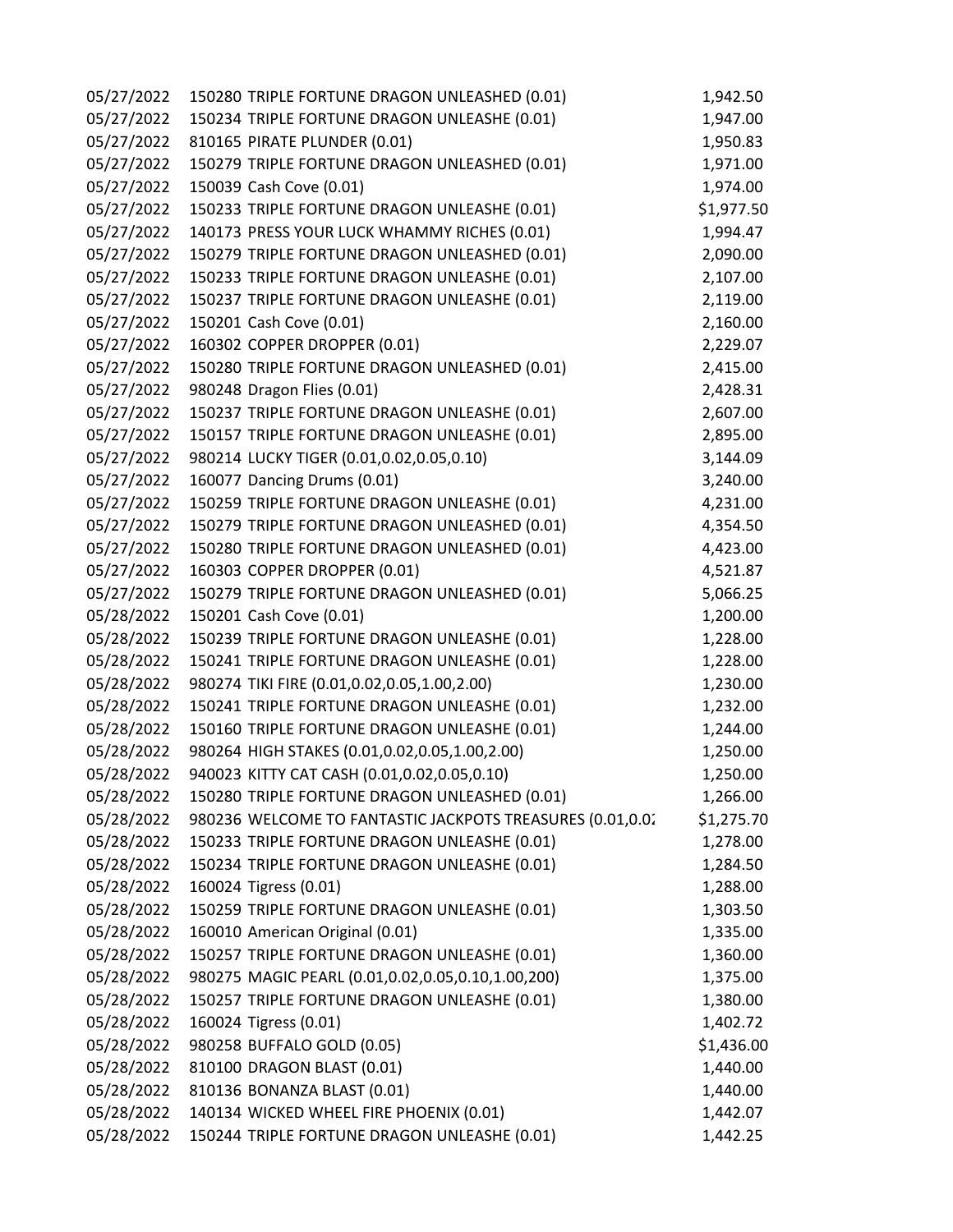| 05/28/2022 | 150232 TRIPLE FORTUNE DRAGON UNLEASHE (0.01)           | 1,450.00   |
|------------|--------------------------------------------------------|------------|
| 05/28/2022 | 150258 TRIPLE FORTUNE DRAGON UNLEASHED HL (0.01)       | 1,451.50   |
| 05/28/2022 | 150268 GOLDEN ROOSTER UNLEASHED (0.01)                 | 1,496.00   |
| 05/28/2022 | 980252 TARZAN (0.01)                                   | 1,508.50   |
| 05/28/2022 | 810125 TORO GORDO (0.01)                               | 1,509.60   |
| 05/28/2022 | 150259 TRIPLE FORTUNE DRAGON UNLEASHE (0.01)           | 1,522.00   |
| 05/28/2022 | 980266 HIGH STAKES (0.01,0.02,0.05,1.00,2.00)          | 1,550.00   |
| 05/28/2022 | 160255 Pelican Pete (0.01)                             | 1,573.00   |
| 05/28/2022 | 980270 HEART THROB (0.01,0.02,0.05,0.10,1.00,2.00)     | 1,575.46   |
| 05/28/2022 | 150234 TRIPLE FORTUNE DRAGON UNLEASHE (0.01)           | 1,587.00   |
| 05/28/2022 | 950065 LITTLE SHOP OF HORROR WAP (0.01)                | 1,608.74   |
| 05/28/2022 | 980170 BUFFALO GOLD (0.01)                             | 1,630.40   |
| 05/28/2022 | 150279 TRIPLE FORTUNE DRAGON UNLEASHED (0.01)          | 1,684.00   |
| 05/28/2022 | 160065 88 FORTUNES (0.01)                              | 1,704.20   |
| 05/28/2022 | 940021 KITTY CAT CASH (0.01,0.02,0.05,0.10)            | 1,730.00   |
| 05/28/2022 | 810164 PIRATE PLUNDER (0.01)                           | 1,788.80   |
| 05/28/2022 | 980225 BUFFALO CHIEF (0.01,0.02,0.05)                  | 1,800.00   |
| 05/28/2022 | 240004 MELTDOWN 1L3C (0.05, 0.10, 0.25, 0.50, 1.00)    | 1,800.00   |
| 05/28/2022 | 150244 TRIPLE FORTUNE DRAGON UNLEASHE (0.01)           | 1,825.00   |
| 05/28/2022 | 810168 GOLDEN BLESSINGS (0.01)                         | 1,864.72   |
| 05/28/2022 | 160273 LOCK IT LINK LOTERIA EL BARRIL DE FIESTA (0.01) | \$1,875.00 |
| 05/28/2022 | 150234 TRIPLE FORTUNE DRAGON UNLEASHE (0.01)           | 1,920.00   |
| 05/28/2022 | 150236 TRIPLE FORTUNE DRAGON UNLEASHE (0.01)           | 1,923.00   |
| 05/28/2022 | 150281 GOLDEN ROOSTER UNLEASHED HL (0.01)              | 1,977.50   |
| 05/28/2022 | 980264 HIGH STAKES (0.01,0.02,0.05,1.00,2.00)          | 2,000.00   |
| 05/28/2022 | 150160 TRIPLE FORTUNE DRAGON UNLEASHE (0.01)           | 2,031.00   |
| 05/28/2022 | 970016 DANCING DRUMS EXPLOSION WAP (0.01)              | 2,062.00   |
| 05/28/2022 | 150157 TRIPLE FORTUNE DRAGON UNLEASHE (0.01)           | 2,115.50   |
| 05/28/2022 | 150281 GOLDEN ROOSTER UNLEASHED HL (0.01)              | 2,115.50   |
| 05/28/2022 | 150233 TRIPLE FORTUNE DRAGON UNLEASHE (0.01)           | \$2,166.00 |
| 05/28/2022 | 140167 LANTERNS OF DESTINY FLOATING FORTUNES (0.01)    | 2,224.35   |
| 05/28/2022 | 980270 HEART THROB (0.01,0.02,0.05,0.10,1.00,2.00)     | 2,251.87   |
| 05/28/2022 | 150240 TRIPLE FORTUNE DRAGON UNLEASHE (0.01)           | 2,260.00   |
| 05/28/2022 | 980164 BUFFALO GOLD (0.01)                             | 2,283.00   |
| 05/28/2022 | 810125 TORO GORDO (0.01)                               | 2,344.50   |
| 05/28/2022 | 140152 SMOKIN' HOT STUFF JACKPOT RESPINS (0.01)        | 2,486.21   |
| 05/28/2022 | 150239 TRIPLE FORTUNE DRAGON UNLEASHE (0.01)           | 2,506.00   |
| 05/28/2022 | 940021 KITTY CAT CASH (0.01,0.02,0.05,0.10)            | \$2,510.00 |
| 05/28/2022 | 150261 TRIPLE FORTUNE DRAGON UNLEASHE (0.01)           | 2,607.00   |
| 05/28/2022 | 980162 BUFFALO GOLD (0.01)                             | 2,765.20   |
| 05/28/2022 | 150241 TRIPLE FORTUNE DRAGON UNLEASHE (0.01)           | 2,991.00   |
| 05/28/2022 | 810015 OLYMPUS STRIKES (0.01)                          | 3,108.60   |
| 05/28/2022 | 150257 TRIPLE FORTUNE DRAGON UNLEASHE (0.01)           | 3,173.25   |
| 05/28/2022 | 150140 TRIPLE FORTUNE DRAGON UNLEASHE (0.01)           | 3,229.00   |
| 05/28/2022 | 160244 JIN JI BAO XI RISING FORTUNES (0.01)            | 3,382.40   |
| 05/28/2022 | 150233 TRIPLE FORTUNE DRAGON UNLEASHE (0.01)           | 3,612.00   |
| 05/28/2022 | 140168 LANTERNS OF DESTINY FLOATING FORTUNES (0.01)    | 3,702.42   |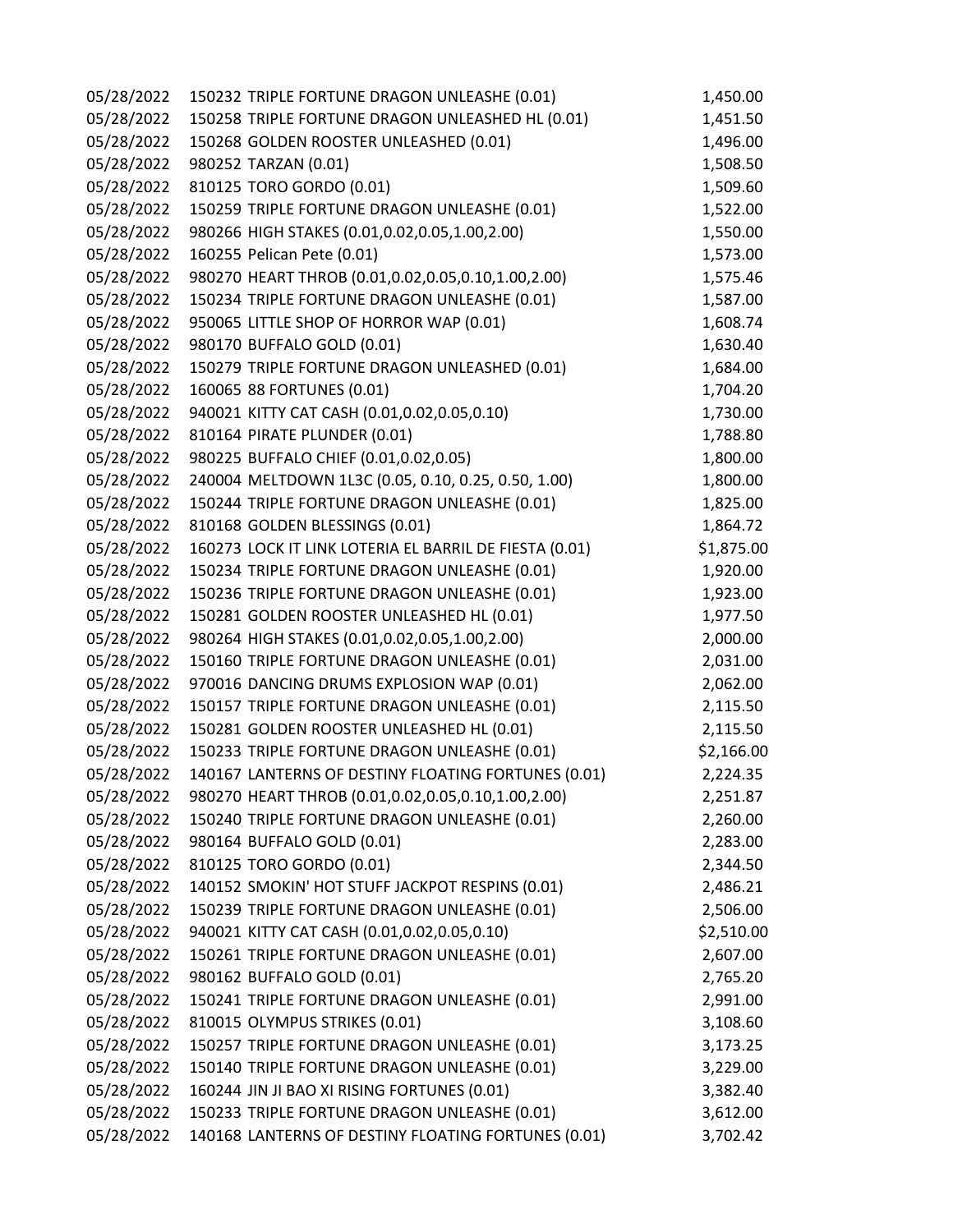| 05/28/2022 | 980106 PROSPEROUS FORTUNES (0.01,0.02,0.05)               | 3,774.22 |
|------------|-----------------------------------------------------------|----------|
| 05/28/2022 | 150235 TRIPLE FORTUNE DRAGON UNLEASHE (0.01)              | 4,314.00 |
| 05/28/2022 | 150232 TRIPLE FORTUNE DRAGON UNLEASHE (0.01)              | 4,507.50 |
| 05/28/2022 | 980234 WELCOME TO FANTASTIC JACKPOTS BIG PAYS (0.01,0.02, | 4,800.00 |
| 05/28/2022 | 150280 TRIPLE FORTUNE DRAGON UNLEASHED (0.01)             | 5,644.00 |
| 05/28/2022 | 980106 PROSPEROUS FORTUNES (0.01,0.02,0.05)               | 6,219.58 |
| 05/28/2022 | 980236 WELCOME TO FANTASTIC JACKPOTS TREASURES (0.01,0.02 | 6,450.00 |
| 05/28/2022 | 150263 GOLDEN ROOSTER UNLEASHED HL (0.01)                 | 7,132.00 |
| 05/29/2022 | 150257 TRIPLE FORTUNE DRAGON UNLEASHE (0.01)              | 1,200.00 |
| 05/29/2022 | 160240 JIN JI BAO XI RISING FORTUNES (0.01)               | 1,217.20 |
| 05/29/2022 | 150133 Moon Rabbit (0.01)                                 | 1,224.96 |
| 05/29/2022 | 150264 GOLDEN ROOSTER UNLEASHED HL (0.01)                 | 1,236.00 |
| 05/29/2022 | 150279 TRIPLE FORTUNE DRAGON UNLEASHED (0.01)             | 1,236.00 |
| 05/29/2022 | 150241 TRIPLE FORTUNE DRAGON UNLEASHE (0.01)              | 1,267.00 |
| 05/29/2022 | 980104 FU FU FU TIGER (0.01,0.02,0.05)                    | 1,279.36 |
| 05/29/2022 | 990047 MADAME HATCHI (0.01)                               | 1,281.15 |
| 05/29/2022 | 150241 TRIPLE FORTUNE DRAGON UNLEASHE (0.01)              | 1,287.00 |
| 05/29/2022 | 150277 TRIPLE FORTUNE DRAGON MULTIWAY (0.01)              | 1,320.00 |
| 05/29/2022 | 810166 GOLDEN BLESSINGS (0.01)                            | 1,327.70 |
| 05/29/2022 | 980206 FU DIA LIAN LIAN DRAGON (0.01,0.02,0.05,0.10)      | 1,329.00 |
| 05/29/2022 | 150147 TRIPLE FORTUNE DRAGON GOLD (0.01)                  | 1,356.57 |
| 05/29/2022 | 980247 WONDER 4 BOOST (0.01)                              | 1,388.25 |
| 05/29/2022 | 150241 TRIPLE FORTUNE DRAGON UNLEASHE (0.01)              | 1,404.00 |
| 05/29/2022 | 150241 TRIPLE FORTUNE DRAGON UNLEASHE (0.01)              | 1,408.00 |
| 05/29/2022 | 150243 TRIPLE FORTUNE DRAGON UNLEASHE (0.01)              | 1,411.00 |
| 05/29/2022 | 160240 JIN JI BAO XI RISING FORTUNES (0.01)               | 1,425.60 |
| 05/29/2022 | 160041 100 LIONS (0.01)                                   | 1,430.00 |
| 05/29/2022 | 150235 TRIPLE FORTUNE DRAGON UNLEASHE (0.01)              | 1,440.00 |
| 05/29/2022 | 150141 TRIPLE FORTUNE DRAGON UNLEASHE (0.01)              | 1,447.50 |
| 05/29/2022 | 150235 TRIPLE FORTUNE DRAGON UNLEASHE (0.01)              | 1,492.50 |
| 05/29/2022 | 150144 TRIPLE FORTUNE DRAGON UNLEASHE (0.01)              | 1,538.00 |
| 05/29/2022 | 150233 TRIPLE FORTUNE DRAGON UNLEASHE (0.01)              | 1,551.00 |
| 05/29/2022 | 980276 BUFFALO GRAND (0.01)                               | 1,613.28 |
| 05/29/2022 | 150034 Rainbow Riches (0.01)                              | 1,631.25 |
| 05/29/2022 | 700000 SUPER JACKPOT DOUBLE LION (0.50)                   | 1,795.13 |
| 05/29/2022 | 140031 Smokin Hot Stuff Wicked Wheel (0.01)               | 1,800.00 |
| 05/29/2022 | 150257 TRIPLE FORTUNE DRAGON UNLEASHE (0.01)              | 1,858.00 |
| 05/29/2022 | 150141 TRIPLE FORTUNE DRAGON UNLEASHE (0.01)              | 1,966.00 |
| 05/29/2022 | 810179 TIKI SHORES (0.01)                                 | 2,011.18 |
| 05/29/2022 | 440014 MEGA MELTDOWN (1.00)                               | 2,032.74 |
| 05/29/2022 | 150161 TRIPLE FORTUNE DRAGON UNLEASHE (0.01)              | 2,177.25 |
| 05/29/2022 | 920087 DRAGONS HEAT BLAZIN HOT (0.01)                     | 2,271.61 |
| 05/29/2022 | 150235 TRIPLE FORTUNE DRAGON UNLEASHE (0.01)              | 2,474.00 |
| 05/29/2022 | 160141 LOCK IT LINK CATS, HATS, AND M (0.01)              | 2,478.35 |
| 05/29/2022 | 150233 TRIPLE FORTUNE DRAGON UNLEASHE (0.01)              | 2,572.00 |
| 05/29/2022 | 150280 TRIPLE FORTUNE DRAGON UNLEASHED (0.01)             | 2,585.00 |
| 05/29/2022 | 150264 GOLDEN ROOSTER UNLEASHED HL (0.01)                 | 2,777.25 |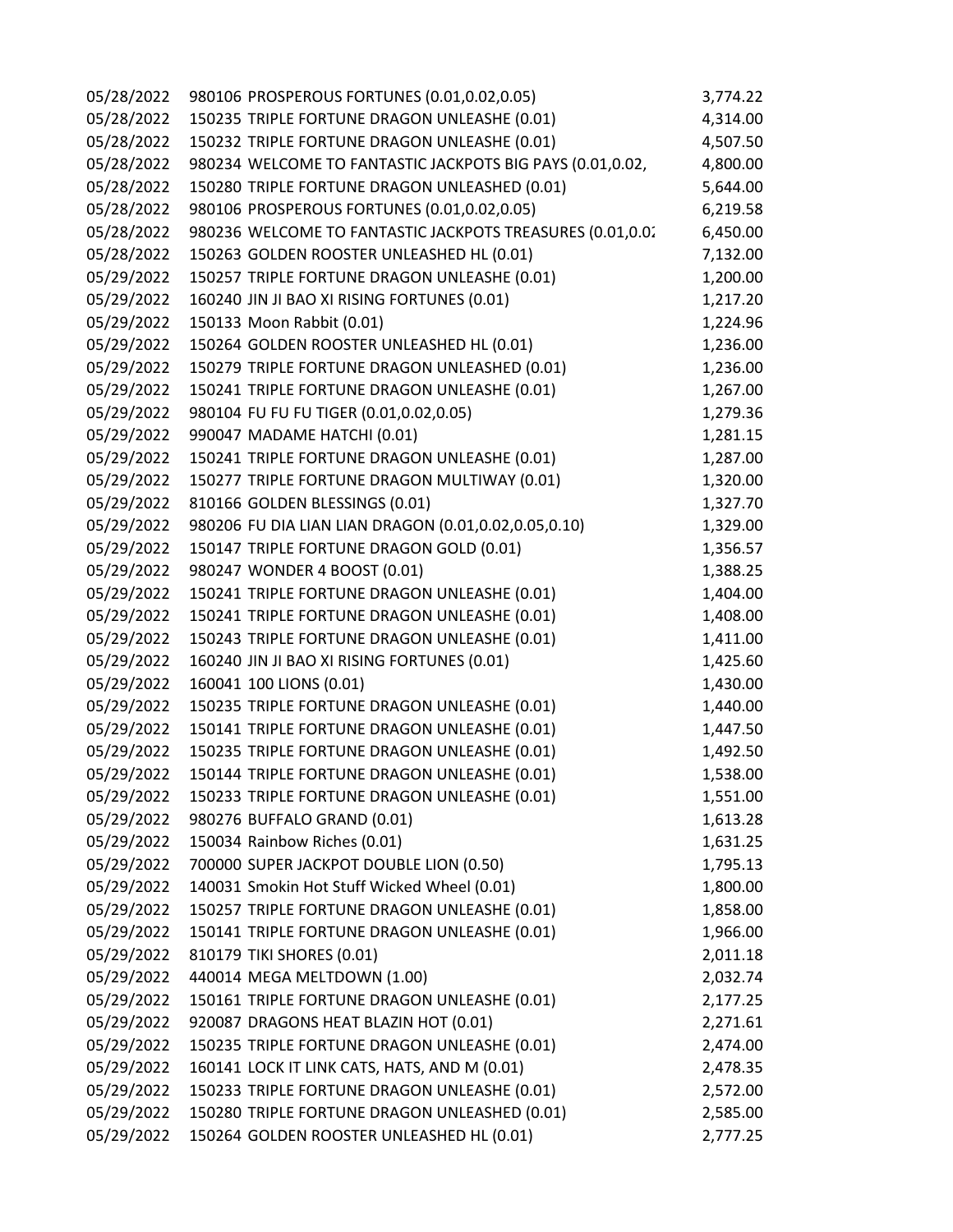| 05/29/2022 | 150290 CLEOPATRA GOLD (0.01)                              | 2,848.00   |
|------------|-----------------------------------------------------------|------------|
| 05/29/2022 | 980160 BUFFALO GOLD (0.01)                                | 3,034.25   |
| 05/29/2022 | 150233 TRIPLE FORTUNE DRAGON UNLEASHE (0.01)              | 3,108.00   |
| 05/29/2022 | 150280 TRIPLE FORTUNE DRAGON UNLEASHED (0.01)             | 3,192.00   |
| 05/29/2022 | 150158 TRIPLE FORTUNE DRAGON UNLEASHE (0.01)              | 3,220.00   |
| 05/29/2022 | 150257 TRIPLE FORTUNE DRAGON UNLEASHE (0.01)              | 3,231.25   |
| 05/29/2022 | 150235 TRIPLE FORTUNE DRAGON UNLEASHE (0.01)              | 3,327.00   |
| 05/29/2022 | 150239 TRIPLE FORTUNE DRAGON UNLEASHE (0.01)              | 3,441.00   |
| 05/29/2022 | 150239 TRIPLE FORTUNE DRAGON UNLEASHE (0.01)              | 3,526.50   |
| 05/29/2022 | 150234 TRIPLE FORTUNE DRAGON UNLEASHE (0.01)              | 4,025.00   |
| 05/29/2022 | 150234 TRIPLE FORTUNE DRAGON UNLEASHE (0.01)              | 4,036.25   |
| 05/29/2022 | 150240 TRIPLE FORTUNE DRAGON UNLEASHE (0.01)              | 4,712.00   |
| 05/29/2022 | 150234 TRIPLE FORTUNE DRAGON UNLEASHE (0.01)              | 4,843.50   |
| 05/29/2022 | 140170 GOLD HILLS PROSPECTOR PETE (0.01)                  | 5,148.24   |
| 05/29/2022 | 150239 TRIPLE FORTUNE DRAGON UNLEASHE (0.01)              | 2,307.00   |
| 05/30/2022 | 140175 PRESS YOUR LUCK WHAMMY RICHES (0.01)               | 1,200.00   |
| 05/30/2022 | 150277 TRIPLE FORTUNE DRAGON MULTIWAY (0.01)              | 1,219.00   |
| 05/30/2022 | 810112 MONKEY IN THE BANK (0.01)                          | 1,275.00   |
| 05/30/2022 | 980232 PROSPERITY BELL (0.01,0.02,0.05,0.10)              | 1,289.50   |
| 05/30/2022 | 150280 TRIPLE FORTUNE DRAGON UNLEASHED (0.01)             | 1,306.00   |
| 05/30/2022 | 150259 TRIPLE FORTUNE DRAGON UNLEASHE (0.01)              | 1,306.00   |
| 05/30/2022 | 980248 Dragon Flies (0.01)                                | \$1,328.60 |
| 05/30/2022 | 150239 TRIPLE FORTUNE DRAGON UNLEASHE (0.01)              | 1,359.75   |
| 05/30/2022 | 150269 GOLDEN ROOSTER UNLEASHED (0.01)                    | 1,362.00   |
| 05/30/2022 | 980248 Dragon Flies (0.01)                                | 1,434.92   |
| 05/30/2022 | 150279 TRIPLE FORTUNE DRAGON UNLEASHED (0.01)             | 1,452.00   |
| 05/30/2022 | 150234 TRIPLE FORTUNE DRAGON UNLEASHE (0.01)              | 1,470.00   |
| 05/30/2022 | 150149 TRIPLE FORTUNE DRAGON GOLD (0.01)                  | 1,477.65   |
| 05/30/2022 | 980236 WELCOME TO FANTASTIC JACKPOTS TREASURES (0.01,0.02 | 1,505.00   |
| 05/30/2022 | 980261 TIKI FIRE (0.01,0.02,0.05,1.00,2.00)               | 1,546.00   |
| 05/30/2022 | 140152 SMOKIN' HOT STUFF JACKPOT RESPINS (0.01)           | 1,575.00   |
| 05/30/2022 | 150279 TRIPLE FORTUNE DRAGON UNLEASHED (0.01)             | 1,584.00   |
| 05/30/2022 | 150234 TRIPLE FORTUNE DRAGON UNLEASHE (0.01)              | 1,604.00   |
| 05/30/2022 | 150141 TRIPLE FORTUNE DRAGON UNLEASHE (0.01)              | 1,610.00   |
| 05/30/2022 | 150235 TRIPLE FORTUNE DRAGON UNLEASHE (0.01)              | 1,663.50   |
| 05/30/2022 | 150257 TRIPLE FORTUNE DRAGON UNLEASHE (0.01)              | 1,677.00   |
| 05/30/2022 | 150253 CLEOPATRA (0.01)                                   | 1,693.00   |
| 05/30/2022 | 810138 RAKIN BACON (0.01)                                 | 1,695.00   |
| 05/30/2022 | 980205 FU DIA LIAN LIAN DRAGON (0.01,0.02,0.05,0.10)      | 1,696.60   |
| 05/30/2022 | 150281 GOLDEN ROOSTER UNLEASHED HL (0.01)                 | 1,986.25   |
| 05/30/2022 | 150131 DANGEROUS BEAUTY CDS (0.01)                        | 2,000.00   |
| 05/30/2022 | 150269 GOLDEN ROOSTER UNLEASHED (0.01)                    | 2,115.50   |
| 05/30/2022 | 810138 RAKIN BACON (0.01)                                 | 2,178.00   |
| 05/30/2022 | 150264 GOLDEN ROOSTER UNLEASHED HL (0.01)                 | 2,187.50   |
| 05/30/2022 | 150232 TRIPLE FORTUNE DRAGON UNLEASHE (0.01)              | 2,221.50   |
| 05/30/2022 | 980141 WELCOME TO FANTASTIC JACKPOTS LOADED (0.01,0.02,0. | 2,225.00   |
| 05/30/2022 | 980252 TARZAN (0.01)                                      | 2,365.25   |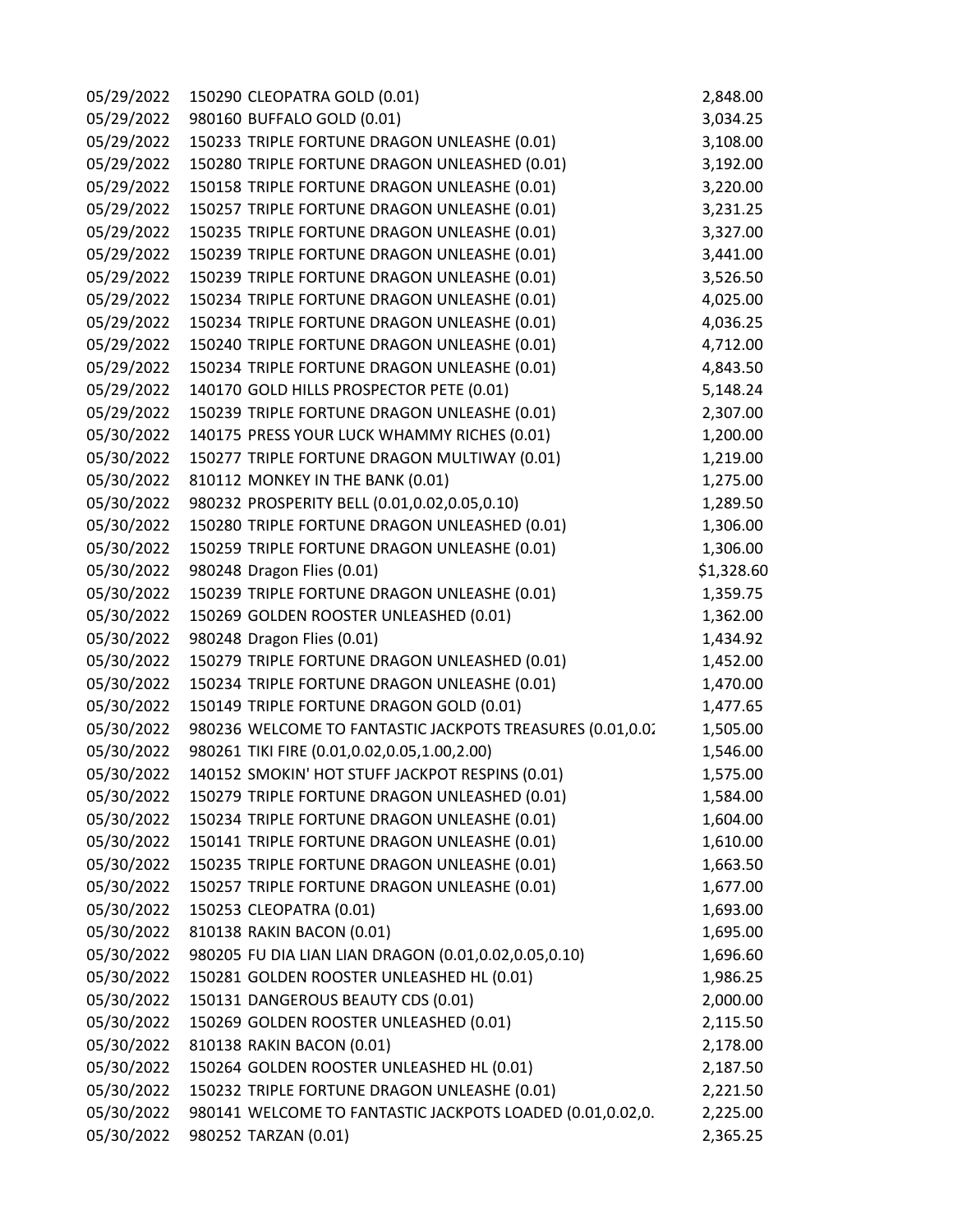| 05/30/2022 | 980230 PROSPERITY BELL (0.01,0.02,0.05,0.10)              | 2,443.54   |
|------------|-----------------------------------------------------------|------------|
| 05/30/2022 | 150232 TRIPLE FORTUNE DRAGON UNLEASHE (0.01)              | 2,612.00   |
| 05/30/2022 | 980124 BUFFALO XTREME. (0.01)                             | 2,620.55   |
| 05/30/2022 | 150240 TRIPLE FORTUNE DRAGON UNLEASHE (0.01)              | 2,884.50   |
| 05/30/2022 | 810105 GOLDEN WINS (0.01)                                 | 2,916.40   |
| 05/30/2022 | 150235 TRIPLE FORTUNE DRAGON UNLEASHE (0.01)              | 2,936.00   |
| 05/30/2022 | 160301 COPPER DROPPER (0.01)                              | 3,289.06   |
| 05/30/2022 | 150187 TRIPLE FORTUNE DRAGON GOLD (0.01)                  | 3,651.78   |
| 05/30/2022 | 980062 SONG FU SONG CAI (0.01)                            | 10,192.16  |
| 05/31/2022 | 990031 BANKIN BILLS CASH BOUNTY (0.01)                    | 1,200.40   |
| 05/31/2022 | 150157 TRIPLE FORTUNE DRAGON UNLEASHE (0.01)              | 1,213.50   |
| 05/31/2022 | 980268 TIKI FIRE (0.01,0.02,0.05,1.00,2.00)               | 1,220.40   |
| 05/31/2022 | 980243 TIGER TROVE (0.01,0.02,0.05,0.10)                  | 1,237.00   |
| 05/31/2022 | 980139 WELCOME TO FANTASTIC JACKPOTS LOADED (0.01,0.02,0. | 1,290.00   |
| 05/31/2022 | 140165 RAGING STAMPEDE (0.01)                             | 1,304.15   |
| 05/31/2022 | 160167 50 LIONS (0.01)                                    | 1,326.40   |
| 05/31/2022 | 980204 FU DAI LIAN LIAN PANDA (0.01,0.02,0.05,0.10)       | 1,333.09   |
| 05/31/2022 | 150239 TRIPLE FORTUNE DRAGON UNLEASHE (0.01)              | 1,336.50   |
| 05/31/2022 | 150167 TRIPLE FORTUNE DRAGON MULTIWAY (0.01)              | 1,352.00   |
| 05/31/2022 | 150233 TRIPLE FORTUNE DRAGON UNLEASHE (0.01)              | 1,362.00   |
| 05/31/2022 | 980091 JIN HUANGDI EMPEROR DRAGON (0.01)                  | 1,391.50   |
| 05/31/2022 | 150197 Twice Your Monkey (0.01)                           | 1,422.50   |
| 05/31/2022 | 150232 TRIPLE FORTUNE DRAGON UNLEASHE (0.01)              | 1,436.25   |
| 05/31/2022 | 150263 GOLDEN ROOSTER UNLEASHED HL (0.01)                 | 1,441.50   |
| 05/31/2022 | 980164 BUFFALO GOLD (0.01)                                | 1,454.30   |
| 05/31/2022 | 150266 GOLDEN ROOSTER UNLEASHED (0.01)                    | 1,478.25   |
| 05/31/2022 | 980187 WELCOME TO FANTASTIC JACKPOTS BIG HITS (0.01,0.02, | 1,479.20   |
| 05/31/2022 | 150282 GOLDEN ROOSTER UNLEASHED HL (0.01)                 | 1,503.00   |
| 05/31/2022 | 150266 GOLDEN ROOSTER UNLEASHED (0.01)                    | 1,503.00   |
| 05/31/2022 | 150282 GOLDEN ROOSTER UNLEASHED HL (0.01)                 | 1,576.50   |
| 05/31/2022 | 980144 WELCOME TO FANTASTIC JACKPOTS LOADED (0.01,0.02,0. | 1,595.00   |
| 05/31/2022 | 160167 50 LIONS (0.01)                                    | 1,609.30   |
| 05/31/2022 | 970016 DANCING DRUMS EXPLOSION WAP (0.01)                 | 1,610.38   |
| 05/31/2022 | 150277 TRIPLE FORTUNE DRAGON MULTIWAY (0.01)              | 1,624.50   |
| 05/31/2022 | 970013 DANCING DRUMS EXPLOSION WAP (0.01)                 | 1,643.99   |
| 05/31/2022 | 980277 TARZAN (0.01)                                      | 1,663.35   |
| 05/31/2022 | 150045 Moon Rabbit (0.01)                                 | 1,707.20   |
| 05/31/2022 | 150263 GOLDEN ROOSTER UNLEASHED HL (0.01)                 | 1,720.50   |
| 05/31/2022 | 810100 DRAGON BLAST (0.01)                                | \$1,752.45 |
| 05/31/2022 | 150263 GOLDEN ROOSTER UNLEASHED HL (0.01)                 | 1,767.00   |
| 05/31/2022 | 810025 Rakin Bacon (0.01)                                 | 1,772.40   |
| 05/31/2022 | 150236 TRIPLE FORTUNE DRAGON UNLEASHE (0.01)              | 1,820.25   |
| 05/31/2022 | 150263 GOLDEN ROOSTER UNLEASHED HL (0.01)                 | 1,900.50   |
| 05/31/2022 | 980223 WELCOME TO FANTASTIC JACKPOTS RICHES (0.01,0.02,0. | 1,990.00   |
| 05/31/2022 | 150233 TRIPLE FORTUNE DRAGON UNLEASHE (0.01)              | 2,035.00   |
| 05/31/2022 | 980223 WELCOME TO FANTASTIC JACKPOTS RICHES (0.01,0.02,0. | 2,060.00   |
| 05/31/2022 | 980223 WELCOME TO FANTASTIC JACKPOTS RICHES (0.01,0.02,0. | 2,250.00   |